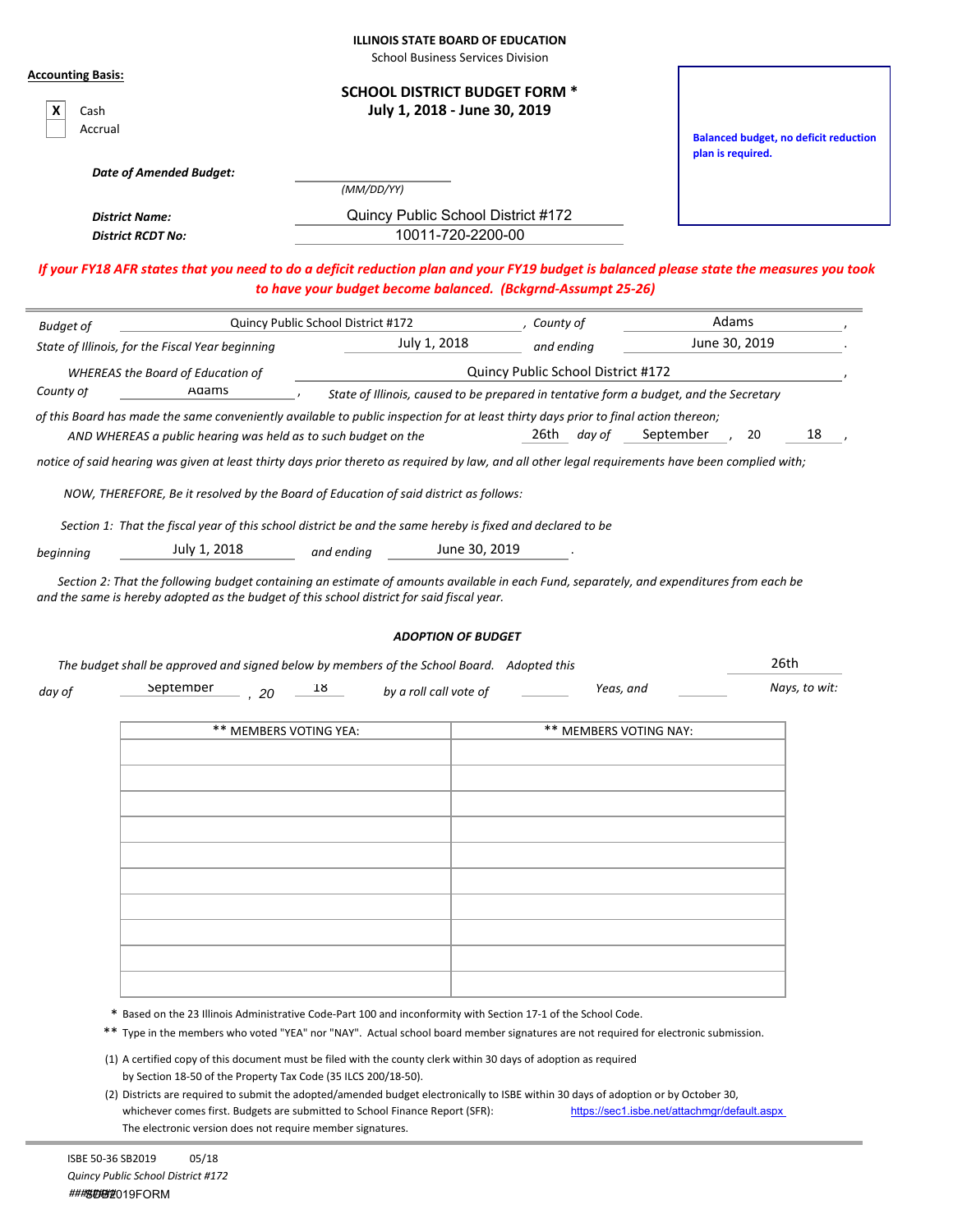## Page 2 **BUDGET SUMMARY** Page 2

|                 | A                                                                                      | B     | C            | D                       | E                   | F              | G                         | H                       |                     | $\cdot$      | К                            |  |
|-----------------|----------------------------------------------------------------------------------------|-------|--------------|-------------------------|---------------------|----------------|---------------------------|-------------------------|---------------------|--------------|------------------------------|--|
| $\mathbf{1}$    | Begin entering data on EstRev 5-10 and EstExp 11-17 tabs.                              |       | (10)         | (20)                    | (30)                | (40)           | (50)                      | (60)                    | (70)                | (80)         | (90)                         |  |
|                 |                                                                                        | Acct# | Educational  | <b>Operations &amp;</b> | <b>Debt Service</b> | Transportation | Municipal                 | <b>Capital Projects</b> | <b>Working Cash</b> | <b>Tort</b>  | <b>Fire Prevention &amp;</b> |  |
|                 | <b>Description: Enter Whole Numbers Only</b>                                           |       |              | Maintenance             |                     |                | <b>Retirement/ Social</b> |                         |                     |              | Safety                       |  |
| 2               |                                                                                        |       |              |                         |                     |                | <b>Security</b>           |                         |                     |              |                              |  |
| 3               | ESTIMATED BEGINNING FUND BALANCE July 1, 2018 <sup>1</sup>                             |       | 3,386,054    | 493,309                 | 1,123,849           | 408,174        | 3,964,286                 | 26,974,603              | 4,507,122           | 3,272,602    | 4,143,395                    |  |
|                 |                                                                                        |       |              |                         |                     |                |                           |                         |                     |              |                              |  |
| $\overline{4}$  | <b>RECEIPTS/REVENUES</b>                                                               |       |              |                         |                     |                |                           |                         |                     |              |                              |  |
|                 | 5 LOCAL SOURCES                                                                        | 1000  | 24,143,583   | 5,224,827               | 5,691,566           | 2,247,781      | 3,674,447                 | 175,000                 | 484,945             | 2,267,573    | 469,945                      |  |
|                 | FLOW-THROUGH RECEIPTS/REVENUES FROM ONE                                                | 2000  |              |                         |                     |                |                           |                         |                     |              |                              |  |
| 6               | <b>DISTRICT TO ANOTHER DISTRICT</b>                                                    |       | $\mathbf{0}$ | $\Omega$                |                     | $\Omega$       | $\mathbf{0}$              |                         |                     |              |                              |  |
|                 | <b>7 STATE SOURCES</b>                                                                 | 3000  | 18,424,725   | 200,000                 | $\mathbf{0}$        | 1,513,083      | $\mathbf{0}$              | $\mathbf{0}$            | $\overline{0}$      | $\mathbf{0}$ | $\Omega$                     |  |
|                 | 8 <b>FEDERAL SOURCES</b>                                                               | 4000  | 9,458,549    | $\Omega$                | $\mathbf{0}$        | $\mathbf{0}$   | $\mathbf{0}$              | $\mathbf{0}$            | $\mathbf{0}$        | $\mathbf{0}$ | $\mathbf{0}$                 |  |
| 9               | <b>Total Direct Receipts/Revenues<sup>8</sup></b>                                      |       | 52,026,857   | 5,424,827               | 5,691,566           | 3,760,864      | 3,674,447                 | 175,000                 | 484,945             | 2,267,573    | 469,945                      |  |
| 10              | Receipts/Revenues for "On Behalf" Payments                                             | 3998  |              |                         |                     |                |                           |                         |                     |              |                              |  |
| 11              | <b>Total Receipts/Revenues</b>                                                         |       | 52,026,857   | 5,424,827               | 5,691,566           | 3,760,864      | 3,674,447                 | 175,000                 | 484,945             | 2,267,573    | 469,945                      |  |
| 12 <sup>°</sup> | DISBURSEMENTS/EXPENDITURES                                                             |       |              |                         |                     |                |                           |                         |                     |              |                              |  |
|                 | 13 INSTRUCTION                                                                         | 1000  |              |                         |                     |                |                           |                         |                     |              |                              |  |
|                 | 14 SUPPORT SERVICES                                                                    | 2000  | 34,433,584   |                         |                     |                | 1,616,755                 |                         |                     |              |                              |  |
|                 |                                                                                        |       | 16,850,059   | 5,502,298               |                     | 3,773,363      | 1,907,526                 | 26,736,856              |                     | 2,425,579    | 3,875,450                    |  |
|                 | 15 COMMUNITY SERVICES                                                                  | 3000  | 576,848      | $\mathbf{0}$            |                     | $\mathbf{0}$   | 38,872                    |                         |                     |              |                              |  |
|                 | 16 PAYMENTS TO OTHER DISTRICTS & GOVT UNITS                                            | 4000  | 554,304      | $\mathbf 0$             | $\mathbf{0}$        | $\mathbf{0}$   | $\mathbf{0}$              | $\mathbf{0}$            |                     | $\mathbf{0}$ | $\mathbf{0}$                 |  |
|                 | 17 DEBT SERVICES                                                                       | 5000  | $\mathbf{0}$ | $\mathbf{0}$            | 6,169,275           | $\mathbf{0}$   | $\mathbf{0}$              |                         |                     | $\mathbf{0}$ | $\mathbf{0}$                 |  |
|                 | 18 PROVISION FOR CONTINGENCIES                                                         | 6000  | $\mathbf{0}$ | $\mathbf{0}$            | $\Omega$            | $\mathbf{0}$   | $\mathbf{0}$              |                         |                     | $\mathbf{0}$ |                              |  |
| 19              | <b>Total Direct Disbursements/Expenditures</b>                                         |       | 52,414,795   | 5,502,298               | 6,169,275           | 3,773,363      | 3,563,153                 | 26,736,856              |                     | 2,425,579    | 3,875,450                    |  |
| 20              | Disbursements/Expenditures for "On Behalf" Payments "                                  | 4180  | $\mathbf{0}$ | $\mathbf{0}$            | $\overline{0}$      | $\mathbf{0}$   | $\mathbf{0}$              | $\Omega$                |                     | $\mathbf{0}$ |                              |  |
| $\overline{21}$ | <b>Total Disbursements/Expenditures</b>                                                |       | 52,414,795   | 5,502,298               | 6,169,275           | 3,773,363      | 3,563,153                 | 26,736,856              |                     | 2,425,579    | 3,875,450                    |  |
|                 | <b>Excess of Direct Receipts/Revenues Over (Under) Direct</b>                          |       |              |                         |                     |                |                           |                         |                     |              |                              |  |
| 22              | Disbursements/Expenditures                                                             |       | (387, 938)   | (77, 471)               | (477, 709)          | (12, 499)      | 111,294                   | (26, 561, 856)          | 484,945             | (158,006)    | (3,405,505)                  |  |
| 23              | <b>OTHER SOURCES/USES OF FUNDS</b>                                                     |       |              |                         |                     |                |                           |                         |                     |              |                              |  |
|                 | 24 OTHER SOURCES OF FUNDS (7000)                                                       |       |              |                         |                     |                |                           |                         |                     |              |                              |  |
|                 | 25 PERMANENT TRANSFER FROM VARIOUS FUNDS                                               |       |              |                         |                     |                |                           |                         |                     |              |                              |  |
| 26              | Abolishment the Working Cash Fund 16                                                   | 7110  |              |                         |                     |                |                           |                         |                     |              |                              |  |
| $27\,$          | Abatement of the Working Cash Fund 1b                                                  | 7110  | 454,145      |                         |                     |                |                           |                         |                     |              |                              |  |
| 28              | Transfer of Working Cash Fund Interest                                                 | 7120  |              |                         |                     |                |                           |                         |                     |              |                              |  |
| 29              | <b>Transfer Among Funds</b>                                                            | 7130  |              |                         |                     |                |                           |                         |                     |              |                              |  |
| 30              | Transfer of Interest                                                                   | 7140  |              |                         |                     |                |                           |                         |                     |              |                              |  |
| 31              | Transfer from Capital Projects Fund to O&M Fund                                        | 7150  |              | $\mathbf{0}$            |                     |                |                           |                         |                     |              |                              |  |
|                 |                                                                                        |       |              |                         |                     |                |                           |                         |                     |              |                              |  |
| 32              | Transfer of Excess Fire Prev & Safety Tax & Interest <sup>3</sup> Proceeds to O&M Fund | 7160  |              | $\mathbf{0}$            |                     |                |                           |                         |                     |              |                              |  |
|                 | Transfer of Excess Accumulated Fire Prev & Safety Bond and Int 3a Proceeds to          |       |              |                         |                     |                |                           |                         |                     |              |                              |  |
| 33              | Debt Service Fund                                                                      | 7170  |              |                         | $\Omega$            |                |                           |                         |                     |              |                              |  |
| 34              | SALE OF BONDS (7200)                                                                   |       |              |                         |                     |                |                           |                         |                     |              |                              |  |
| 35              | Principal on Bonds Sold <sup>4</sup>                                                   | 7210  |              |                         |                     |                |                           |                         |                     |              |                              |  |
| 36              | Premium on Bonds Sold                                                                  | 7220  |              |                         |                     |                |                           |                         |                     |              |                              |  |
| 37              | Accrued Interest on Bonds Sold                                                         | 7230  |              |                         |                     |                |                           |                         |                     |              |                              |  |
| 38              | Sale or Compensation for Fixed Assets                                                  | 7300  |              |                         |                     |                |                           | 375,000                 |                     |              |                              |  |
| 39              | Transfer to Debt Service to Pay Principal on Capital Leases                            | 7400  |              |                         | $\overline{0}$      |                |                           |                         |                     |              |                              |  |
| 40              | Transfer to Debt Service Fund to Pay Interest on Capital Leases                        | 7500  |              |                         | $\mathbf 0$         |                |                           |                         |                     |              |                              |  |
| 41              | Transfer to Debt Service Fund to Pay Principal on Revenue Bonds                        | 7600  |              |                         | $\mathbf 0$         |                |                           |                         |                     |              |                              |  |
| 42              | Transfer to Debt Service Fund to Pay Interest on Revenue Bonds                         | 7700  |              |                         | $\mathbf{0}$        |                |                           |                         |                     |              |                              |  |
| 43              | Transfer to Capital Projects Fund                                                      | 7800  |              |                         |                     |                |                           | $\mathbf{0}$            |                     |              |                              |  |
| 44              | <b>ISBE Loan Proceeds</b>                                                              | 7900  |              |                         |                     |                |                           |                         |                     |              |                              |  |
| 45              | Other Sources Not Classified Elsewhere                                                 | 7990  |              |                         |                     |                |                           |                         |                     |              |                              |  |
| 46              | <b>Total Other Sources of Funds<sup>8</sup></b>                                        |       | 454,145      | $\mathbf{0}$            | $\mathbf{0}$        | 0              | $\mathbf 0$               | 375,000                 | 0                   | $\mathbf{0}$ | $\mathbf{0}$                 |  |
|                 |                                                                                        |       |              |                         |                     |                |                           |                         |                     |              |                              |  |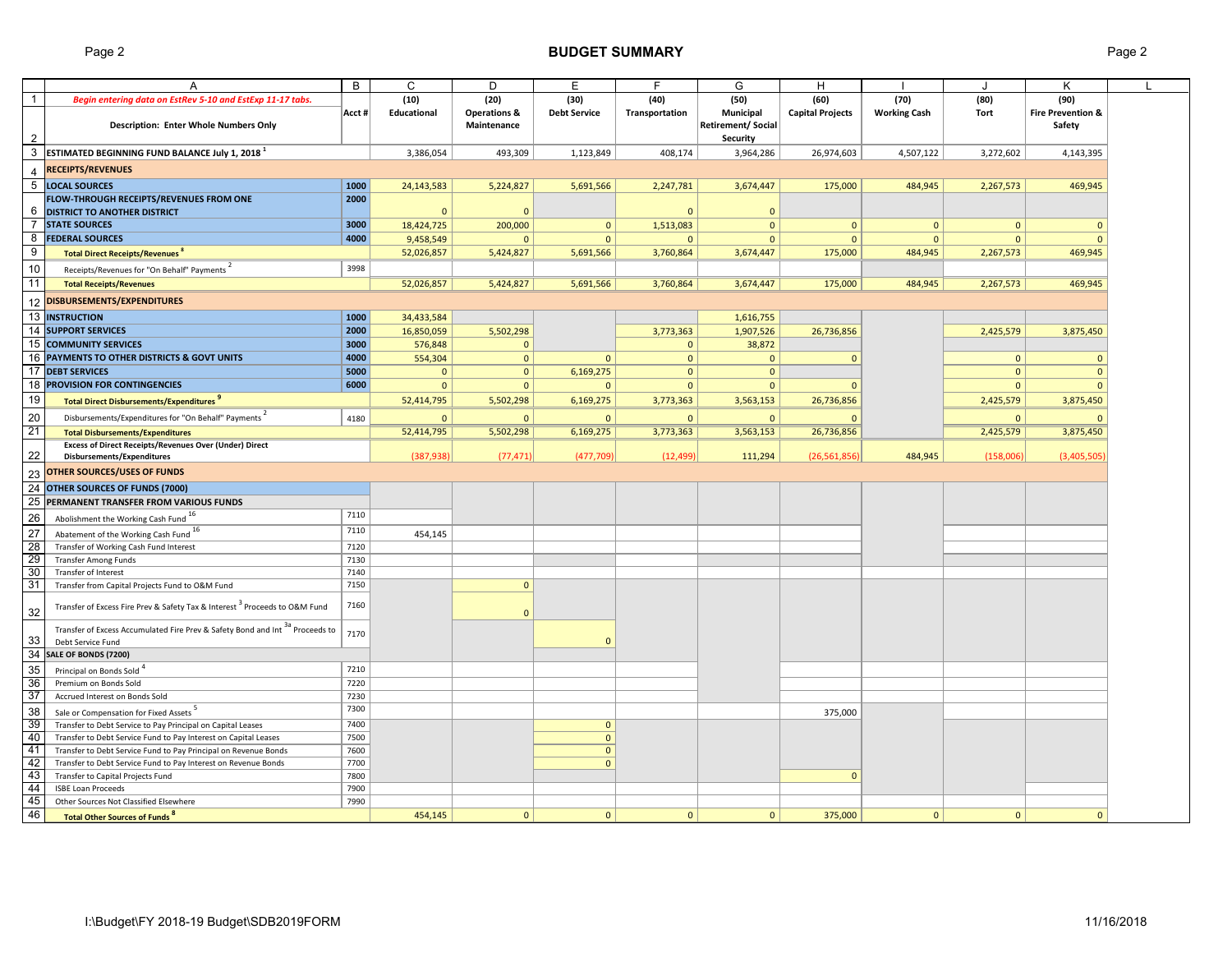## Page 3 **BUDGET SUMMARY** Page 3

|                                                                     | A                                                                                                                  | B            | C                  | D                                      | Е                                         | F.             | G                                                 | H                       |                     | ۱.           | Κ                                      |                        |
|---------------------------------------------------------------------|--------------------------------------------------------------------------------------------------------------------|--------------|--------------------|----------------------------------------|-------------------------------------------|----------------|---------------------------------------------------|-------------------------|---------------------|--------------|----------------------------------------|------------------------|
| $\overline{1}$                                                      | Begin entering data on EstRev 5-10 and EstExp 11-17 tabs.                                                          |              | (10)               | (20)                                   | (30)                                      | (40)           | (50)                                              | (60)                    | (70)                | (80)         | (90)                                   |                        |
| 2                                                                   | <b>Description: Enter Whole Numbers Only</b>                                                                       | Acct #       | <b>Educational</b> | <b>Operations &amp;</b><br>Maintenance | <b>Debt Service</b>                       | Transportation | Municipal<br><b>Retirement/Social</b><br>Security | <b>Capital Projects</b> | <b>Working Cash</b> | Tort         | <b>Fire Prevention &amp;</b><br>Safety |                        |
|                                                                     | 47 OTHER USES OF FUNDS (8000)                                                                                      |              |                    |                                        |                                           |                |                                                   |                         |                     |              |                                        |                        |
|                                                                     | 49 TRANSFER TO VARIOUS OTHER FUNDS (8100)                                                                          |              |                    |                                        |                                           |                |                                                   |                         |                     |              |                                        |                        |
| 50                                                                  |                                                                                                                    | 8110         |                    |                                        |                                           |                |                                                   |                         |                     |              |                                        |                        |
|                                                                     | Abolishment or Abatement of the Working Cash Fund<br>Transfer of Working Cash Fund Interest                        | 8120         |                    |                                        |                                           |                |                                                   |                         | 454,145<br>$\Omega$ |              |                                        |                        |
| $\frac{51}{52}$                                                     | <b>Transfer Among Funds</b>                                                                                        | 8130         |                    |                                        |                                           |                |                                                   |                         |                     |              |                                        |                        |
| 53                                                                  |                                                                                                                    |              |                    |                                        |                                           |                |                                                   |                         |                     |              |                                        |                        |
|                                                                     | Transfer of Interest <sup>o</sup>                                                                                  | 8140         |                    |                                        |                                           |                |                                                   |                         |                     |              |                                        |                        |
| 54                                                                  | Transfer from Capital Projects Fund to O&M Fund                                                                    | 8150<br>8160 |                    |                                        |                                           |                |                                                   |                         |                     |              |                                        |                        |
| 55                                                                  | Transfer of Excess Fire Prev & Safety Tax & Interest <sup>3</sup> Proceeds to O&M Fund                             |              |                    |                                        |                                           |                |                                                   |                         |                     |              |                                        |                        |
|                                                                     | Transfer of Excess Accumulated Fire Prev & Safety Bond 3a                                                          | 8170         |                    |                                        |                                           |                |                                                   |                         |                     |              |                                        |                        |
| 56                                                                  | and Int Proceeds to Debt Service Fund                                                                              |              |                    |                                        |                                           |                |                                                   |                         |                     |              |                                        |                        |
| 57                                                                  | Taxes Pledged to Pay Principal on Capital Leases                                                                   | 8410         |                    |                                        |                                           |                |                                                   |                         |                     |              |                                        |                        |
| $\begin{array}{r}\n 58 \\ \hline\n 59 \\ \hline\n 60\n \end{array}$ | Grants/Reimbursements Pledged to Pay Principal on Capital Leases                                                   | 8420         |                    |                                        |                                           |                |                                                   |                         |                     |              |                                        |                        |
|                                                                     | Other Revenues Pledged to Pay Principal on Capital Leases                                                          | 8430         |                    |                                        |                                           |                |                                                   |                         |                     |              |                                        |                        |
|                                                                     | Fund Balance Transfers Pledged to Pay Principal on Capital Leases                                                  | 8440         |                    |                                        |                                           |                |                                                   |                         |                     |              |                                        |                        |
| 61                                                                  | Taxes Pledged to Pay Interest on Capital Leases                                                                    | 8510         |                    |                                        |                                           |                |                                                   |                         |                     |              |                                        |                        |
| 62                                                                  | Grants/Reimbursements Pledged to Pay Interest on Capital Leases                                                    | 8520         |                    |                                        |                                           |                |                                                   |                         |                     |              |                                        |                        |
| $\frac{63}{64}$                                                     | Other Revenues Pledged to Pay Interest on Capital Leases                                                           | 8530<br>8540 |                    |                                        |                                           |                |                                                   |                         |                     |              |                                        |                        |
|                                                                     | Fund Balance Transfers Pledged to Pay Interest on Capital Leases                                                   | 8610         |                    |                                        |                                           |                |                                                   |                         |                     |              |                                        |                        |
| 65<br>66                                                            | Taxes Pledged to Pay Principal on Revenue Bonds<br>Grants/Reimbursements Pledged to Pay Principal on Revenue Bonds | 8620         |                    |                                        |                                           |                |                                                   |                         |                     |              |                                        |                        |
|                                                                     | Other Revenues Pledged to Pay Principal on Revenue Bonds                                                           | 8630         |                    |                                        |                                           |                |                                                   |                         |                     |              |                                        |                        |
| $\frac{67}{68}$                                                     | Fund Balance Transfers Pledged to Pay Principal on Revenue Bonds                                                   | 8640         |                    |                                        |                                           |                |                                                   |                         |                     |              |                                        |                        |
|                                                                     | Taxes Pledged to Pay Interest on Revenue Bonds                                                                     | 8710         |                    |                                        |                                           |                |                                                   |                         |                     |              |                                        |                        |
| $\frac{69}{70}$                                                     | Grants/Reimbursements Pledged to Pay Interest on Revenue Bonds                                                     | 8720         |                    |                                        |                                           |                |                                                   |                         |                     |              |                                        |                        |
| 71                                                                  | Other Revenues Pledged to Pay Interest on Revenue Bonds                                                            | 8730         |                    |                                        |                                           |                |                                                   |                         |                     |              |                                        |                        |
|                                                                     | Fund Balance Transfers Pledged to Pay Interest on Revenue Bonds                                                    | 8740         |                    |                                        |                                           |                |                                                   |                         |                     |              |                                        |                        |
|                                                                     | Taxes Transferred to Pay for Capital Projects                                                                      | 8810         |                    |                                        |                                           |                |                                                   |                         |                     |              |                                        |                        |
| $\frac{72}{73}$<br>$\frac{73}{74}$                                  | Grants/Reimbursements Pledged to Pay for Capital Projects                                                          | 8820         |                    |                                        |                                           |                |                                                   |                         |                     |              |                                        |                        |
|                                                                     | Other Revenues Pledged to Pay for Capital Projects                                                                 | 8830         |                    |                                        |                                           |                |                                                   |                         |                     |              |                                        |                        |
| 76                                                                  | Fund Balance Transfers Pledged to Pay for Capital Projects                                                         | 8840         |                    |                                        |                                           |                |                                                   |                         |                     |              |                                        |                        |
| 77                                                                  | Transfer to Debt Service Fund to Pay Principal on ISBE Loans                                                       | 8910         |                    |                                        |                                           |                |                                                   |                         |                     |              |                                        |                        |
| 78                                                                  | Other Uses Not Classified Elsewhere                                                                                | 8990         |                    |                                        |                                           |                |                                                   |                         |                     |              |                                        |                        |
| 79                                                                  | <b>Total Other Uses of Funds</b>                                                                                   |              | $\overline{0}$     | $\Omega$                               | $\mathbf{0}$                              | $\overline{0}$ | $\overline{0}$                                    | $\mathbf{0}$            | 454,145             | $\Omega$     | $\mathbf{0}$                           |                        |
| 80                                                                  | <b>Total Other Sources/Uses of Fund</b>                                                                            |              | 454,145            | $\mathbf{0}$                           | $\mathbf{0}$                              | $\mathbf{0}$   | $\overline{0}$                                    | 375,000                 | (454, 145)          | $\mathbf{0}$ | $\mathbf{0}$                           |                        |
|                                                                     | 81 ESTIMATED ENDING FUND BALANCE June 30, 2019                                                                     |              | 3,452,261          | 415,838                                | 646,140                                   | 395,675        | 4,075,580                                         | 787,747                 | 4,537,922           | 3,114,596    | 737,890                                |                        |
|                                                                     |                                                                                                                    |              |                    |                                        |                                           |                |                                                   |                         |                     |              |                                        |                        |
| 82<br>83                                                            |                                                                                                                    |              |                    |                                        | SUMMARY OF EXPENDITURES (by Major Object) |                |                                                   |                         |                     |              |                                        |                        |
| 84                                                                  |                                                                                                                    |              | (10)               | (20)                                   | (30)                                      | (40)           | (50)                                              | (60)                    | (70)                | (80)         | (90)                                   |                        |
|                                                                     | Description                                                                                                        | Acct         | Educational        | <b>Operations &amp;</b>                | <b>Debt Service</b>                       | Transportation | Municipal                                         | <b>Capital Projects</b> | <b>Working Cash</b> | Tort         | <b>Fire Prevention &amp;</b>           | <b>Total By Object</b> |
|                                                                     |                                                                                                                    | #            |                    | Maintenance                            |                                           |                | <b>Retirement/Social</b>                          |                         |                     |              | Safety                                 |                        |
| 85                                                                  |                                                                                                                    |              |                    |                                        |                                           |                | Security                                          |                         |                     |              |                                        |                        |
| 86                                                                  | <b>Object Name</b>                                                                                                 |              |                    |                                        |                                           |                |                                                   |                         |                     |              |                                        |                        |
| 87                                                                  | <b>Salaries</b>                                                                                                    | 100          | 34,647,506         | 2,754,249                              |                                           | 1,939,006      |                                                   | 75,770                  |                     | 939,074      | $\mathbf{0}$                           | 40,355,605             |
| 88                                                                  | <b>Employee Benefits</b>                                                                                           | 200          | 7,769,806          | 544,749                                |                                           | 473,685        | 3,563,153                                         | $\mathbf{0}$            |                     | 250,545      | $\mathbf{0}$                           | 12,601,938             |
| 89                                                                  | <b>Purchased Services</b>                                                                                          | 300          | 2,091,025          | 509,900                                | $\mathbf{0}$                              | 864,472        |                                                   | 5,500                   |                     | 1,125,865    | 18,500                                 | 4,615,262              |
| $\overline{0}$                                                      | <b>Supplies &amp; Materials</b>                                                                                    | 400          | 3,951,009          | 1,621,900                              |                                           | 460,000        |                                                   | $\mathbf{0}$            |                     | 31,000       | $\mathbf 0$                            | 6,063,909              |
| 91                                                                  | <b>Capital Outlay</b>                                                                                              | 500          | 398,395            | 70,000                                 |                                           | 31,000         |                                                   | 26,655,586              |                     | 63,445       | 3,856,950                              | 31,075,376             |
| 92                                                                  | <b>Other Objects</b>                                                                                               | 600          | 3,550,104          | 1,500                                  | 6,169,275                                 | 5,200          | $\overline{0}$                                    | $\mathbf{0}$            |                     | 15,650       | $\Omega$                               | 9,741,729              |
| $\frac{93}{94}$                                                     | Non-Capitalized Equipment                                                                                          | 700          | 6,950              | $\mathbf{0}$                           |                                           | $\mathbf{0}$   |                                                   | $\Omega$                |                     | $\mathbf{0}$ | $\mathbf{0}$                           | 6,950                  |
| 95                                                                  | <b>Termination Benefits</b>                                                                                        | 800          | $\mathbf{0}$       | $\mathbf{0}$                           |                                           | $\overline{0}$ |                                                   |                         |                     |              |                                        | $\mathfrak{g}$         |
|                                                                     | <b>Total Expenditures</b>                                                                                          |              | 52,414,795         | 5,502,298                              | 6,169,275                                 | 3,773,363      | 3,563,153                                         | 26,736,856              |                     | 2,425,579    | 3,875,450                              | 104,460,769            |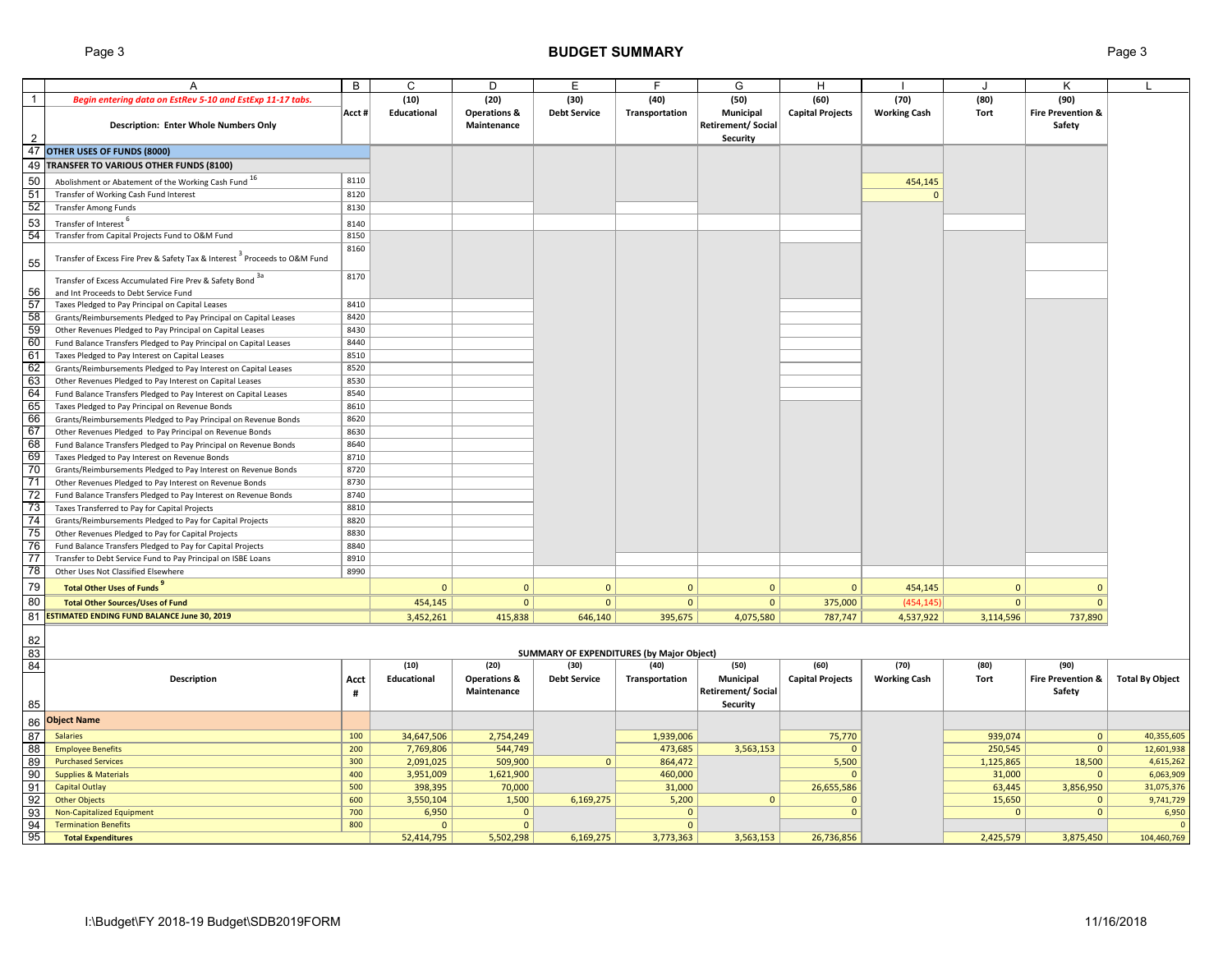### Page 4 **SUMMARY OF CASH TRANSACTIONS**

|    | A                                                                        | B     | С                  | D                                      | E.                  |                | G                                                  | H                       |                     |           | Κ                                      |
|----|--------------------------------------------------------------------------|-------|--------------------|----------------------------------------|---------------------|----------------|----------------------------------------------------|-------------------------|---------------------|-----------|----------------------------------------|
|    |                                                                          |       | (10)               | (20)                                   | (30)                | (40)           | (50)                                               | (60)                    | (70)                | (80)      | (90)                                   |
| 2  | <b>Description: Enter Whole Numbers Only</b>                             | Acct# | <b>Educational</b> | <b>Operations &amp;</b><br>Maintenance | <b>Debt Service</b> | Transportation | Municipal<br><b>Retirement/ Social</b><br>Security | <b>Capital Projects</b> | <b>Working Cash</b> | Tort      | <b>Fire Prevention &amp;</b><br>Safety |
| 3  | BEGINNING CASH BALANCE ON HAND July 1, 2018 <sup>7</sup>                 |       | 3,386,054          | 493,309                                | 1,123,849           | 408,174        | 3,964,286                                          | 26,974,603              | 4,507,122           | 3,272,602 | 4,143,395                              |
|    | <b>Total Direct Receipts &amp; Other Sources</b> <sup>8</sup>            |       | 52,481,002         | 5,424,827                              | 5,691,566           | 3,760,864      | 3,674,447                                          | 550,000                 | 484,945             | 2,267,573 | 469,945                                |
| 5  | <b>OTHER RECEIPTS</b>                                                    |       |                    |                                        |                     |                |                                                    |                         |                     |           |                                        |
| 6  | Interfund Loans Payable (Loans from Other Funds)                         | 411   |                    |                                        |                     |                |                                                    |                         |                     |           |                                        |
|    | Interfund Loans Receivable (Repayment of Loans)                          | 141   |                    |                                        |                     |                |                                                    |                         |                     |           |                                        |
| 8  | Notes and Warrants Payable                                               | 433   |                    |                                        |                     |                |                                                    |                         |                     |           |                                        |
| 9  | <b>Other Current Assets</b>                                              | 199   |                    |                                        |                     |                |                                                    |                         |                     |           |                                        |
| 10 | <b>Total Other Receipts</b>                                              |       | $\mathbf{0}$       | $\mathbf{0}$                           | $\overline{0}$      | $\mathbf{0}$   | $\overline{0}$                                     | $\overline{0}$          | $\mathbf{0}$        | $\Omega$  | $\mathbf{0}$                           |
| 11 | <b>Total Direct Receipts, Other Sources, &amp; Other Receipts</b>        |       | 52,481,002         | 5,424,827                              | 5,691,566           | 3,760,864      | 3,674,447                                          | 550,000                 | 484,945             | 2,267,573 | 469,945                                |
| 12 | <b>Total Amount Available</b>                                            |       | 55,867,056         | 5,918,136                              | 6,815,415           | 4,169,038      | 7,638,733                                          | 27,524,603              | 4,992,067           | 5,540,175 | 4,613,340                              |
| 13 | <b>Total Direct Disbursements &amp; Other Uses</b>                       |       | 52,414,795         | 5,502,298                              | 6,169,275           | 3,773,363      | 3,563,153                                          | 26,736,856              | 454,145             | 2,425,579 | 3,875,450                              |
| 14 | <b>OTHER DISBURSEMENTS</b>                                               |       |                    |                                        |                     |                |                                                    |                         |                     |           |                                        |
| 15 | Interfund Loans Receivable (Loans to Other Funds) <sup>10</sup>          | 141   |                    |                                        |                     |                |                                                    |                         |                     |           |                                        |
| 16 | Interfund Loans Payable (Repayment of Loans)                             | 411   |                    |                                        |                     |                |                                                    |                         |                     |           |                                        |
| 17 | Notes and Warrants Payable                                               | 433   |                    |                                        |                     |                |                                                    |                         |                     |           |                                        |
| 18 | <b>Other Current Liabilities</b>                                         | 499   |                    |                                        |                     |                |                                                    |                         |                     |           |                                        |
| 19 | <b>Total Other Disbursements</b>                                         |       | $\Omega$           | $\Omega$                               | $\Omega$            | $\Omega$       | $\mathbf{0}$                                       | $\mathbf{0}$            | $\Omega$            |           | $\mathbf{0}$                           |
| 20 | <b>Total Direct Disbursements, Other Uses, &amp; Other Disbursements</b> |       | 52,414,795         | 5,502,298                              | 6,169,275           | 3,773,363      | 3,563,153                                          | 26,736,856              | 454,145             | 2,425,579 | 3,875,450                              |
| 21 | <b>ENDING CASH BALANCE ON HAND June 30, 2019</b>                         |       | 3,452,261          | 415,838                                | 646,140             | 395,675        | 4,075,580                                          | 787,747                 | 4,537,922           | 3,114,596 | 737,890                                |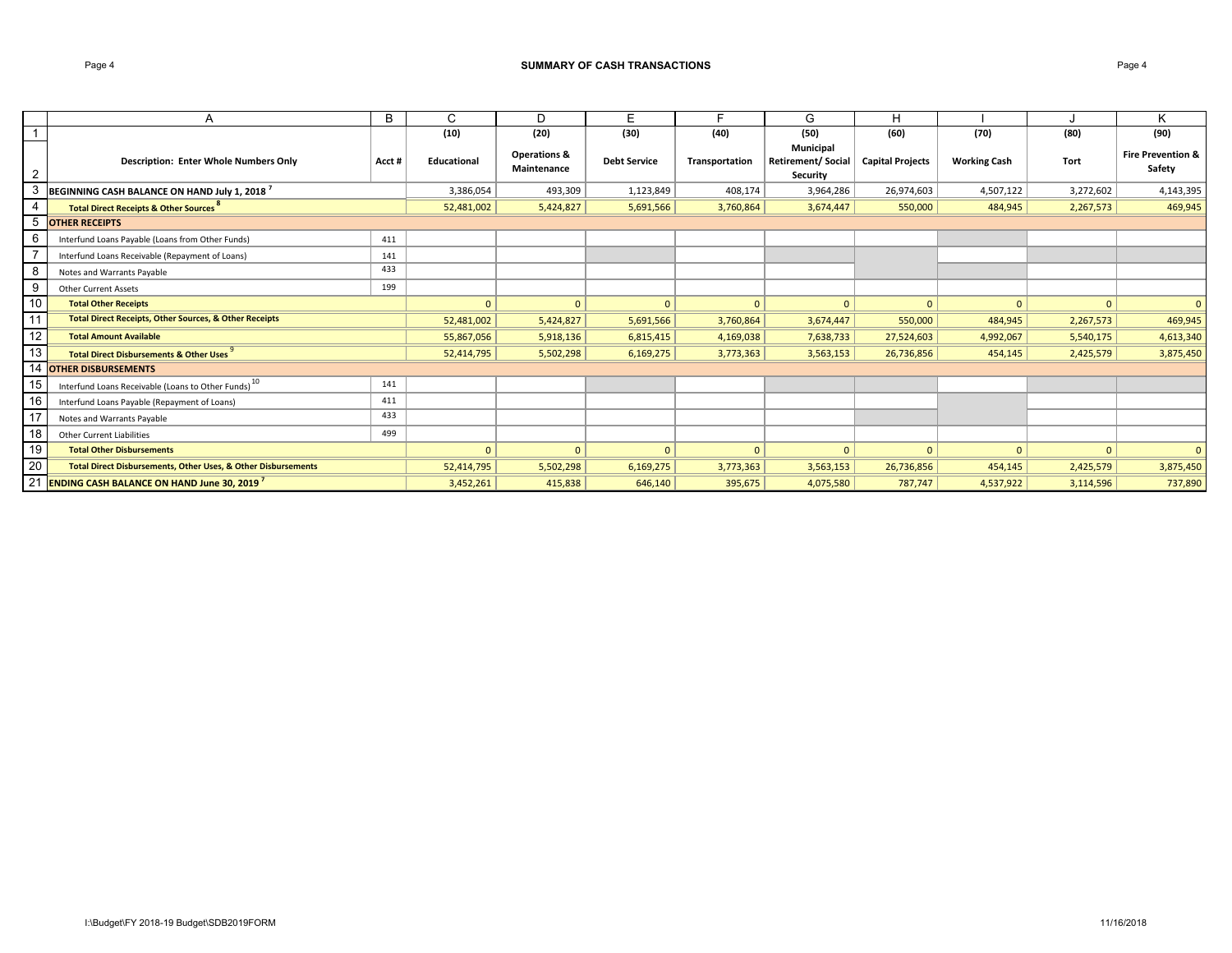### Page 5 **ESTIMATED RECEIPTS/REVENUES** Page 5

|                 | Α                                                                                                              | B            | C           | D                       | Е                   | F              | G                        | H                       |                     |           | κ                            |
|-----------------|----------------------------------------------------------------------------------------------------------------|--------------|-------------|-------------------------|---------------------|----------------|--------------------------|-------------------------|---------------------|-----------|------------------------------|
| $\mathbf{1}$    |                                                                                                                |              | (10)        | (20)                    | (30)                | (40)           | (50)                     | (60)                    | (70)                | (80)      | (90)                         |
|                 |                                                                                                                | Acct         | Educational | <b>Operations &amp;</b> | <b>Debt Service</b> | Transportation | Municipal                | <b>Capital Projects</b> | <b>Working Cash</b> | Tort      | <b>Fire Prevention &amp;</b> |
|                 | <b>Description: Enter Whole Numbers Only</b>                                                                   | #            |             | Maintenance             |                     |                | <b>Retirement/Social</b> |                         |                     |           | Safety                       |
| $\overline{2}$  |                                                                                                                |              |             |                         |                     |                | <b>Security</b>          |                         |                     |           |                              |
| $\mathbf{3}$    | RECEIPTS/REVENUES FROM LOCAL SOURCES (1000)                                                                    |              |             |                         |                     |                |                          |                         |                     |           |                              |
|                 |                                                                                                                |              |             |                         |                     |                |                          |                         |                     |           |                              |
| 4               | AD VALOREM TAXES LEVIED BY LOCAL EDUCATION AGENCY                                                              | 1100         |             |                         |                     |                |                          |                         |                     |           |                              |
| 5               | Designated Purposes Levies 11 (1110-1120)                                                                      | $\sim$       | 16,712,545  | 4,541,452               | 5,661,466           | 1,816,581      | 1,471,976                |                         | 454,145             | 2,238,573 | 454,145                      |
| 6               | Leasing Purposes Levy <sup>12</sup>                                                                            | 1130         | 454,145     |                         |                     |                |                          |                         |                     |           |                              |
| $\overline{7}$  | Special Education Purposes Levy                                                                                | 1140         | 363,316     |                         |                     |                | 1,948,646                |                         |                     |           |                              |
| 8               | FICA and Medicare Only Levies                                                                                  | 1150         |             |                         |                     |                |                          |                         |                     |           |                              |
| 9               | Area Vocational Construction Purposes Levy                                                                     | 1160         |             |                         |                     |                |                          |                         |                     |           |                              |
| 10              | Summer School Purposes Levy                                                                                    | 1170         |             |                         |                     |                |                          |                         |                     |           |                              |
| 11              | Other Tax Levies (Describe & Itemize)                                                                          | 1190         |             |                         |                     |                |                          |                         |                     |           |                              |
| 12              | <b>Total Ad Valorem Taxes Levied by District</b>                                                               |              | 17,530,006  | 4,541,452               | 5,661,466           | 1,816,581      | 3,420,622                | $\mathbf{0}$            | 454,145             | 2,238,573 | 454,145                      |
|                 |                                                                                                                |              |             |                         |                     |                |                          |                         |                     |           |                              |
|                 | 13 PAYMENTS IN LIEU OF TAXES                                                                                   | 1200         |             |                         |                     |                |                          |                         |                     |           |                              |
| 14              | Mobile Home Privilege Tax                                                                                      | 1210         | 20,000      | 5,000                   | 6,100               | 2,000          | 3,500                    |                         | 500                 | 2,500     | 500                          |
| 15              | Payments from Local Housing Authority                                                                          | 1220         | 11,000      | 3,000                   | 3,850               | 1,200          | 2,200                    |                         | 300                 | 1,500     | 300                          |
| 16              | Corporate Personal Property Replacement Taxes <sup>13</sup>                                                    | 1230         | 3,362,004   | 630,375                 |                     |                | 210,125                  |                         |                     |           |                              |
| 17              | Other Payments in Lieu of Taxes (Describe & Itemize)                                                           | 1290         |             |                         |                     |                |                          |                         |                     |           |                              |
| $\overline{18}$ | <b>Total Payments in Lieu of Taxes</b>                                                                         |              | 3,393,004   | 638,375                 | 9,950               | 3,200          | 215,825                  | $\mathbf{0}$            | 800                 | 4,000     | 800                          |
|                 | 19 TUITION                                                                                                     | 1300         |             |                         |                     |                |                          |                         |                     |           |                              |
| 20              | Regular Tuition from Pupils or Parents (In State)                                                              | 1311         |             |                         |                     |                |                          |                         |                     |           |                              |
| $\overline{21}$ | Regular Tuition from Other Districts (In State)                                                                | 1312         |             |                         |                     |                |                          |                         |                     |           |                              |
| 22              | Regular Tuition from Other Sources (In State)                                                                  | 1313         |             |                         |                     |                |                          |                         |                     |           |                              |
| 23              | Regular Tuition from Other Sources (Out of State)                                                              | 1314         |             |                         |                     |                |                          |                         |                     |           |                              |
| $\overline{24}$ | Summer School Tuition from Pupils or Parents (In State)                                                        | 1321         | 30,000      |                         |                     |                |                          |                         |                     |           |                              |
| 25              | Summer School Tuition from Other Districts (In State)                                                          | 1322         |             |                         |                     |                |                          |                         |                     |           |                              |
| $\overline{26}$ |                                                                                                                | 1323         |             |                         |                     |                |                          |                         |                     |           |                              |
| $\overline{27}$ | Summer School Tuition from Other Sources (In State)<br>Summer School Tuition from Other Sources (Out of State) | 1324         |             |                         |                     |                |                          |                         |                     |           |                              |
| $\overline{28}$ |                                                                                                                | 1331         |             |                         |                     |                |                          |                         |                     |           |                              |
| 29              | CTE Tuition from Pupils or Parents (In State)                                                                  |              |             |                         |                     |                |                          |                         |                     |           |                              |
| 30              | CTE Tuition from Other Districts (In State)                                                                    | 1332<br>1333 |             |                         |                     |                |                          |                         |                     |           |                              |
| 31              | CTE Tuition from Other Sources (In State)                                                                      |              |             |                         |                     |                |                          |                         |                     |           |                              |
|                 | CTE Tuition from Other Sources (Out of State)                                                                  | 1334         |             |                         |                     |                |                          |                         |                     |           |                              |
| 32<br>33        | Special Education Tuition from Pupils or Parents (In State)                                                    | 1341         |             |                         |                     |                |                          |                         |                     |           |                              |
|                 | Special Education Tuition from Other Districts (In State)                                                      | 1342         | 165,000     |                         |                     |                |                          |                         |                     |           |                              |
| 34              | Special Education Tuition from Other Sources (In State)                                                        | 1343         |             |                         |                     |                |                          |                         |                     |           |                              |
| 35              | Special Education Tuition from Other Sources (Out of State)                                                    | 1344         |             |                         |                     |                |                          |                         |                     |           |                              |
| 36              | Adult Tuition from Pupils or Parents (In State)                                                                | 1351         |             |                         |                     |                |                          |                         |                     |           |                              |
| 37              | Adult Tuition from Other Districts (In State)                                                                  | 1352         |             |                         |                     |                |                          |                         |                     |           |                              |
| 38              | Adult Tuition from Other Sources (In State)                                                                    | 1353         |             |                         |                     |                |                          |                         |                     |           |                              |
| 39              | Adult Tuition from Other Sources (Out of State)                                                                | 1354         |             |                         |                     |                |                          |                         |                     |           |                              |
| 40              | <b>Total Tuition</b>                                                                                           |              | 195,000     |                         |                     |                |                          |                         |                     |           |                              |
| 41              | <b>TRANSPORTATION FEES</b>                                                                                     | 1400         |             |                         |                     |                |                          |                         |                     |           |                              |
| 42              | Regular Transportation Fees from Pupils or Parents (In State)                                                  | 1411         |             |                         |                     |                |                          |                         |                     |           |                              |
| 43              | Regular Transportation Fees from Other Districts (In State)                                                    | 1412         |             |                         |                     |                |                          |                         |                     |           |                              |
| 44              | Regular Transportation Fees from Other Sources (In State)                                                      | 1413         |             |                         |                     | 150,000        |                          |                         |                     |           |                              |
| 45              | Regular Transportation Fees from Co-curricular Activities (In State)                                           | 1415         |             |                         |                     | 121,000        |                          |                         |                     |           |                              |
| 46              | Regular Transportation Fees from Other Sources (Out of State)                                                  | 1416         |             |                         |                     |                |                          |                         |                     |           |                              |
| 47              | Summer School Transportation Fees from Pupils or Parents (In State)                                            | 1421         |             |                         |                     |                |                          |                         |                     |           |                              |
| 48              | Summer School Transportation Fees from Other Districts (In State)                                              | 1422         |             |                         |                     |                |                          |                         |                     |           |                              |
| 49              | Summer School Transportation Fees from Other Sources (In State)                                                | 1423         |             |                         |                     |                |                          |                         |                     |           |                              |
| 50              | Summer School Transportation Fees from Other Sources (Out of State)                                            | 1424         |             |                         |                     |                |                          |                         |                     |           |                              |
| 51              | CTE Transportation Fees from Pupils or Parents (In State)                                                      | 1431         |             |                         |                     |                |                          |                         |                     |           |                              |
| 52              | CTE Transportation Fees from Other Districts (In State)                                                        | 1432         |             |                         |                     |                |                          |                         |                     |           |                              |
| 53              | CTE Transportation Fees from Other Sources (In State)                                                          | 1433         |             |                         |                     |                |                          |                         |                     |           |                              |
| 54              | CTE Transportation Fees from Other Sources (Out of State)                                                      | 1434         |             |                         |                     |                |                          |                         |                     |           |                              |
| 55              | Special Education Transportation Fees from Pupils or Parents (In State)                                        | 1441         |             |                         |                     |                |                          |                         |                     |           |                              |
| 56              | Special Education Transportation Fees from Other Districts (In State)                                          | 1442         |             |                         |                     |                |                          |                         |                     |           |                              |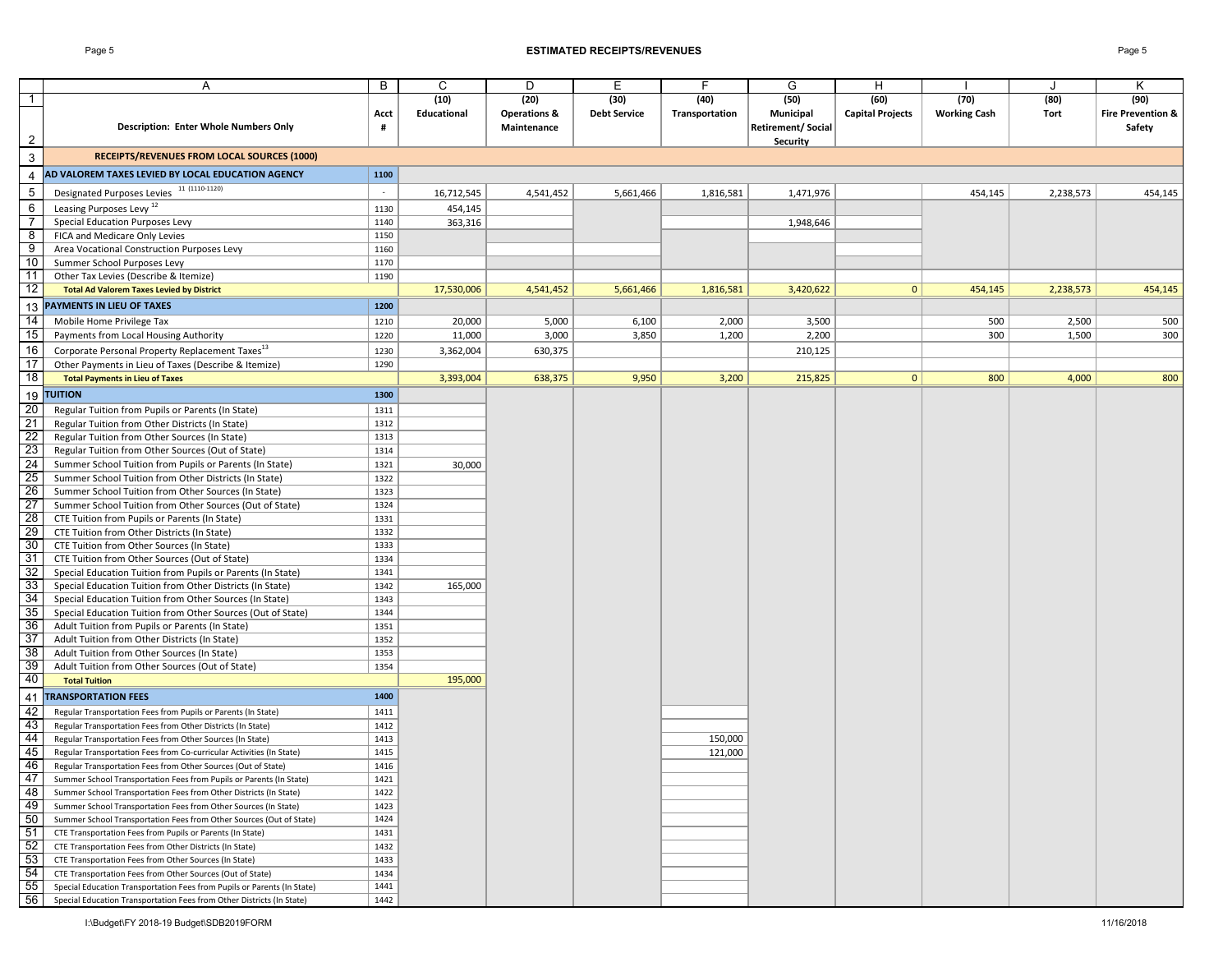### Page 6 **ESTIMATED RECEIPTS/REVENUES** Page 6

|                 | Α                                                                       | B    | C           | D                       | E                   | F              | G                        | Н                       |                     |        | K                            |
|-----------------|-------------------------------------------------------------------------|------|-------------|-------------------------|---------------------|----------------|--------------------------|-------------------------|---------------------|--------|------------------------------|
| $\overline{1}$  |                                                                         |      | (10)        | (20)                    | (30)                | (40)           | (50)                     | (60)                    | (70)                | (80)   | (90)                         |
|                 |                                                                         | Acct | Educational | <b>Operations &amp;</b> | <b>Debt Service</b> | Transportation | Municipal                | <b>Capital Projects</b> | <b>Working Cash</b> | Tort   | <b>Fire Prevention &amp;</b> |
|                 | Description: Enter Whole Numbers Only                                   | #    |             | Maintenance             |                     |                | <b>Retirement/Social</b> |                         |                     |        | Safety                       |
| 2               |                                                                         |      |             |                         |                     |                | <b>Security</b>          |                         |                     |        |                              |
| 57              | Special Education Transportation Fees from Other Sources (In State)     | 1443 |             |                         |                     | 110,000        |                          |                         |                     |        |                              |
| 58              | Special Education Transportation Fees from Other Sources (Out of State) | 1444 |             |                         |                     |                |                          |                         |                     |        |                              |
| 59              | Adult Transportation Fees from Pupils or Parents (In State)             | 1451 |             |                         |                     |                |                          |                         |                     |        |                              |
| 60              | Adult Transportation Fees from Other Districts (In State)               | 1452 |             |                         |                     |                |                          |                         |                     |        |                              |
| 61              | Adult Transportation Fees from Other Sources (In State)                 | 1453 |             |                         |                     |                |                          |                         |                     |        |                              |
| 62              | Adult Transportation Fees from Other Sources (Out of State)             | 1454 |             |                         |                     |                |                          |                         |                     |        |                              |
| 63              | <b>Total Transportation Fees</b>                                        |      |             |                         |                     | 381,000        |                          |                         |                     |        |                              |
| 64              | <b>EARNINGS ON INVESTMENTS</b>                                          | 1500 |             |                         |                     |                |                          |                         |                     |        |                              |
| 65              |                                                                         |      |             |                         |                     |                |                          |                         |                     |        |                              |
| 66              | Interest on Investments                                                 | 1510 | 55,000      | 10,000                  | 20,150              | 7,000          | 38,000                   | 175,000                 | 30,000              | 25,000 | 15,000                       |
| 67              | Gain or Loss on Sale of Investments                                     | 1520 |             |                         | 20,150              | 7,000          |                          |                         |                     |        | 15,000                       |
|                 | <b>Total Earnings on Investments</b>                                    |      | 55,000      | 10,000                  |                     |                | 38,000                   | 175,000                 | 30,000              | 25,000 |                              |
| 68              | <b>FOOD SERVICE</b>                                                     | 1600 |             |                         |                     |                |                          |                         |                     |        |                              |
| 69              | Sales to Pupils - Lunch                                                 | 1611 | 518,373     |                         |                     |                |                          |                         |                     |        |                              |
| 70              | Sales to Pupils - Breakfast                                             | 1612 | 49,000      |                         |                     |                |                          |                         |                     |        |                              |
| 71              | Sales to Pupils - A la Carte                                            | 1613 | 419,500     |                         |                     |                |                          |                         |                     |        |                              |
| 72              | Sales to Pupils - Other (Describe & Itemize)                            | 1614 |             |                         |                     |                |                          |                         |                     |        |                              |
| 73              | Sales to Adults                                                         | 1620 | 35,500      |                         |                     |                |                          |                         |                     |        |                              |
| 74              | Other Food Service (Describe & Itemize)                                 | 1690 | 6,100       |                         |                     |                |                          |                         |                     |        |                              |
| 75              | <b>Total Food Service</b>                                               |      | 1,028,473   |                         |                     |                |                          |                         |                     |        |                              |
| 76              | DISTRICT/SCHOOL ACTIVITY INCOME                                         | 1700 |             |                         |                     |                |                          |                         |                     |        |                              |
| $\overline{77}$ | Admissions - Athletic                                                   | 1711 | 183,100     |                         |                     |                |                          |                         |                     |        |                              |
| $\overline{78}$ | Admissions - Other                                                      | 1719 | 47,000      |                         |                     |                |                          |                         |                     |        |                              |
| 79              | Fees                                                                    | 1720 |             |                         |                     |                |                          |                         |                     |        |                              |
| 80              | <b>Book Store Sales</b>                                                 | 1730 |             |                         |                     |                |                          |                         |                     |        |                              |
| 81              | Other District/School Activity Revenue (Describe & Itemize)             | 1790 | 15,000      |                         |                     |                |                          |                         |                     |        |                              |
| -82             | <b>Total District/School Activity Income</b>                            |      | 245,100     | $\mathbf{0}$            |                     |                |                          |                         |                     |        |                              |
| 83              | <b>TEXTBOOK INCOME</b>                                                  | 1800 |             |                         |                     |                |                          |                         |                     |        |                              |
| 84              | Rentals - Regular Textbooks                                             | 1811 | 205,000     |                         |                     |                |                          |                         |                     |        |                              |
| 85              | Rentals - Summer School Textbooks                                       | 1812 |             |                         |                     |                |                          |                         |                     |        |                              |
| 86              | Rentals - Adult/Continuing Education Textbooks                          | 1813 |             |                         |                     |                |                          |                         |                     |        |                              |
| 87              | Rentals - Other (Describe)                                              | 1819 |             |                         |                     |                |                          |                         |                     |        |                              |
| 88              | Sales - Regular Textbooks                                               | 1821 |             |                         |                     |                |                          |                         |                     |        |                              |
| 89              | Sales - Summer School Textbooks                                         | 1822 |             |                         |                     |                |                          |                         |                     |        |                              |
| 90              | Sales - Adult/Continuing Education Textbooks                            | 1823 |             |                         |                     |                |                          |                         |                     |        |                              |
| 91              | Sales - Other (Describe & Itemize)                                      | 1829 |             |                         |                     |                |                          |                         |                     |        |                              |
| 92              | Other (Describe & Itemize)                                              | 1890 |             |                         |                     |                |                          |                         |                     |        |                              |
| 93              | <b>Total Textbooks</b>                                                  |      | 205,000     |                         |                     |                |                          |                         |                     |        |                              |
|                 |                                                                         |      |             |                         |                     |                |                          |                         |                     |        |                              |
| 94              | OTHER REVENUE FROM LOCAL SOURCES                                        | 1900 |             |                         |                     |                |                          |                         |                     |        |                              |
| 95              | Rentals                                                                 | 1910 | 4,000       | 30,000                  |                     |                |                          |                         |                     |        |                              |
| 96              | Contributions and Donations from Private Sources                        | 1920 | 1,200,000   |                         |                     |                |                          |                         |                     |        |                              |
| 97              | Impact Fees from Municipal or County Governments                        | 1930 |             |                         |                     |                |                          |                         |                     |        |                              |
| 98              | Services Provided Other Districts                                       | 1940 | 65,000      |                         |                     |                |                          |                         |                     |        |                              |
| 99              | Refund of Prior Years' Expenditures                                     | 1950 |             |                         |                     |                |                          |                         |                     |        |                              |
| 100             | Payments of Surplus Moneys from TIF Districts                           | 1960 |             |                         |                     |                |                          |                         |                     |        |                              |
| 101             | <b>Drivers' Education Fees</b>                                          | 1970 | 58,000      |                         |                     |                |                          |                         |                     |        |                              |
| 102             | Proceeds from Vendors' Contracts                                        | 1980 |             |                         |                     |                |                          |                         |                     |        |                              |
| 103             | School Facility Occupation Tax Proceeds                                 | 1983 |             |                         |                     |                |                          |                         |                     |        |                              |
| 104             | Payment from Other Districts                                            | 1991 |             |                         |                     |                |                          |                         |                     |        |                              |
| 105             | Sale of Vocational Projects                                             | 1992 |             |                         |                     |                |                          |                         |                     |        |                              |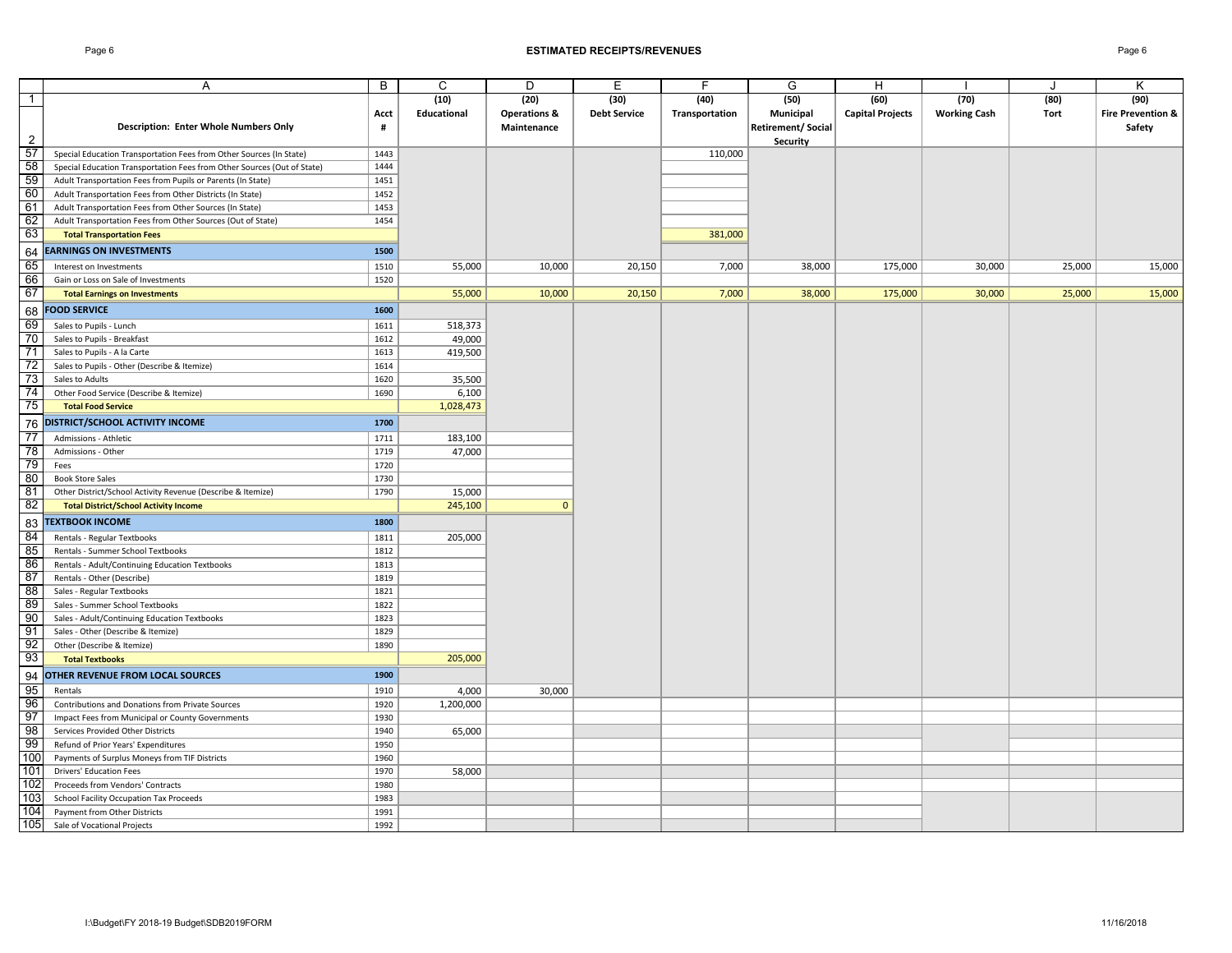### Page 7 **ESTIMATED RECEIPTS/REVENUES** Page 7

|                | A                                                                        | B            | C            | D                       | Е                   | F              | G                        | H                       |                     |              | κ                            |
|----------------|--------------------------------------------------------------------------|--------------|--------------|-------------------------|---------------------|----------------|--------------------------|-------------------------|---------------------|--------------|------------------------------|
| $\overline{1}$ |                                                                          |              | (10)         | (20)                    | (30)                | (40)           | (50)                     | (60)                    | (70)                | (80)         | (90)                         |
|                |                                                                          | Acct         | Educational  | <b>Operations &amp;</b> | <b>Debt Service</b> | Transportation | Municipal                | <b>Capital Projects</b> | <b>Working Cash</b> | Tort         | <b>Fire Prevention &amp;</b> |
|                | Description: Enter Whole Numbers Only                                    | #            |              | Maintenance             |                     |                | <b>Retirement/Social</b> |                         |                     |              | Safety                       |
| $\overline{2}$ |                                                                          |              |              |                         |                     |                | Security                 |                         |                     |              |                              |
| 106            | Other Local Fees (Describe & Itemize)                                    | 1993         |              |                         |                     |                |                          |                         |                     |              |                              |
| 107            | Other Local Revenues (Describe & Itemize)                                | 1999         | 165,000      | 5,000                   |                     | 40,000         |                          |                         |                     |              |                              |
| 108            | <b>Total Other Revenue from Local Sources</b>                            |              | 1,492,000    | 35,000                  | $\mathbf{0}$        | 40,000         | $\mathbf{0}$             | $\mathbf 0$             | $\mathbf{0}$        | $\mathbf{0}$ | $\mathbf{0}$                 |
| 109            | <b>Total Receipts/Revenues from Local Sources</b>                        | 1000         | 24, 143, 583 | 5,224,827               | 5,691,566           | 2,247,781      | 3,674,447                | 175,000                 | 484,945             | 2,267,573    | 469,945                      |
|                | FLOW-THROUGH RECEIPTS/REVENUES FROM ONE                                  |              |              |                         |                     |                |                          |                         |                     |              |                              |
|                | 110 DISTRICT TO ANOTHER DISTRICT (2000)                                  |              |              |                         |                     |                |                          |                         |                     |              |                              |
| 111            | Flow-Through Revenue from State Sources                                  | 2100         |              |                         |                     |                |                          |                         |                     |              |                              |
| 112            | Flow-Through Revenue from Federal Sources                                | 2200         |              |                         |                     |                |                          |                         |                     |              |                              |
| 113            | Other Flow-Through Revenue (Describe & Itemize)                          | 2300         |              |                         |                     |                |                          |                         |                     |              |                              |
|                | <b>Total Flow-Through Receipts/Revenues From</b>                         | 2000         |              |                         |                     |                |                          |                         |                     |              |                              |
| 114            | <b>One District to Another District</b>                                  |              | $\mathbf{0}$ | $\mathbf{0}$            |                     | $\mathbf{0}$   | $\mathbf{0}$             |                         |                     |              |                              |
|                | 115 RECEIPTS/REVENUES FROM STATE SOURCES (3000)                          |              |              |                         |                     |                |                          |                         |                     |              |                              |
|                | 116 UNRESTRICTED GRANTS-IN-AID (3001-3099)                               |              |              |                         |                     |                |                          |                         |                     |              |                              |
| 117            |                                                                          |              |              |                         |                     |                |                          |                         |                     |              |                              |
|                | Evidence Based Funding Formula (Section 18-8.15)                         | 3001         | 15,613,476   | 200,000                 |                     |                |                          |                         |                     |              |                              |
| 118            | Reorganization Incentives (Accounts 3005-3021)                           | 3005         |              |                         |                     |                |                          |                         |                     |              |                              |
| 119            | Fast Growth District Grants                                              | 3030<br>3099 |              |                         |                     |                |                          |                         |                     |              |                              |
| 120            | Other Unrestricted Grants-In-Aid From State Sources (Describe & Itemize) |              | 300,000      |                         |                     |                |                          |                         |                     |              |                              |
| 121            | <b>Total Unrestricted Grants-In-Aid</b>                                  |              | 15,913,476   | 200,000                 | 0                   | 0              | $\circ$                  | $\mathbf{0}$            |                     | 0            | $\mathbf{0}$                 |
|                | 122 RESTRICTED GRANTS-IN-AID (3100-3900)                                 |              |              |                         |                     |                |                          |                         |                     |              |                              |
|                |                                                                          |              |              |                         |                     |                |                          |                         |                     |              |                              |
|                | <b>123 SPECIAL EDUCATION</b>                                             |              |              |                         |                     |                |                          |                         |                     |              |                              |
| 124            | Special Education - Private Facility Tuition                             | 3100         | 1,763,228    |                         |                     |                |                          |                         |                     |              |                              |
| 125            | Special Education - Funding for Children Requiring Sp Ed Services        | 3105         |              |                         |                     |                |                          |                         |                     |              |                              |
| 126            | Special Education - Personnel                                            | 3110         |              |                         |                     |                |                          |                         |                     |              |                              |
| 127            | Special Education - Orphanage - Individual                               | 3120         |              |                         |                     |                |                          |                         |                     |              |                              |
| 128            | Special Education - Orphanage - Summer Individual                        | 3130         |              |                         |                     |                |                          |                         |                     |              |                              |
| 129            | Special Education - Summer School                                        | 3145         |              |                         |                     |                |                          |                         |                     |              |                              |
| 130            | Special Education - Other (Describe & Itemize)                           | 3199         |              |                         |                     |                |                          |                         |                     |              |                              |
| 131            | <b>Total Special Education</b>                                           |              | 1,763,228    | $\mathbf{0}$            |                     | $\mathbf{0}$   |                          |                         |                     |              |                              |
|                | 132 CAREER AND TECHNICAL EDUCATION (CTE)                                 |              |              |                         |                     |                |                          |                         |                     |              |                              |
| 133            | CTE - Technical Education - Tech Prep                                    | 3200         |              |                         |                     |                |                          |                         |                     |              |                              |
| 134            | CTE - Secondary Program Improvement (CTEI)                               | 3220         |              |                         |                     |                |                          |                         |                     |              |                              |
| 135            | CTE - WECEP                                                              | 3225         |              |                         |                     |                |                          |                         |                     |              |                              |
| 136            | CTE - Agriculture Education                                              | 3235         | 5,000        |                         |                     |                |                          |                         |                     |              |                              |
| 137            | CTE - Instructor Practicum                                               | 3240         |              |                         |                     |                |                          |                         |                     |              |                              |
| 138            | CTE - Student Organizations                                              | 3270         |              |                         |                     |                |                          |                         |                     |              |                              |
| 139            | CTE - Other (Describe & Itemize)                                         | 3299         |              |                         |                     |                |                          |                         |                     |              |                              |
| 140            | <b>Total Career and Technical Education</b>                              |              | 5,000        | $\mathbf{0}$            |                     |                | $\mathbf{0}$             |                         |                     |              |                              |
|                | 141 BILINGUAL EDUCATION                                                  |              |              |                         |                     |                |                          |                         |                     |              |                              |
| 142            | Bilingual Education - Downstate - TPI and TBE                            | 3305         |              |                         |                     |                |                          |                         |                     |              |                              |
| 143            | Bilingual Education - Downstate - Transitional Bilingual Education       | 3310         |              |                         |                     |                |                          |                         |                     |              |                              |
| 144            | <b>Total Bilingual Education</b>                                         |              | $\mathbf{0}$ |                         |                     |                | $\mathbf{0}$             |                         |                     |              |                              |
| 145            | State Free Lunch & Breakfast                                             | 3360         | 20,000       |                         |                     |                |                          |                         |                     |              |                              |
| 146            | School Breakfast Initiative                                              | 3365         |              |                         |                     |                |                          |                         |                     |              |                              |
| 147            | <b>Driver Education</b>                                                  | 3370         | 75,230       |                         |                     |                |                          |                         |                     |              |                              |
| 148            | Adult Education (from ICCB)                                              | 3410         |              |                         |                     |                |                          |                         |                     |              |                              |
| 149            | Adult Education - Other (Describe & Itemize)                             | 3499         |              |                         |                     |                |                          |                         |                     |              |                              |
|                |                                                                          |              |              |                         |                     |                |                          |                         |                     |              |                              |
|                | 150 TRANSPORTATION                                                       |              |              |                         |                     |                |                          |                         |                     |              |                              |
| 151            | Transportation - Regular and Vocational                                  | 3500         |              |                         |                     | 771,870        |                          |                         |                     |              |                              |
| 152            | Transportation - Special Education                                       | 3510         |              |                         |                     | 741,213        |                          |                         |                     |              |                              |
| 153            | Transportation - Other (Describe & Itemize)                              | 3599         |              |                         |                     |                |                          |                         |                     |              |                              |
| 154            | <b>Total Transportation</b>                                              |              | $\mathbf{0}$ | $\mathbf{0}$            |                     | 1,513,083      | $\mathbf 0$              |                         |                     |              |                              |
|                | 155 Learning Improvement - Change Grants                                 | 3610         |              |                         |                     |                |                          |                         |                     |              |                              |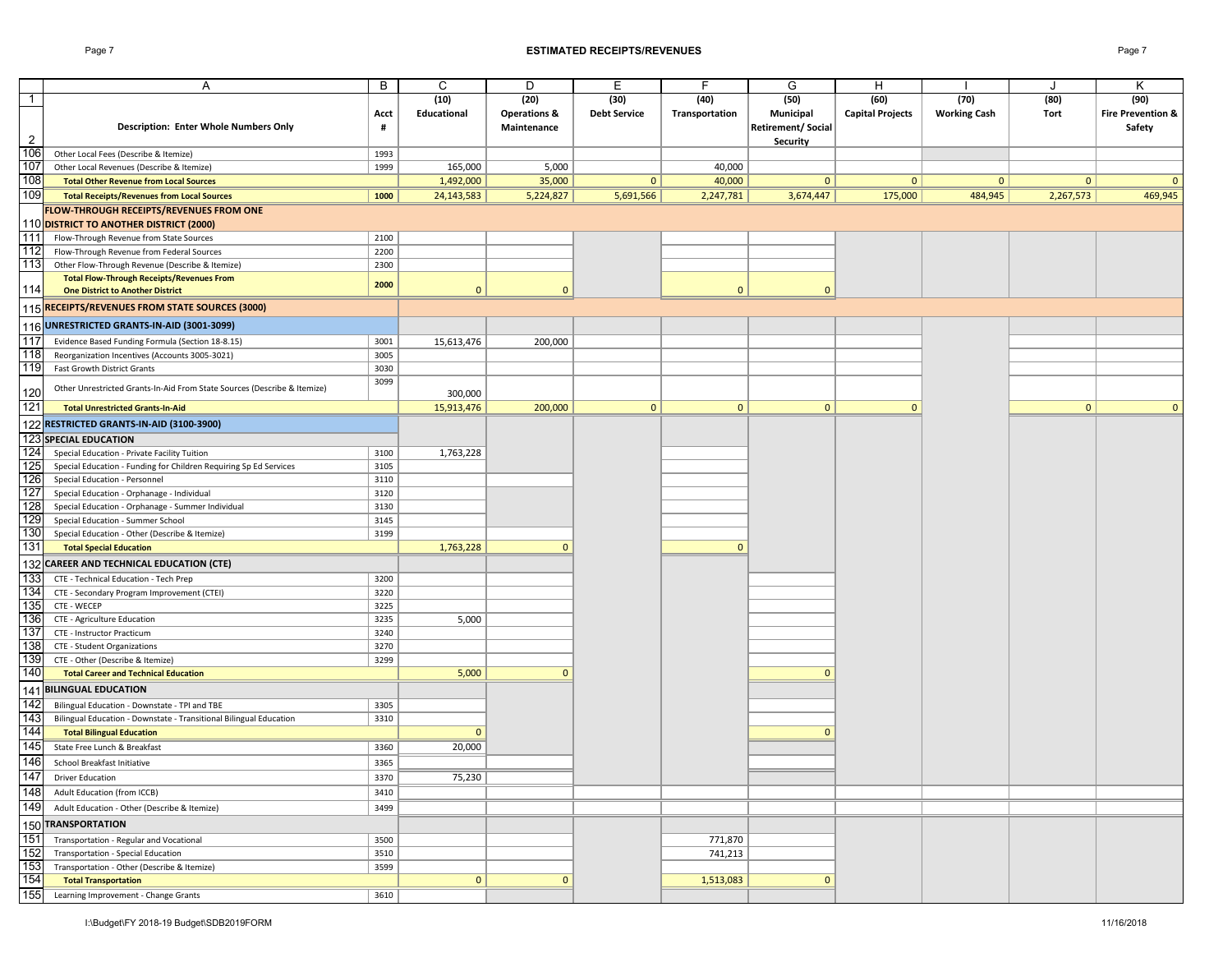### Page 8 **ESTIMATED RECEIPTS/REVENUES** Page 8

|                | A                                                                                   | B    | C            | D                       | Ε                   | F              | G                 | Н                       |                     | $\cdot$      | Κ                            |
|----------------|-------------------------------------------------------------------------------------|------|--------------|-------------------------|---------------------|----------------|-------------------|-------------------------|---------------------|--------------|------------------------------|
| $\overline{1}$ |                                                                                     |      | (10)         | (20)                    | (30)                | (40)           | (50)              | (60)                    | (70)                | (80)         | (90)                         |
|                |                                                                                     | Acct | Educational  | <b>Operations &amp;</b> | <b>Debt Service</b> | Transportation | Municipal         | <b>Capital Projects</b> | <b>Working Cash</b> | Tort         | <b>Fire Prevention &amp;</b> |
|                | <b>Description: Enter Whole Numbers Only</b>                                        | #    |              | Maintenance             |                     |                | Retirement/Social |                         |                     |              | Safety                       |
| $\overline{2}$ |                                                                                     |      |              |                         |                     |                | <b>Security</b>   |                         |                     |              |                              |
| 156            | Scientific Literacy                                                                 | 3660 |              |                         |                     |                |                   |                         |                     |              |                              |
| 157            | Truant Alternative/Optional Education                                               | 3695 |              |                         |                     |                |                   |                         |                     |              |                              |
| 158            | Early Childhood - Block Grant                                                       | 3705 | 602,303      |                         |                     |                |                   |                         |                     |              |                              |
| 159            |                                                                                     |      |              |                         |                     |                |                   |                         |                     |              |                              |
|                | Chicago General Education Block Grant                                               | 3766 |              |                         |                     |                |                   |                         |                     |              |                              |
| 160            | Chicago Educational Services Block Grant                                            | 3767 |              |                         |                     |                |                   |                         |                     |              |                              |
| 161            | School Safety & Educational Improvement Block Grant                                 | 3775 |              |                         |                     |                |                   |                         |                     |              |                              |
| 162            | Technology - Technology for Success                                                 | 3780 |              |                         |                     |                |                   |                         |                     |              |                              |
| 163            | <b>State Charter Schools</b>                                                        | 3815 |              |                         |                     |                |                   |                         |                     |              |                              |
| 164            | Extended Learning Opportunities - Summer Bridges                                    | 3825 |              |                         |                     |                |                   |                         |                     |              |                              |
| 165            | Infrastructure Improvements - Planning/Construction                                 | 3920 |              |                         |                     |                |                   |                         |                     |              |                              |
| 166            | School Infrastructure - Maintenance Projects                                        | 3925 |              |                         |                     |                |                   |                         |                     |              |                              |
| 167            | Other Restricted Revenue from State Sources (Describe & Itemize)                    | 3999 | 45,488       |                         |                     |                |                   |                         |                     |              |                              |
| 168            |                                                                                     |      |              |                         |                     |                |                   |                         |                     | 0            | $\mathbf{0}$                 |
|                | <b>Total Restricted Grants-In-Aid</b>                                               |      | 2,511,249    | $\mathbf{0}$            | 0                   | 1,513,083      | $\overline{0}$    | $\mathbf{0}$            | 0                   |              |                              |
| 169            | <b>Total Receipts/Revenues from State Sources</b>                                   | 3000 | 18,424,725   | 200,000                 | 0                   | 1,513,083      | $\overline{0}$    | $\overline{0}$          | $\overline{0}$      | 0            | $\mathbf{0}$                 |
|                | 170 RECEIPTS/REVENUES FROM FEDERAL SOURCES (4000)                                   |      |              |                         |                     |                |                   |                         |                     |              |                              |
|                | UNRESTRICTED GRANTS-IN-AID RECEIVED DIRECTLY FROM FEDERAL GOVT. (4001-              |      |              |                         |                     |                |                   |                         |                     |              |                              |
|                | 171 4009)                                                                           |      |              |                         |                     |                |                   |                         |                     |              |                              |
| 172            | Federal Impact Aid                                                                  | 4001 |              |                         |                     |                |                   |                         |                     |              |                              |
|                | Other Unrestricted Grants-In-Aid Received Directly from the Federal Govt. (Describe | 4009 |              |                         |                     |                |                   |                         |                     |              |                              |
| 173            | & Itemize)                                                                          |      |              |                         |                     |                |                   |                         |                     |              |                              |
| 174            | Total Unrestricted Grants-In-Aid Received Directly from Fed Govt                    |      | $\mathbf{0}$ | $\mathbf 0$             | $\mathbf{0}$        | $\mathbf{0}$   | $\mathbf{0}$      | $\mathbf 0$             | 0                   | $\mathbf{0}$ | $\mathbf{0}$                 |
|                | RESTRICTED GRANTS-IN-AID RECEIVED DIRECTLY FROM FEDERAL GOVT                        |      |              |                         |                     |                |                   |                         |                     |              |                              |
|                | 175 (4045-4090)                                                                     |      |              |                         |                     |                |                   |                         |                     |              |                              |
| 176            | <b>Head Start</b>                                                                   | 4045 | 1,948,274    |                         |                     |                |                   |                         |                     |              |                              |
| 177            | Construction (Impact Aid)                                                           | 4050 |              |                         |                     |                |                   |                         |                     |              |                              |
| 178            | MAGNET                                                                              | 4060 |              |                         |                     |                |                   |                         |                     |              |                              |
|                | Other Restricted Grants-In-Aid Received Directly from Federal Govt.                 | 4090 |              |                         |                     |                |                   |                         |                     |              |                              |
| 179            | (Describe & Itemize)                                                                |      |              |                         |                     |                |                   |                         |                     |              |                              |
| 180            | Total Restricted Grants-In-Aid Received Directly from Federal Govt.                 |      | 1,948,274    | $\overline{0}$          |                     | $\mathbf{0}$   | $\overline{0}$    | $\mathbf{0}$            |                     |              | $\mathbf{0}$                 |
|                | RESTRICTED GRANTS-IN-AID RECEIVED FROM FEDERAL                                      |      |              |                         |                     |                |                   |                         |                     |              |                              |
|                | 181 GOVT. THRU THE STATE (4100-4999)                                                |      |              |                         |                     |                |                   |                         |                     |              |                              |
|                | 182 TITLE V                                                                         |      |              |                         |                     |                |                   |                         |                     |              |                              |
| 183            | Title V - Flexibility and Accountability                                            | 4100 |              |                         |                     |                |                   |                         |                     |              |                              |
| 184            | Title V - SEA Projects                                                              | 4105 |              |                         |                     |                |                   |                         |                     |              |                              |
| 185            | Title V - Rural Education Initiative (REI)                                          | 4107 |              |                         |                     |                |                   |                         |                     |              |                              |
| 186            | Title V - Other (Describe & Itemize)                                                | 4199 |              |                         |                     |                |                   |                         |                     |              |                              |
| 187            | <b>Total Title V</b>                                                                |      | $\mathbf{0}$ | $\mathbf{0}$            |                     | $\mathbf{0}$   | $\Omega$          |                         |                     |              |                              |
|                |                                                                                     |      |              |                         |                     |                |                   |                         |                     |              |                              |
|                | 188 FOOD SERVICE                                                                    |      |              |                         |                     |                |                   |                         |                     |              |                              |
| 189            | <b>Breakfast Start-Up Expansion</b>                                                 | 4200 |              |                         |                     |                |                   |                         |                     |              |                              |
| 190            | National School Lunch Program                                                       | 4210 | 1,695,000    |                         |                     |                |                   |                         |                     |              |                              |
| 191            | Special Milk Program                                                                | 4215 |              |                         |                     |                |                   |                         |                     |              |                              |
| 192            | School Breakfast Program                                                            | 4220 | 520,500      |                         |                     |                |                   |                         |                     |              |                              |
| 193            | Summer Food Service Admin/Program                                                   | 4225 | 65,000       |                         |                     |                |                   |                         |                     |              |                              |
| 194            | Child and Adult Care Food Program                                                   | 4226 |              |                         |                     |                |                   |                         |                     |              |                              |
| 195            | Fresh Fruit and Vegetables                                                          | 4240 |              |                         |                     |                |                   |                         |                     |              |                              |
| 196            | Food Service - Other (Describe & Itemize)                                           | 4299 |              |                         |                     |                |                   |                         |                     |              |                              |
| 197            | <b>Total Food Service</b>                                                           |      | 2,280,500    |                         |                     |                | $\mathbf{0}$      |                         |                     |              |                              |
|                | 198 TITLE I                                                                         |      |              |                         |                     |                |                   |                         |                     |              |                              |
| 199            | Title I - Low Income                                                                | 4300 | 2,077,935    |                         |                     |                |                   |                         |                     |              |                              |
| 200            | Title I - Low Income - Neglected, Private                                           | 4305 | 105,574      |                         |                     |                |                   |                         |                     |              |                              |
|                |                                                                                     |      |              |                         |                     |                |                   |                         |                     |              |                              |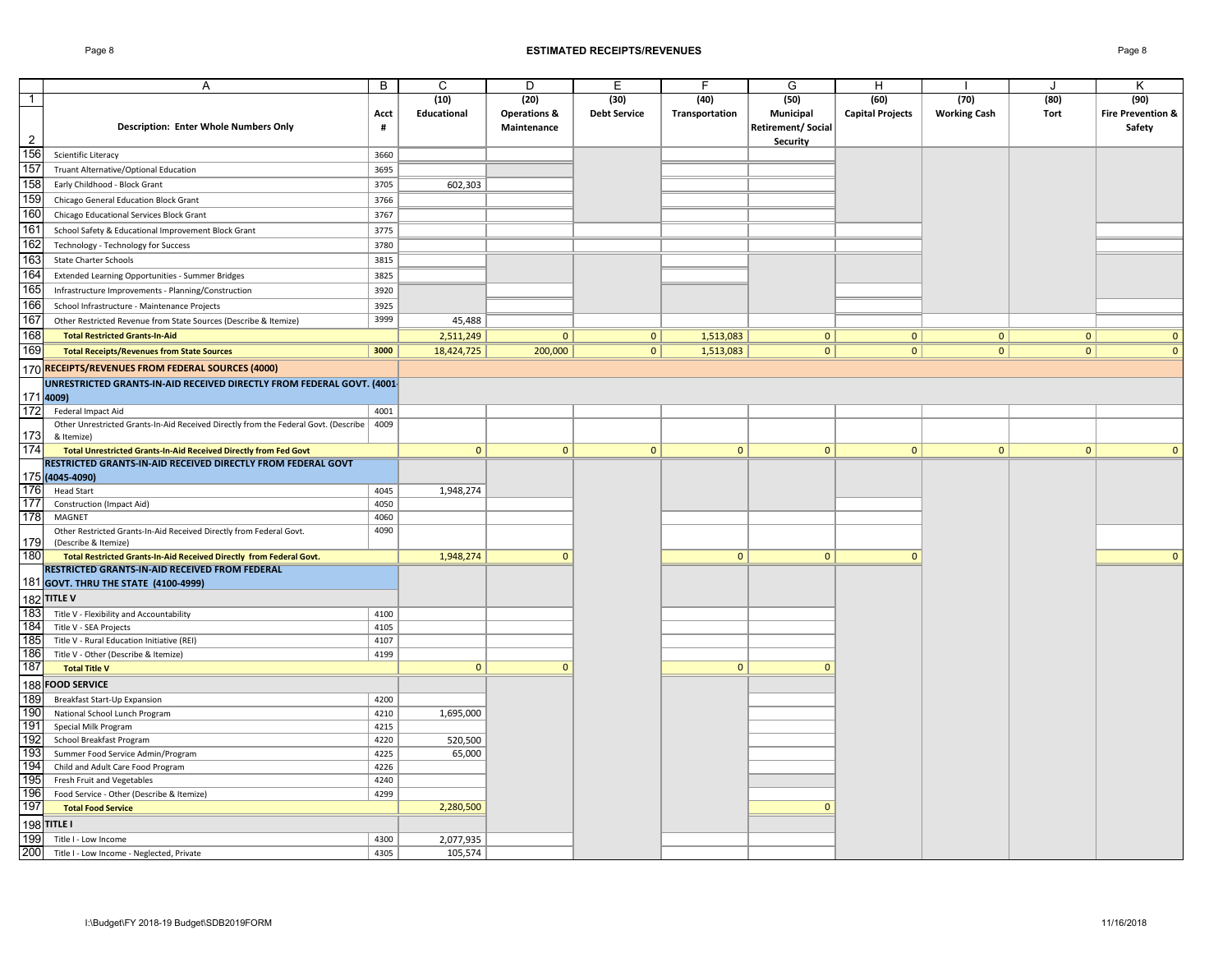### Page 9 **ESTIMATED RECEIPTS/REVENUES** Page 9

|                | Α                                                                           | B            | C            | D                       | Е                   | F              | G                        | H                       |                     | $\cdot$      | Κ                            |
|----------------|-----------------------------------------------------------------------------|--------------|--------------|-------------------------|---------------------|----------------|--------------------------|-------------------------|---------------------|--------------|------------------------------|
| $\mathbf{1}$   |                                                                             |              | (10)         | (20)                    | (30)                | (40)           | (50)                     | (60)                    | (70)                | (80)         | (90)                         |
|                |                                                                             | Acct         | Educational  | <b>Operations &amp;</b> | <b>Debt Service</b> | Transportation | Municipal                | <b>Capital Projects</b> | <b>Working Cash</b> | Tort         | <b>Fire Prevention &amp;</b> |
|                | <b>Description: Enter Whole Numbers Only</b>                                | #            |              | Maintenance             |                     |                | <b>Retirement/Social</b> |                         |                     |              | Safety                       |
| $\overline{2}$ |                                                                             |              |              |                         |                     |                | Security                 |                         |                     |              |                              |
| 201            | Title I - Migrant Education                                                 | 4340         |              |                         |                     |                |                          |                         |                     |              |                              |
| 202            | Title I - Other (Describe & Itemize)                                        | 4399         |              |                         |                     |                |                          |                         |                     |              |                              |
| 203            | <b>Total Title I</b>                                                        |              | 2,183,509    | $\mathbf{0}$            |                     | $\mathbf{0}$   | $\mathbf{0}$             |                         |                     |              |                              |
|                | $204$ TITLE IV                                                              |              |              |                         |                     |                |                          |                         |                     |              |                              |
| 205            | Title IV - Student Support & Academic Enrichment Grant                      | 4400         |              |                         |                     |                |                          |                         |                     |              |                              |
| 206            | Title IV - 21st Century                                                     | 4421         | 269,655      |                         |                     |                |                          |                         |                     |              |                              |
| 207            | Title IV - Other (Describe & Itemize)                                       | 4499         |              |                         |                     |                |                          |                         |                     |              |                              |
| 208            | <b>Total Title IV</b>                                                       |              | 269,655      | $\mathbf{0}$            |                     | $\mathbf{0}$   | $\mathbf{0}$             |                         |                     |              |                              |
|                | 209 FEDERAL - SPECIAL EDUCATION                                             |              |              |                         |                     |                |                          |                         |                     |              |                              |
| 210            | Federal Special Education - Preschool Flow-Through                          | 4600         | 94,383       |                         |                     |                |                          |                         |                     |              |                              |
| 211            | Federal Special Education - Preschool Discretionary                         | 4605         |              |                         |                     |                |                          |                         |                     |              |                              |
| 212            | Federal Special Education - IDEA Flow Through                               | 4620         | 1,707,228    |                         |                     |                |                          |                         |                     |              |                              |
| 213            | Federal Special Education - IDEA Room & Board                               | 4625         |              |                         |                     |                |                          |                         |                     |              |                              |
| 214            | Federal Special Education - IDEA Discretionary                              | 4630         |              |                         |                     |                |                          |                         |                     |              |                              |
| 215            | Federal Special Education - IDEA - Other (Describe & Itemize)               | 4699         |              |                         |                     |                |                          |                         |                     |              |                              |
| 216            | <b>Total Federal Special Education</b>                                      |              | 1,801,611    | $\mathbf{0}$            |                     | $\mathbf{0}$   | $\mathbf{0}$             |                         |                     |              |                              |
|                | 217 CTE - PERKINS                                                           |              |              |                         |                     |                |                          |                         |                     |              |                              |
| 218            | CTE - Perkins-Title IIIE Tech Prep                                          | 4770         |              |                         |                     |                |                          |                         |                     |              |                              |
| 219            | CTE - Other (Describe & Itemize)                                            | 4799         |              |                         |                     |                |                          |                         |                     |              |                              |
| 220            | <b>Total CTE - Perkins</b>                                                  |              | $\mathbf{0}$ | $\mathbf{0}$            |                     |                | $\mathbf{0}$             |                         |                     |              |                              |
| 221            | Federal - Adult Education                                                   | 4810         |              |                         |                     |                |                          |                         |                     |              |                              |
| 222            |                                                                             | 4850         |              |                         |                     |                |                          |                         |                     |              |                              |
| 223            | ARRA - General State Aid - Education Stabilization                          |              |              |                         |                     |                |                          |                         |                     |              |                              |
| 224            | ARRA - Title I - Low Income                                                 | 4851<br>4852 |              |                         |                     |                |                          |                         |                     |              |                              |
| 225            | ARRA - Title I - Neglected, Private<br>ARRA - Title I - Delinquent, Private | 4853         |              |                         |                     |                |                          |                         |                     |              |                              |
| 226            | ARRA - Title I - School Improvement (Part A)                                | 4854         |              |                         |                     |                |                          |                         |                     |              |                              |
| 227            | ARRA - Title I - School Improvement (Section 1003g)                         | 4855         |              |                         |                     |                |                          |                         |                     |              |                              |
| 228            | ARRA - IDEA - Part B - Preschool                                            | 4856         |              |                         |                     |                |                          |                         |                     |              |                              |
| 229            | ARRA - IDEA - Part B - Flow-Through                                         | 4857         |              |                         |                     |                |                          |                         |                     |              |                              |
| 230            | ARRA - Title IID - Technology - Formula                                     | 4860         |              |                         |                     |                |                          |                         |                     |              |                              |
| 231            | ARRA - Title IID - Technology - Competitive                                 | 4861         |              |                         |                     |                |                          |                         |                     |              |                              |
| 232            | ARRA - McKinney - Vento Homeless Education                                  | 4862         |              |                         |                     |                |                          |                         |                     |              |                              |
| 233            | ARRA - Child Nutrition Equipment Assistance                                 | 4863         |              |                         |                     |                |                          |                         |                     |              |                              |
| 234            | Impact Aid Formula Grants                                                   | 4864         |              |                         |                     |                |                          |                         |                     |              |                              |
| 235            | Impact Aid Competitive Grants                                               | 4865         |              |                         |                     |                |                          |                         |                     |              |                              |
| 236            | Qualified Zone Academy Bond Tax Credits                                     | 4866         |              |                         |                     |                |                          |                         |                     |              |                              |
| 237            | Qualified School Construction Bond Credits                                  | 4867         |              |                         |                     |                |                          |                         |                     |              |                              |
| 238            | <b>Build America Bond Tax Credits</b>                                       | 4868         |              |                         |                     |                |                          |                         |                     |              |                              |
| 239            | Build America Bond Interest Reimbursement                                   | 4869         |              |                         |                     |                |                          |                         |                     |              |                              |
| 240            | ARRA - General State Aid - Other Government Services Stabilization          | 4870         |              |                         |                     |                |                          |                         |                     |              |                              |
| 241            | Other ARRA Funds - II                                                       | 4871         |              |                         |                     |                |                          |                         |                     |              |                              |
| 242            | Other ARRA Funds - III                                                      | 4872         |              |                         |                     |                |                          |                         |                     |              |                              |
| 243            | Other ARRA Funds - IV                                                       | 4873         |              |                         |                     |                |                          |                         |                     |              |                              |
| 244            | Other ARRA Funds - V                                                        | 4874         |              |                         |                     |                |                          |                         |                     |              |                              |
| 245            | ARRA - Early Childhood                                                      | 4875         |              |                         |                     |                |                          |                         |                     |              |                              |
| 246            | Other ARRA Funds - VII                                                      | 4876         |              |                         |                     |                |                          |                         |                     |              |                              |
| 247            | Other ARRA Funds - VIII                                                     | 4877         |              |                         |                     |                |                          |                         |                     |              |                              |
| 248            | Other ARRA Funds - IX                                                       | 4878         |              |                         |                     |                |                          |                         |                     |              |                              |
| 249            | Other ARRA Funds - X                                                        | 4879         |              |                         |                     |                |                          |                         |                     |              |                              |
| 250            | Other ARRA Funds - Ed Job Fund Program                                      | 4880         |              |                         |                     |                |                          |                         |                     |              |                              |
| 251            | <b>Total Stimulus Programs</b>                                              |              | $\mathbf{0}$ | $\mathbf{0}$            | $\overline{0}$      | $\mathbf{0}$   | $\mathbf{0}$             | $\Omega$                |                     | $\mathbf{0}$ | $\mathbf{0}$                 |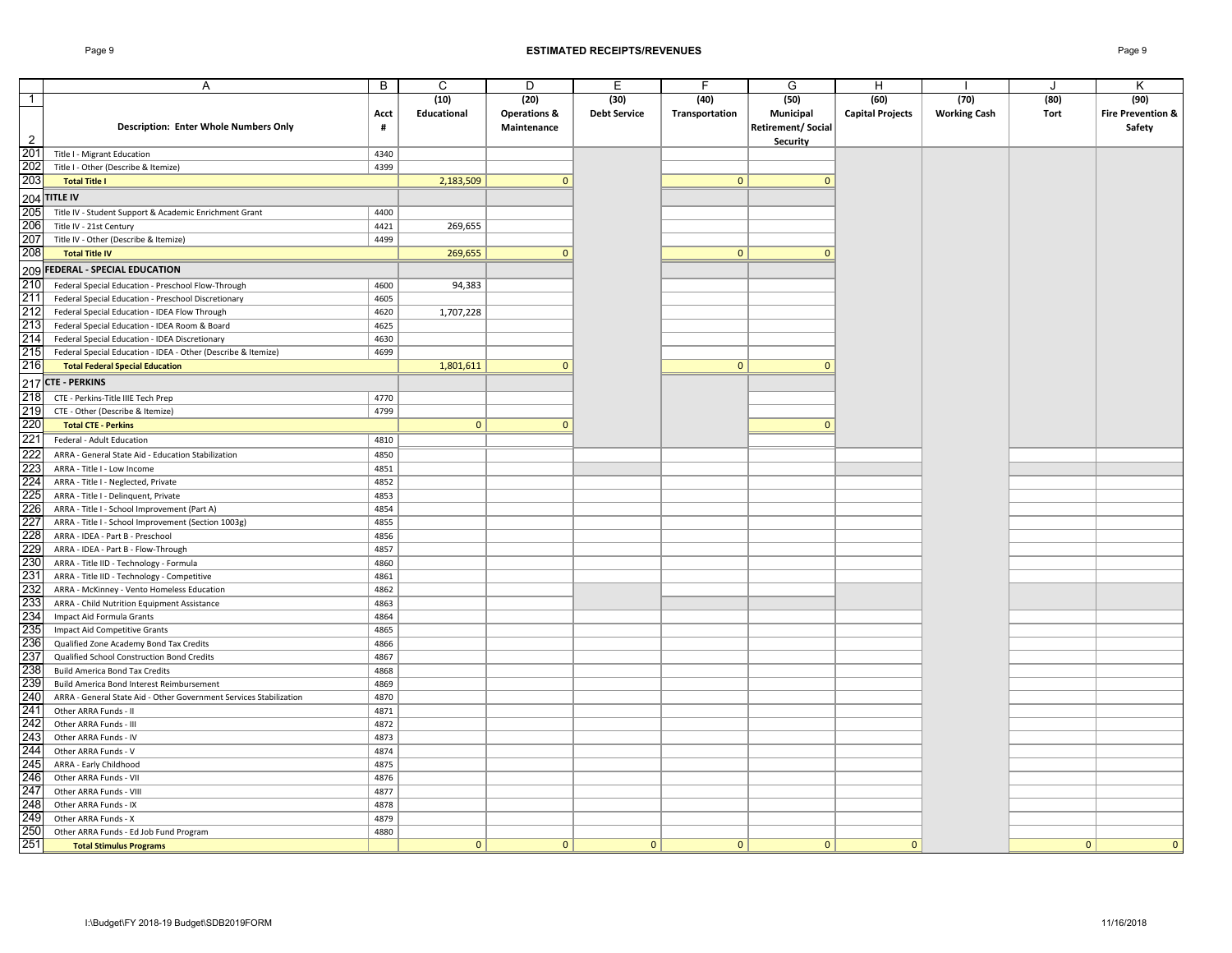### Page 10 **ESTIMATED RECEIPTS/REVENUES** Page 10

|                 |                                                                                  | B    | С           | D                       | E                   |                | G                        | н                       |                     |           | K                            |
|-----------------|----------------------------------------------------------------------------------|------|-------------|-------------------------|---------------------|----------------|--------------------------|-------------------------|---------------------|-----------|------------------------------|
|                 |                                                                                  |      | (10)        | (20)                    | (30)                | (40)           | (50)                     | (60)                    | (70)                | (80)      | (90)                         |
|                 |                                                                                  | Acct | Educational | <b>Operations &amp;</b> | <b>Debt Service</b> | Transportation | Municipal                | <b>Capital Projects</b> | <b>Working Cash</b> | Tort      | <b>Fire Prevention &amp;</b> |
|                 | <b>Description: Enter Whole Numbers Only</b>                                     |      |             | Maintenance             |                     |                | <b>Retirement/Social</b> |                         |                     |           | Safety                       |
| $\overline{2}$  |                                                                                  |      |             |                         |                     |                | <b>Security</b>          |                         |                     |           |                              |
| 252             | Race to the Top Program                                                          | 4901 |             |                         |                     |                |                          |                         |                     |           |                              |
| 253             | Race to the Top - Preschool Expansion Grant                                      | 4902 |             |                         |                     |                |                          |                         |                     |           |                              |
| 254             | Title III - Instruction for English Learners & Immigrant Students                | 4905 |             |                         |                     |                |                          |                         |                     |           |                              |
| 255             | Title III - English Language Acquistion                                          | 4909 |             |                         |                     |                |                          |                         |                     |           |                              |
| 256             | McKinney Education for Homeless Children                                         | 4920 |             |                         |                     |                |                          |                         |                     |           |                              |
| 257             | Title II - Eisenhower - Professional Development Formula                         | 4930 |             |                         |                     |                |                          |                         |                     |           |                              |
| 258             | Title II - Teacher Quality                                                       | 4932 |             |                         |                     |                |                          |                         |                     |           |                              |
| 259             | <b>Federal Charter Schools</b>                                                   | 4960 |             |                         |                     |                |                          |                         |                     |           |                              |
| 260             | <b>State Assessment Grants</b>                                                   | 4981 |             |                         |                     |                |                          |                         |                     |           |                              |
| $\overline{26}$ | Grant for State Assessments and Related Activities                               | 4982 |             |                         |                     |                |                          |                         |                     |           |                              |
| 262             | Medicaid Matching Funds - Administrative Outreach                                | 4991 | 225,000     |                         |                     |                |                          |                         |                     |           |                              |
| 263             | Medicaid Matching Funds - Fee-For-Service Program                                | 4992 | 750,000     |                         |                     |                |                          |                         |                     |           |                              |
|                 | Other Restricted Grants Received from Federal Government through State (Describe | 4999 |             |                         |                     |                |                          |                         |                     |           |                              |
| 264             | & Itemize)                                                                       |      |             |                         |                     |                |                          |                         |                     |           |                              |
|                 | Total Restricted Grants-In-Aid Received from Federal Govt. Thru the              |      |             |                         |                     |                |                          |                         |                     |           |                              |
| 265             | <b>State</b>                                                                     |      | 7,510,275   |                         |                     |                |                          | $\mathbf{0}$            |                     |           | $\mathbf{0}$                 |
| 266             | TOTAL RECEIPTS/REVENUES FROM FEDERAL SOURCES                                     | 4000 | 9,458,549   | $\Omega$                |                     | $\Omega$       | $\Omega$                 | $\mathbf{0}$            | $\Omega$            | $\Omega$  | $\Omega$                     |
| 267             | <b>TOTAL DIRECT RECEIPTS/REVENUES</b>                                            |      | 52,026,857  | 5,424,827               | 5,691,566           | 3,760,864      | 3,674,447                | 175,000                 | 484,945             | 2,267,573 | 469,945                      |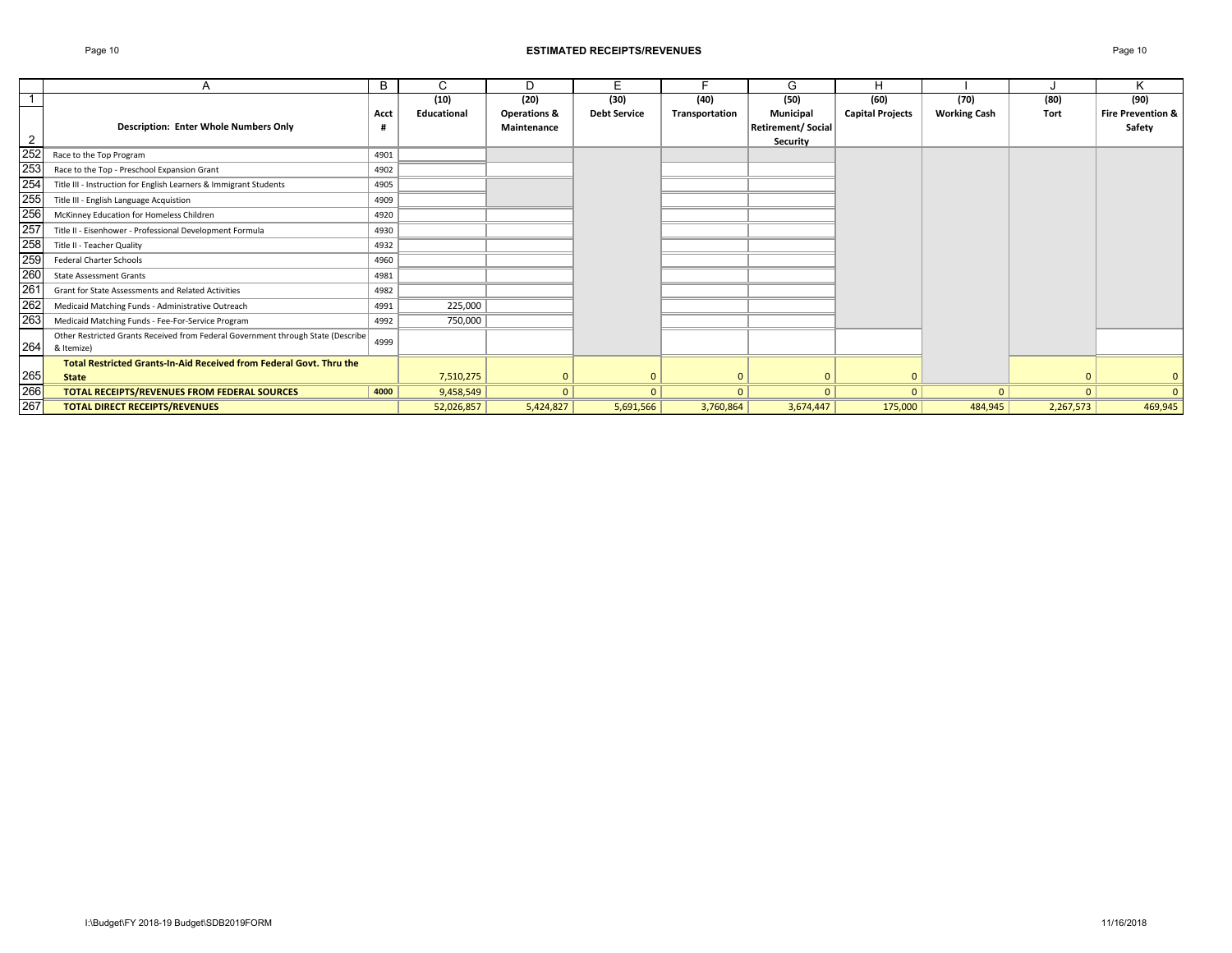### Page 11 **ESTIMATED DISBURSEMENTS/EXPENDITURES** Page 11

|                 | Α                                                                                               | В            | C                    | D                        | E               | F.                    | G                     | H                    |                 |                 | Κ                            |
|-----------------|-------------------------------------------------------------------------------------------------|--------------|----------------------|--------------------------|-----------------|-----------------------|-----------------------|----------------------|-----------------|-----------------|------------------------------|
| $\overline{1}$  |                                                                                                 |              | (100)                | (200)                    | (300)           | (400)                 | (500)                 | (600)                | (700)           | (800)           | (900)                        |
|                 | <b>Description: Enter Whole Numbers Only</b>                                                    |              |                      |                          | Purchased       | <b>Supplies &amp;</b> |                       |                      | Non-Capitalized | Termination     |                              |
|                 |                                                                                                 | Funct #      | <b>Salaries</b>      | <b>Employee Benefits</b> | <b>Services</b> | <b>Materials</b>      | <b>Capital Outlay</b> | <b>Other Objects</b> | Equipment       | <b>Benefits</b> | Total                        |
| $\mathbf{3}$    | <b>10 - EDUCATIONAL FUND (ED)</b>                                                               |              |                      |                          |                 |                       |                       |                      |                 |                 |                              |
| 4               | <b>INSTRUCTION (ED)</b>                                                                         | 1000         |                      |                          |                 |                       |                       |                      |                 |                 |                              |
| $\overline{5}$  | Regular Programs                                                                                | 1100         | 10,873,538           | 2,794,001                | 44,805          | 883,452               | 52,204                | 5,000                |                 |                 | 14,653,000                   |
| 6               | Tuition Payment to Charter Schools                                                              | 1115         |                      |                          |                 |                       |                       |                      |                 |                 | $\Omega$                     |
| $\overline{7}$  | Pre-K Programs                                                                                  | 1125         | 2,391,792            | 590,398                  | 4,000           | 86,181                | 2,000                 |                      |                 |                 | 3,074,371                    |
| 8               | Special Education Programs (Functions 1200 - 1220)                                              | 1200         | 8,546,843            | 1,579,234                | 166,000         | 29,000                | 2,000                 |                      |                 |                 | 10,323,077                   |
| 9<br>10         | Special Education Programs Pre-K                                                                | 1225         | 332,272              | 105,978                  | 139,000         | 372,203               |                       |                      |                 |                 | 949,453                      |
| 11              | Remedial and Supplemental Programs K-12<br>Remedial and Supplemental Programs Pre-K             | 1250<br>1275 | 1,096,416            | 353,669                  |                 |                       | 52,639                | 6,500                |                 |                 | 1,509,224<br>$\mathbf{0}$    |
| 12              | Adult/Continuing Education Programs                                                             | 1300         |                      |                          |                 |                       |                       |                      |                 |                 | $\pmb{0}$                    |
| 13              | <b>CTE Programs</b>                                                                             | 1400         |                      |                          |                 |                       |                       |                      |                 |                 | $\mathbf{0}$                 |
| 14              | Interscholastic Programs                                                                        | 1500         | 252,173              | 52,376                   | 239,300         | 261,508               | 32,000                | 31,250               | 6,450           |                 | 875,057                      |
| 15              | Summer School Programs                                                                          | 1600         | 42,124               | 1,299                    |                 |                       |                       |                      |                 |                 | 43,423                       |
| 16              | Gifted Programs                                                                                 | 1650         |                      |                          |                 |                       |                       |                      |                 |                 | $\mathbf{0}$                 |
| 17              | <b>Driver's Education Programs</b>                                                              | 1700         | 34,211               | 5,833                    |                 |                       |                       |                      |                 |                 | 40,044                       |
| 18              | <b>Bilingual Programs</b>                                                                       | 1800         | 28,161               |                          |                 |                       |                       |                      |                 |                 | 28,161                       |
| 19              | Truant Alternative & Optional Programs                                                          | 1900         | 29,406               | 7,100                    |                 | 1,268                 |                       |                      |                 |                 | 37,774                       |
| 20              | Pre-K Programs - Private Tuition                                                                | 1910         |                      |                          |                 |                       |                       |                      |                 |                 | $\mathbf{0}$                 |
| 21              | Regular K-12 Programs Private Tuition                                                           | 1911         |                      |                          |                 |                       |                       |                      |                 |                 | $\mathbf{0}$                 |
| 22<br>23        | Special Education Programs K-12 Private Tuition                                                 | 1912<br>1913 |                      |                          |                 |                       |                       | 2,900,000            |                 |                 | 2,900,000                    |
| 24              | Special Education Programs Pre-K Tuition<br>Remedial/Supplemental Programs K-12 Private Tuition | 1914         |                      |                          |                 |                       |                       |                      |                 |                 | $\mathbf{0}$<br>$\mathbf{0}$ |
| 25              | Remedial/Supplemental Programs Pre-K Private Tuition                                            | 1915         |                      |                          |                 |                       |                       |                      |                 |                 | $\mathbf{0}$                 |
| 26              | Adult/Continuing Education Programs Private Tuition                                             | 1916         |                      |                          |                 |                       |                       |                      |                 |                 | $\mathbf{0}$                 |
| 27              | <b>CTE Programs Private Tuition</b>                                                             | 1917         |                      |                          |                 |                       |                       |                      |                 |                 | $\mathbf{0}$                 |
| 28              | Interscholastic Programs Private Tuition                                                        | 1918         |                      |                          |                 |                       |                       |                      |                 |                 | $\mathbf{0}$                 |
| 29              | Summer School Programs Private Tuition                                                          | 1919         |                      |                          |                 |                       |                       |                      |                 |                 | $\mathbf{0}$                 |
| 30              | Gifted Programs Private Tuition                                                                 | 1920         |                      |                          |                 |                       |                       |                      |                 |                 | $\mathbf{0}$                 |
| 31              | <b>Bilingual Programs Private Tuition</b>                                                       | 1921         |                      |                          |                 |                       |                       |                      |                 |                 | $\mathbf{0}$                 |
| 32              | Truants Alternative/Opt Ed Programs Private Tuition                                             | 1922         |                      |                          |                 |                       |                       |                      |                 |                 | $\mathbf{0}$                 |
| 33              | <b>Total Instruction</b> <sup>14</sup>                                                          | 1000         | 23,626,936           | 5,489,888                | 593,105         | 1,633,612             | 140,843               | 2,942,750            | 6,450           | $\mathbf{0}$    | 34,433,584                   |
| 34              | <b>SUPPORT SERVICES (ED)</b>                                                                    | 2000         |                      |                          |                 |                       |                       |                      |                 |                 |                              |
| 35              | <b>Support Services - Pupil</b>                                                                 | 2100         |                      |                          |                 |                       |                       |                      |                 |                 |                              |
| 36              | Attendance & Social Work Services                                                               | 2110         | 1,262,075            | 228,196                  | 8,700           |                       |                       |                      |                 |                 | 1,498,971                    |
| $\overline{37}$ | <b>Guidance Services</b>                                                                        | 2120         | 673,004              | 135,068                  | 30,364          |                       |                       |                      |                 |                 | 838,436                      |
| 38              | <b>Health Services</b>                                                                          | 2130         | 707,769              | 167,717                  | 67,352          | 9,352                 | 2,500                 |                      |                 |                 | 954,690                      |
| 39              | <b>Psychological Services</b>                                                                   | 2140         | 294,322              | 61,826                   | 6,000           |                       |                       |                      |                 |                 | 362,148                      |
| 40              | Speech Pathology & Audiology Services                                                           | 2150         | 812,568              | 176,429                  | 3,500           |                       |                       |                      |                 |                 | 992,497                      |
| 41              | Other Support Services - Pupils (Describe & Itemize)                                            | 2190         | 212,356              | 79,245                   | 5,050           |                       |                       |                      |                 |                 | 296,651                      |
| 42              | <b>Total Support Services - Pupil</b>                                                           | 2100         | 3,962,094            | 848,481                  | 120,966         | 9,352                 | 2,500                 | 0                    | $\mathbf{0}$    | $\overline{0}$  | 4,943,393                    |
| 43              | <b>Support Services - Instructional Staff</b>                                                   | 2200         |                      |                          |                 |                       |                       |                      |                 |                 |                              |
| 44              | Improvement of Instruction Services                                                             | 2210         | 519,965              | 133,724                  | 407,959         | 247,524               | 204,500               | 3,950                |                 |                 | 1,517,622                    |
| 45              | <b>Educational Media Services</b>                                                               | 2220         | 85,680               | 20,468                   |                 | 47,700                | 2,524                 |                      |                 |                 | 156,372                      |
| 46              | <b>Assessment &amp; Testing</b>                                                                 | 2230         |                      |                          |                 | 139,042               |                       |                      |                 |                 | 139,042                      |
| 47              | <b>Total Support Services - Instructional Staff</b>                                             | 2200         | 605,645              | 154,192                  | 407,959         | 434,266               | 207,024               | 3,950                | $\mathbf{0}$    | $\overline{0}$  | 1,813,036                    |
| 48              | <b>Support Services - General Administration</b>                                                | 2300         |                      |                          |                 |                       |                       |                      |                 |                 |                              |
| 49              | <b>Board of Education Services</b>                                                              | 2310         | 1,964                | 1,160                    | 171,700         | 12,000                |                       | 15,000               |                 |                 | 201,824                      |
| 50              | <b>Executive Administration Services</b>                                                        | 2320         | 126,333              | 9,095                    | 3,000           | 10,000                |                       | 8,500                |                 |                 | 156,928                      |
| 51              | Special Area Administration Services                                                            | 2330         | 366,791              | 44,675                   |                 | 2,021                 |                       |                      |                 |                 | 413,487                      |
| 52              | <b>Tort Immunity Services</b>                                                                   | $2360 -$     |                      |                          |                 |                       |                       |                      |                 |                 | $\mathbf{0}$                 |
|                 | <b>Total Support Services - General Administration</b>                                          | 2370<br>2300 | 495,088              | 54,930                   | 174,700         | 24,021                | 0                     | 23,500               | $\mathbf{0}$    | 0               | 772,239                      |
| $\frac{53}{2}$  |                                                                                                 |              |                      |                          |                 |                       |                       |                      |                 |                 |                              |
| $\frac{54}{55}$ | <b>Support Services - School Administration</b>                                                 | 2400         |                      |                          |                 |                       |                       |                      |                 |                 |                              |
|                 | Office of the Principal Services                                                                | 2410         | 3,548,713            | 643,914                  | 83,582          | 55,090                |                       |                      |                 |                 | 4,331,299                    |
| 56<br>57        | Other Support Services - School Administration (Describe & Itemize)                             | 2490         | 588,493<br>4,137,206 | 122,917                  | 1,800           | 5,000                 |                       |                      |                 |                 | 718,210                      |
|                 | <b>Total Support Services - School Administration</b>                                           | 2400         |                      | 766,831                  | 85,382          | 60,090                | 0                     | 0                    | 0               | 0               | 5,049,509                    |

 $\mathbf{I}$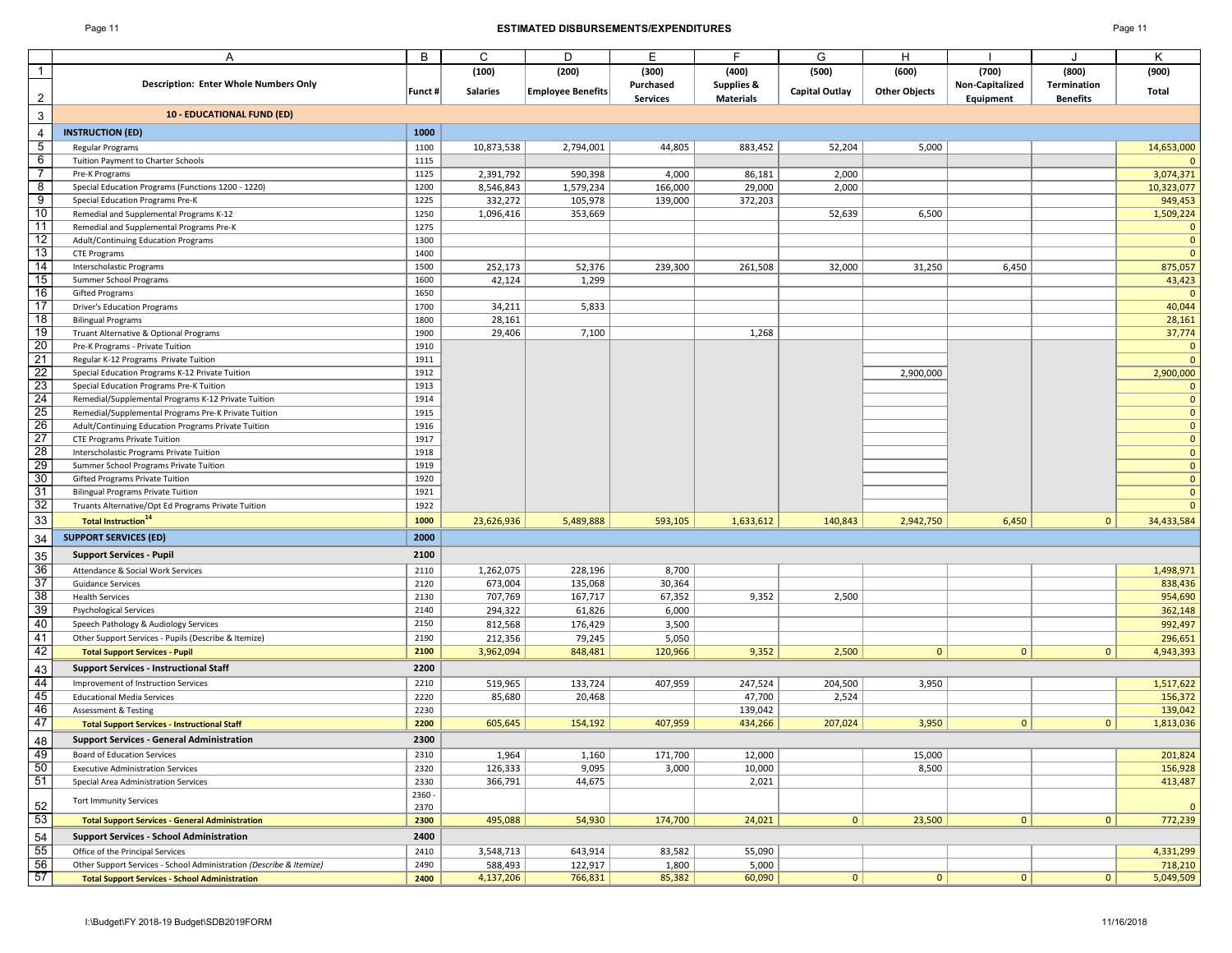### Page 12 **ESTIMATED DISBURSEMENTS/EXPENDITURES** Page 12

|                | A                                                                                           | B            | C               | D                        | Е               | F                | G              | H                    |                 |                 | Κ                 |
|----------------|---------------------------------------------------------------------------------------------|--------------|-----------------|--------------------------|-----------------|------------------|----------------|----------------------|-----------------|-----------------|-------------------|
| $\overline{1}$ |                                                                                             |              | (100)           | (200)                    | (300)           | (400)            | (500)          | (600)                | (700)           | (800)           | (900)             |
|                | <b>Description: Enter Whole Numbers Only</b>                                                |              |                 |                          | Purchased       | Supplies &       |                |                      | Non-Capitalized | Termination     |                   |
| $\overline{2}$ |                                                                                             | Funct #      | <b>Salaries</b> | <b>Employee Benefits</b> | <b>Services</b> | <b>Materials</b> | Capital Outlay | <b>Other Objects</b> | Equipment       | <b>Benefits</b> | Total             |
| 58             | <b>Support Services - Business</b>                                                          |              |                 |                          |                 |                  |                |                      |                 |                 |                   |
| 59             |                                                                                             | 2500<br>2510 | 77,438          | 8,470                    |                 |                  |                |                      |                 |                 | 85,908            |
| 60             | Direction of Business Support Services<br><b>Fiscal Services</b>                            | 2520         | 26,516          | 2,975                    | 50,300          | 12,000           | 3,000          | 3,500                | 500             |                 | 98,791            |
| 61             | Operation & Maintenance of Plant Services                                                   | 2540         | 88,692          | 6,287                    | 6,800           | 17,000           |                |                      |                 |                 | 118,779           |
| 62             | <b>Pupil Transportation Services</b>                                                        | 2550         | 156,096         |                          | 175,519         | 61,574           |                |                      |                 |                 | 393,189           |
| 63             | <b>Food Services</b>                                                                        | 2560         | 1,004,315       | 326,195                  | 8,230           | 1,565,595        | 45,000         | 1,600                |                 |                 | 2,950,935         |
| 64             | <b>Internal Services</b>                                                                    | 2570         |                 |                          |                 | 5,000            |                |                      |                 |                 | 5,000             |
| 65             | <b>Total Support Services - Business</b>                                                    | 2500         | 1,353,057       | 343,927                  | 240,849         | 1,661,169        | 48,000         | 5,100                | 500             | 0 <sup>1</sup>  | 3,652,602         |
| 66             | <b>Support Services - Central</b>                                                           | 2600         |                 |                          |                 |                  |                |                      |                 |                 |                   |
| 67             | Direction of Central Support Services                                                       | 2610         | 13,833          | 2,769                    | 27,000          | 3,500            |                | 2,000                |                 |                 | 49,102            |
| 68             | Planning, Research, Development & Evaluation Services                                       | 2620         | 2,000           | 1,847                    | 10,732          | 41,500           |                |                      |                 |                 | 56,079            |
| 69             | <b>Information Services</b>                                                                 | 2630         | 26,288          | 10,098                   | 2,000           |                  |                |                      |                 |                 | 38,386            |
| 70             | <b>Staff Services</b>                                                                       | 2640         | 159,804         | 20,596                   |                 |                  |                | 18,500               |                 |                 | 198,900           |
| 71             | <b>Data Processing Services</b>                                                             | 2660         | 36,774          | 4,664                    |                 |                  |                |                      |                 |                 | 41,438            |
| 72             | <b>Total Support Services - Central</b>                                                     | 2600         | 238,699         | 39,974                   | 39,732          | 45,000           | $\mathbf{0}$   | 20,500               | $\mathbf{0}$    | 0               | 383,905           |
|                |                                                                                             | 2900         |                 |                          |                 |                  |                |                      |                 |                 |                   |
| 73             | Other Support Services (Describe & Itemize)                                                 |              | 81,594          | 46,595                   | 102,720         | 4,466            |                |                      |                 |                 | 235,375           |
| 74             | <b>Total Support Services</b>                                                               | 2000         | 10,873,383      | 2,254,930                | 1,172,308       | 2,238,364        | 257,524        | 53,050               | 500             | 0               | 16,850,059        |
| 75             | <b>COMMUNITY SERVICES (ED)</b>                                                              | 3000         | 147,187         | 24,988                   | 325,612         | 79,033           | 28             |                      |                 |                 | 576,848           |
| 76             | PAYMENTS TO OTHER DIST & GOVT UNITS (ED)                                                    | 4000         |                 |                          |                 |                  |                |                      |                 |                 |                   |
| 77             | Payments to Other Dist & Govt Units (In-State)                                              | 4100         |                 |                          |                 |                  |                |                      |                 |                 |                   |
| 78             | Payments for Regular Programs                                                               | 4110         |                 |                          |                 |                  |                |                      |                 |                 |                   |
| 79             | Payments for Special Education Programs                                                     | 4120         |                 |                          |                 |                  |                |                      |                 |                 |                   |
| 80             | Payments for Adult/Continuing Education Programs                                            | 4130         |                 |                          |                 |                  |                |                      |                 |                 |                   |
| 81<br>82       | Payments for CTE Programs                                                                   | 4140         |                 |                          |                 |                  |                |                      |                 |                 |                   |
|                | Payments for Community College Programs                                                     | 4170         |                 |                          |                 |                  |                |                      |                 |                 |                   |
| 83             | Other Payments to In-State Govt Units (Describe & Itemize)                                  | 4190         |                 |                          |                 |                  |                |                      |                 |                 |                   |
| 84             | <b>Total Payments to Other Dist &amp; Govt Units (In-State)</b>                             | 4100         |                 |                          | $\mathbf{0}$    |                  |                | $\mathbf{0}$         |                 |                 |                   |
| 85             | Payments for Regular Programs - Tuition                                                     | 4210         |                 |                          |                 |                  |                |                      |                 |                 | $\Omega$          |
| 86             | Payments for Special Education Programs - Tuition                                           | 4220         |                 |                          |                 |                  |                |                      |                 |                 | $\Omega$          |
| 87<br>88       | Payments for Adult/Continuing Education Programs - Tuition                                  | 4230         |                 |                          |                 |                  |                |                      |                 |                 | -0                |
| 89             | Payments for CTE Programs - Tuition                                                         | 4240<br>4270 |                 |                          |                 |                  |                | 554,304              |                 |                 | 554,304           |
| 90             | Payments for Community College Programs - Tuition                                           | 4280         |                 |                          |                 |                  |                |                      |                 |                 | 0<br>$\mathbf{0}$ |
| 91             | Payments for Other Programs - Tuition                                                       | 4290         |                 |                          |                 |                  |                |                      |                 |                 |                   |
| 92             | Other Payments to In-State Govt Units (Describe & Itemize)                                  | 4200         |                 |                          |                 |                  |                | 554,304              |                 |                 | 554,304           |
| 93             | Total Payments to Other Dist & Govt Units - Tuition (In State)                              |              |                 |                          |                 |                  |                |                      |                 |                 |                   |
| 94             | Payments for Regular Programs - Transfers                                                   | 4310         |                 |                          |                 |                  |                |                      |                 |                 |                   |
| 95             | Payments for Special Education Programs - Transfers                                         | 4320<br>4330 |                 |                          |                 |                  |                |                      |                 |                 |                   |
| 96             | Payments for Adult/Continuing Ed Programs - Transfers                                       | 4340         |                 |                          |                 |                  |                |                      |                 |                 | -0                |
| 97             | Payments for CTE Programs - Transfers<br>Payments for Community College Program - Transfers | 4370         |                 |                          |                 |                  |                |                      |                 |                 |                   |
| 98             | Payments for Other Programs - Transfers                                                     | 4380         |                 |                          |                 |                  |                |                      |                 |                 |                   |
| 99             | Other Payments to In-State Govt Units - Transfers (Describe & Itemize)                      | 4390         |                 |                          |                 |                  |                |                      |                 |                 | $\Omega$          |
| 100            | Total Payments to Other Dist & Govt Units-Transfers (In State)                              | 4300         |                 |                          | $\mathbf{0}$    |                  |                | $\mathbf{0}$         |                 |                 | $\sqrt{ }$        |
| 101            | Payments to Other Dist & Govt Units (Out of State)                                          | 4400         |                 |                          |                 |                  |                |                      |                 |                 |                   |
| 102            | <b>Total Payments to Other Dist &amp; Govt Units</b>                                        | 4000         |                 |                          | $\mathbf{0}$    |                  |                | 554,304              |                 |                 | 554,304           |
| 103            | <b>DEBT SERVICE (ED)</b>                                                                    | 5000         |                 |                          |                 |                  |                |                      |                 |                 |                   |
|                | Debt Service - Interest on Short-Term Debt                                                  | 5100         |                 |                          |                 |                  |                |                      |                 |                 |                   |
| 104<br>105     | <b>Tax Anticipation Warrants</b>                                                            | 5110         |                 |                          |                 |                  |                |                      |                 |                 | $\Omega$          |
| 106            | <b>Tax Anticipation Notes</b>                                                               | 5120         |                 |                          |                 |                  |                |                      |                 |                 | 0                 |
| 107            | Corporate Personal Property Repl Tax Anticipated Notes                                      | 5130         |                 |                          |                 |                  |                |                      |                 |                 | $\mathbf{0}$      |
| 108            | <b>State Aid Anticipation Certificates</b>                                                  | 5140         |                 |                          |                 |                  |                |                      |                 |                 | $\Omega$          |
| 109            | Other Interest on Short-Term Debt (Describe & Itemize)                                      | 5150         |                 |                          |                 |                  |                |                      |                 |                 |                   |
| 110            | Total Debt Service - Interest on Short-Term Debt                                            | 5100         |                 |                          |                 |                  |                | $\mathbf{0}$         |                 |                 |                   |
| 111            |                                                                                             | 5200         |                 |                          |                 |                  |                |                      |                 |                 |                   |
| 112            | Debt Service - Interest on Long-Term Debt                                                   |              |                 |                          |                 |                  |                | $\overline{0}$       |                 |                 | 0                 |
|                | <b>Total Debt Service</b>                                                                   | 5000         |                 |                          |                 |                  |                |                      |                 |                 |                   |

I:\Budget\FY 2018-19 Budget\SDB2019FORM 11/16/2018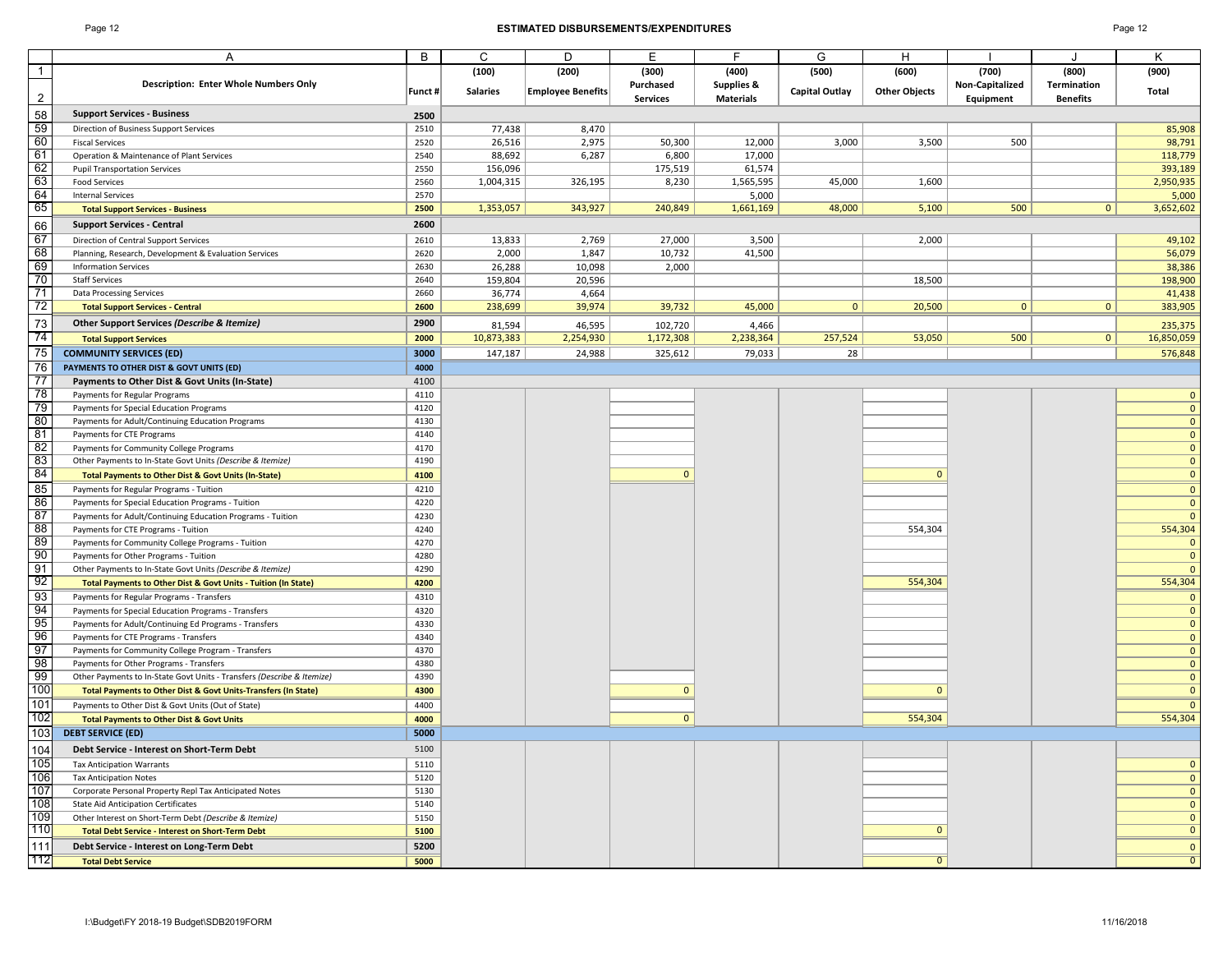### Page 13 **ESTIMATED DISBURSEMENTS/EXPENDITURES** Page 13

| апе: |  |
|------|--|
|------|--|

|                | A                                                                        | В       | C               | D                        | E               | E                | G              | H                    |                 |                 | Κ                            |
|----------------|--------------------------------------------------------------------------|---------|-----------------|--------------------------|-----------------|------------------|----------------|----------------------|-----------------|-----------------|------------------------------|
| $\mathbf{1}$   |                                                                          |         | (100)           | (200)                    | (300)           | (400)            | (500)          | (600)                | (700)           | (800)           | (900)                        |
|                | <b>Description: Enter Whole Numbers Only</b>                             | Funct # | <b>Salaries</b> | <b>Employee Benefits</b> | Purchased       | Supplies &       | Capital Outlay | <b>Other Objects</b> | Non-Capitalized | Termination     | Total                        |
| $\overline{2}$ |                                                                          |         |                 |                          | <b>Services</b> | <b>Materials</b> |                |                      | Equipment       | <b>Benefits</b> |                              |
| 113            | PROVISION FOR CONTINGENCIES (ED)                                         | 6000    |                 |                          |                 |                  |                |                      |                 |                 | $\overline{0}$               |
| 114            | <b>Total Direct Disbursements/Expenditures</b>                           |         | 34,647,506      | 7,769,806                | 2,091,025       | 3,951,009        | 398,395        | 3,550,104            | 6,950           | $\mathbf{0}$    | 52,414,795                   |
| 115            | Excess (Deficiency) of Receipts/Revenues Over Disbursements/Expenditures |         |                 |                          |                 |                  |                |                      |                 |                 | (387, 938)                   |
| É              |                                                                          |         |                 |                          |                 |                  |                |                      |                 |                 |                              |
|                | 117 20 - OPERATIONS AND MAINTENANCE FUND (O&M)                           |         |                 |                          |                 |                  |                |                      |                 |                 |                              |
| 118            | <b>SUPPORT SERVICES (O&amp;M)</b>                                        | 2000    |                 |                          |                 |                  |                |                      |                 |                 |                              |
| 119            | <b>Support Services - Pupil</b>                                          | 2100    |                 |                          |                 |                  |                |                      |                 |                 |                              |
| 120            | Other Support Services - Pupils (Describe & Itemize)                     | 2190    |                 |                          |                 |                  |                |                      |                 |                 | $\mathbf{0}$                 |
| 121            | <b>Support Services - Business</b>                                       | 2500    |                 |                          |                 |                  |                |                      |                 |                 |                              |
| 122            | Direction of Business Support Services                                   | 2510    |                 |                          |                 |                  |                |                      |                 |                 | $\mathbf{0}$                 |
| 123            | Facilities Acquisition & Construction Services                           | 2530    |                 |                          |                 |                  |                |                      |                 |                 | $\mathbf{0}$                 |
| 124            | Operation & Maintenance of Plant Services                                | 2540    | 2,754,249       | 544,749                  | 509,900         | 1,621,900        | 70,000         | 1,500                |                 |                 | 5,502,298                    |
| 125            | <b>Pupil Transportation Services</b>                                     | 2550    |                 |                          |                 |                  |                |                      |                 |                 | $\mathbf{0}$                 |
| 126            | <b>Food Services</b>                                                     | 2560    |                 |                          |                 |                  |                |                      |                 |                 | $\mathbf{0}$                 |
| 127            | <b>Total Support Services - Business</b>                                 | 2500    | 2,754,249       | 544,749                  | 509,900         | 1,621,900        | 70,000         | 1,500                | $\mathbf{0}$    | 0               | 5,502,298                    |
| 128            | <b>Other Support Services</b> (Describe & Itemize)                       | 2900    |                 |                          |                 |                  |                |                      |                 |                 | $\mathbf{0}$                 |
| 129            | <b>Total Support Services</b>                                            | 2000    | 2,754,249       | 544,749                  | 509,900         | 1,621,900        | 70,000         | 1,500                | $\mathbf{0}$    | 0               | 5,502,298                    |
| 130            | <b>COMMUNITY SERVICES (O&amp;M)</b>                                      | 3000    |                 |                          |                 |                  |                |                      |                 |                 | $\overline{0}$               |
| 131            | PAYMENTS TO OTHER DIST & GOVT UNITS (O&M)                                | 4000    |                 |                          |                 |                  |                |                      |                 |                 |                              |
| 132            | Payments to Other Dist & Govt Units (In-State)                           | 4100    |                 |                          |                 |                  |                |                      |                 |                 |                              |
| 133            | Payments for Regular Programs                                            | 4110    |                 |                          |                 |                  |                |                      |                 |                 | $\mathbf{0}$                 |
| 134            | Payments for Special Education Programs                                  | 4120    |                 |                          |                 |                  |                |                      |                 |                 | $\mathbf 0$                  |
| 135            | Payments for CTE Program                                                 | 4140    |                 |                          |                 |                  |                |                      |                 |                 | $\mathbf{0}$                 |
| 136            | Other Payments to In-State Govt Units (Describe & Itemize)               | 4190    |                 |                          |                 |                  |                |                      |                 |                 | $\mathbf{0}$                 |
| 137            | <b>Total Payments to Other Dist &amp; Govt Units (In-State)</b>          | 4100    |                 |                          | $\mathbf{0}$    |                  |                | $\mathbf{0}$         |                 |                 | $\mathbf{0}$                 |
| 138            | Payments to Other Dist & Govt Units (Out of State) <sup>14</sup>         | 4400    |                 |                          |                 |                  |                |                      |                 |                 | $\mathbf{0}$                 |
| 139            | <b>Total Payments to Other Dist &amp; Govt Unit</b>                      | 4000    |                 |                          | $\mathbf{0}$    |                  |                | $\Omega$             |                 |                 | $\mathbf{0}$                 |
| 140            | <b>DEBT SERVICE (O&amp;M)</b>                                            | 5000    |                 |                          |                 |                  |                |                      |                 |                 |                              |
|                |                                                                          |         |                 |                          |                 |                  |                |                      |                 |                 |                              |
| 141            | Debt Service - Interest on Short-Term Debt                               | 5100    |                 |                          |                 |                  |                |                      |                 |                 |                              |
| 142            | <b>Tax Anticipation Warrants</b>                                         | 5110    |                 |                          |                 |                  |                |                      |                 |                 | $\mathbf{0}$                 |
| 143            | <b>Tax Anticipation Notes</b>                                            | 5120    |                 |                          |                 |                  |                |                      |                 |                 | $\overline{0}$               |
| 144<br>145     | Corporate Personal Prop Repl Tax Anticipated Notes                       | 5130    |                 |                          |                 |                  |                |                      |                 |                 | $\mathbf{0}$                 |
| 146            | <b>State Aid Anticipation Certificates</b>                               | 5140    |                 |                          |                 |                  |                |                      |                 |                 | $\mathbf{0}$                 |
| 147            | Other Interest on Short-Term Debt (Describe & Itemize)                   | 5150    |                 |                          |                 |                  |                | $\mathbf{0}$         |                 |                 | $\mathbf{0}$<br>$\mathbf{0}$ |
|                | <b>Total Debt Service - Interest on Short-Term Debt</b>                  | 5100    |                 |                          |                 |                  |                |                      |                 |                 |                              |
| 148            | Debt Service - Interest on Long-Term Debt                                | 5200    |                 |                          |                 |                  |                |                      |                 |                 | $\overline{0}$               |
| 149            | <b>Total Debt Service</b>                                                | 5000    |                 |                          |                 |                  |                | $\overline{0}$       |                 |                 | $\overline{\mathbf{0}}$      |
| 150            | PROVISION FOR CONTINGENCIES (O&M)                                        | 6000    |                 |                          |                 |                  |                |                      |                 |                 | $\mathbf{0}$                 |
| 151            | <b>Total Direct Disbursements/Expenditures</b>                           |         | 2,754,249       | 544,749                  | 509,900         | 1,621,900        | 70,000         | 1,500                | $\mathbf{0}$    | $\mathbf{0}$    | 5,502,298                    |
| 152            | Excess (Deficiency) of Receipts/Revenues Over Disbursements/Expenditures |         |                 |                          |                 |                  |                |                      |                 |                 | (77, 471)                    |
| тээ            | 154 30 - DEBT SERVICE FUND (DS)                                          |         |                 |                          |                 |                  |                |                      |                 |                 |                              |
| 155            | PAYMENTS TO OTHER DIST & GOVT UNITS (DS)                                 | 4000    |                 |                          |                 |                  |                |                      |                 |                 |                              |
| 156            | Payments to Other Dist & Govt Units (In-State)                           | 4100    |                 |                          |                 |                  |                |                      |                 |                 |                              |
| 157            | <b>Payments for Regular Programs</b>                                     | 4110    |                 |                          |                 |                  |                |                      |                 |                 | $\mathbf{0}$                 |
| 158            | <b>Payments for Special Education Programs</b>                           | 4120    |                 |                          |                 |                  |                |                      |                 |                 | $\mathbf{0}$                 |
| 159            | Other Payments to In-State Govt Units (Describe & Itemize)               | 4190    |                 |                          |                 |                  |                |                      |                 |                 | $\mathbf{0}$                 |
| 160            | <b>Total Payments to Other Dist &amp; Govt Units (In-State)</b>          | 4000    |                 |                          |                 |                  |                | $\mathbf{0}$         |                 |                 | $\overline{0}$               |
| 161            | <b>DEBT SERVICE (DS)</b>                                                 | 5000    |                 |                          |                 |                  |                |                      |                 |                 |                              |
|                |                                                                          | 5100    |                 |                          |                 |                  |                |                      |                 |                 |                              |
| 162            | Debt Service - Interest on Short-Term Debt                               |         |                 |                          |                 |                  |                |                      |                 |                 |                              |
| 163            | <b>Tax Anticipation Warrants</b>                                         | 5110    |                 |                          |                 |                  |                |                      |                 |                 | $\mathbf{0}$                 |
| 164            | <b>Tax Anticipation Notes</b>                                            | 5120    |                 |                          |                 |                  |                |                      |                 |                 | $\mathbf{0}$                 |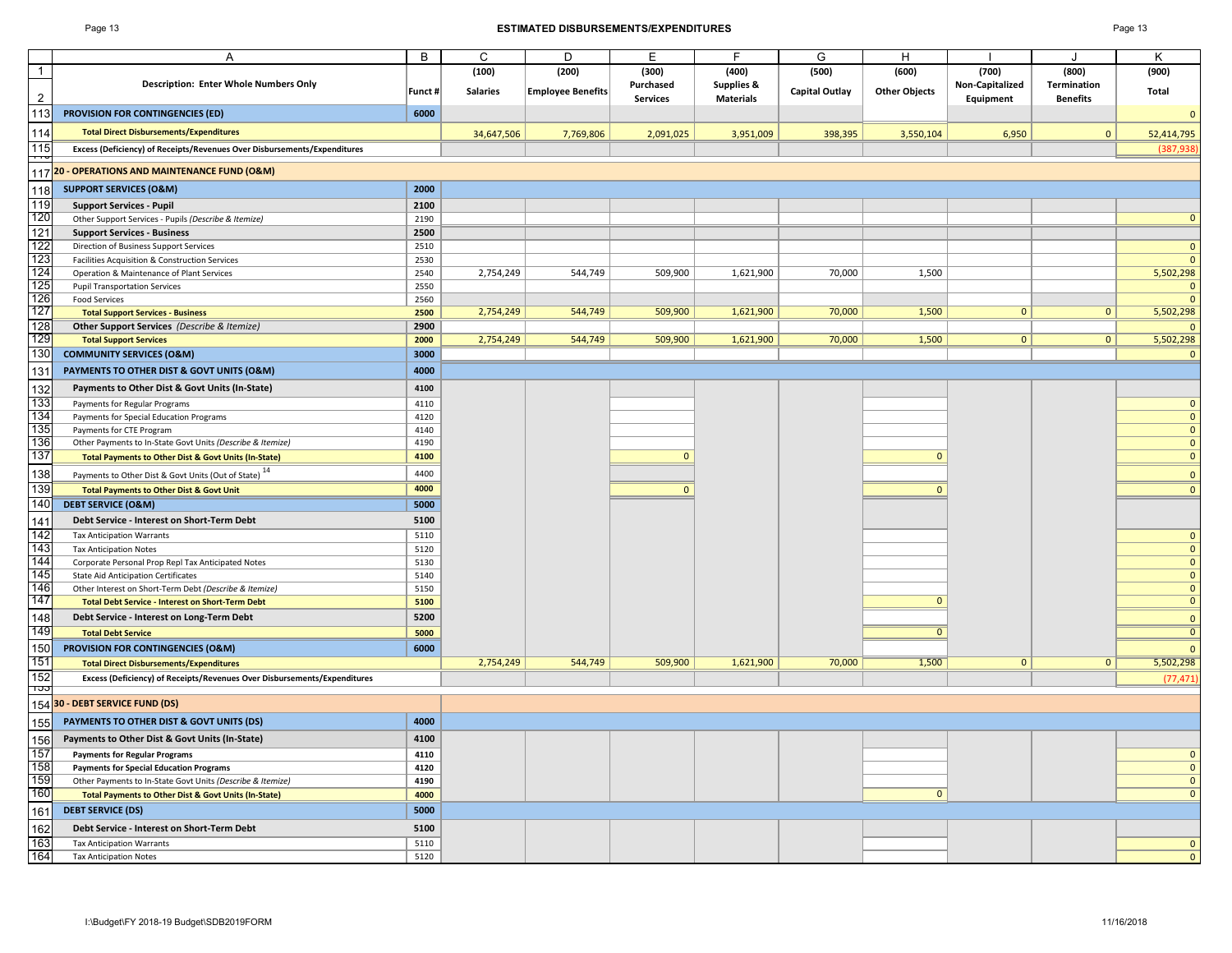### Page 14 **ESTIMATED DISBURSEMENTS/EXPENDITURES** Page 14

|                | $\overline{A}$                                                                                                             | B            | C               | D                        | E               | F                | G                     | H                    |                 |                 | K                            |
|----------------|----------------------------------------------------------------------------------------------------------------------------|--------------|-----------------|--------------------------|-----------------|------------------|-----------------------|----------------------|-----------------|-----------------|------------------------------|
|                |                                                                                                                            |              |                 |                          |                 |                  |                       |                      |                 |                 |                              |
| $\overline{1}$ |                                                                                                                            |              | (100)           | (200)                    | (300)           | (400)            | (500)                 | (600)                | (700)           | (800)           | (900)                        |
|                | <b>Description: Enter Whole Numbers Only</b>                                                                               | Funct#       | <b>Salaries</b> | <b>Employee Benefits</b> | Purchased       | Supplies &       | <b>Capital Outlay</b> | <b>Other Objects</b> | Non-Capitalized | Termination     | Total                        |
| $\overline{2}$ |                                                                                                                            |              |                 |                          | <b>Services</b> | <b>Materials</b> |                       |                      | Equipment       | <b>Benefits</b> |                              |
| 165            | Corporate Personal Prop Repl Tax Anticipation Notes                                                                        | 5130<br>5140 |                 |                          |                 |                  |                       |                      |                 |                 | $\mathbf{0}$                 |
| 166<br>167     | <b>State Aid Anticipation Certificates</b>                                                                                 | 5150         |                 |                          |                 |                  |                       |                      |                 |                 | $\mathbf{0}$<br>$\mathbf{0}$ |
| 168            | Other Interest on Short-Term Debt (Describe & Itemize)                                                                     | 5100         |                 |                          |                 |                  |                       | $\Omega$             |                 |                 | $\overline{0}$               |
|                | <b>Total Debt Service - Interest On Short-Term Debt</b>                                                                    |              |                 |                          |                 |                  |                       |                      |                 |                 |                              |
| 169            | Debt Service - Interest on Long-Term Debt                                                                                  | 5200         |                 |                          |                 |                  |                       | 3,279,775            |                 |                 | 3,279,775                    |
|                | Debt Service - Payments of Principal on Long-Term Debt 15                                                                  | 5300         |                 |                          |                 |                  |                       |                      |                 |                 |                              |
| 170            | (Lease/Purchase Principal Retired)                                                                                         |              |                 |                          |                 |                  |                       | 2,885,000            |                 |                 | 2,885,000                    |
| 171            | Debt Service Other (Describe & Itemize)                                                                                    | 5400         |                 |                          |                 |                  |                       | 4,500                |                 |                 | 4,500                        |
| 172            | <b>Total Debt Service</b>                                                                                                  | 5000         |                 |                          | $\overline{0}$  |                  |                       | 6,169,275            |                 |                 | 6,169,275                    |
| 173            | PROVISION FOR CONTINGENCIES (DS)                                                                                           | 6000         |                 |                          |                 |                  |                       |                      |                 |                 | $\mathbf{0}$                 |
| 174            |                                                                                                                            |              |                 |                          | $\mathbf{0}$    |                  |                       | 6,169,275            |                 |                 | 6,169,275                    |
| 175            | <b>Total Direct Disbursements/Expenditures</b><br>Excess (Deficiency) of Receipts/Revenues Over Disbursements/Expenditures |              |                 |                          |                 |                  |                       |                      |                 |                 |                              |
| 170            |                                                                                                                            |              |                 |                          |                 |                  |                       |                      |                 |                 | (477, 709)                   |
|                | 177 40 - TRANSPORTATION FUND (TR)                                                                                          |              |                 |                          |                 |                  |                       |                      |                 |                 |                              |
|                |                                                                                                                            |              |                 |                          |                 |                  |                       |                      |                 |                 |                              |
| 178            | <b>SUPPORT SERVICES (TR)</b>                                                                                               | 2000         |                 |                          |                 |                  |                       |                      |                 |                 |                              |
| 179            | <b>Support Services - Pupils</b>                                                                                           | 2100         |                 |                          |                 |                  |                       |                      |                 |                 |                              |
| 180            | Other Support Services - Pupils (Describe & Itemize)                                                                       | 2190         |                 |                          |                 |                  |                       |                      |                 |                 | $\mathbf{0}$                 |
| 181            | <b>Support Services - Business</b>                                                                                         |              |                 |                          |                 |                  |                       |                      |                 |                 |                              |
| 182            | <b>Pupil Transportation Services</b>                                                                                       | 2550         | 1,939,006       | 473,685                  | 859,392         | 460,000          | 31,000                | 5,200                |                 |                 | 3,768,283                    |
| 183            | Other Support Services (Describe & Itemize)                                                                                | 2900         |                 |                          | 5,080           |                  |                       |                      |                 |                 | 5,080                        |
| 184            | <b>Total Support Services</b>                                                                                              | 2000         | 1,939,006       | 473,685                  | 864,472         | 460,000          | 31,000                | 5,200                | $\mathbf{0}$    | $\mathbf{0}$    | 3,773,363                    |
| 185            | <b>COMMUNITY SERVICES (TR)</b>                                                                                             | 3000         |                 |                          |                 |                  |                       |                      |                 |                 | $\Omega$                     |
|                |                                                                                                                            |              |                 |                          |                 |                  |                       |                      |                 |                 |                              |
| 186            | PAYMENTS TO OTHER DIST & GOVT UNITS (TR)                                                                                   | 4000         |                 |                          |                 |                  |                       |                      |                 |                 |                              |
| 187<br>188     | Payments to Other Dist & Govt Units (In-State)                                                                             | 4100         |                 |                          |                 |                  |                       |                      |                 |                 |                              |
| 189            | Payments for Regular Program                                                                                               | 4110<br>4120 |                 |                          |                 |                  |                       |                      |                 |                 | $\mathbf{0}$                 |
| 190            | Payments for Special Education Programs                                                                                    | 4130         |                 |                          |                 |                  |                       |                      |                 |                 | $\mathbf{0}$<br>$\mathbf{0}$ |
| 191            | Payments for Adult/Continuing Education Programs                                                                           | 4140         |                 |                          |                 |                  |                       |                      |                 |                 | $\overline{0}$               |
| 192            | Payments for CTE Programs                                                                                                  | 4170         |                 |                          |                 |                  |                       |                      |                 |                 | $\mathbf{0}$                 |
| 193            | Payments for Community College Programs<br>Other Payments to In-State Govt Units (Describe & Itemize)                      | 4190         |                 |                          |                 |                  |                       |                      |                 |                 | $\mathbf{0}$                 |
| 194            | <b>Total Payments to Other Dist &amp; Govt Units (In-State)</b>                                                            | 4100         |                 |                          | $\mathbf{0}$    |                  |                       | $\mathbf{0}$         |                 |                 | $\mathbf{0}$                 |
|                |                                                                                                                            |              |                 |                          |                 |                  |                       |                      |                 |                 |                              |
| 195            | Payments to Other Dist & Govt Units (Out-of-State)                                                                         | 4400         |                 |                          |                 |                  |                       |                      |                 |                 | $\mathbf{0}$                 |
|                | (Describe & Itemize)                                                                                                       |              |                 |                          |                 |                  |                       |                      |                 |                 | $\overline{0}$               |
| 196            | <b>Total Payments to Other Dist &amp; Govt Units</b>                                                                       | 4000         |                 |                          | $\overline{0}$  |                  |                       | $\mathbf{0}$         |                 |                 |                              |
| 197            | <b>DEBT SERVICE (TR)</b>                                                                                                   | 5000         |                 |                          |                 |                  |                       |                      |                 |                 |                              |
| 198            | Debt Service - Interest on Short-Term Debt                                                                                 | 5100         |                 |                          |                 |                  |                       |                      |                 |                 |                              |
| 199            | <b>Tax Anticipation Warrants</b>                                                                                           | 5110         |                 |                          |                 |                  |                       |                      |                 |                 | $\mathbf{0}$                 |
| 200            | <b>Tax Anticipation Notes</b>                                                                                              | 5120         |                 |                          |                 |                  |                       |                      |                 |                 | $\mathbf{0}$                 |
| 201            | Corporate Personal Prop Repl Tax Anticipation Notes                                                                        | 5130         |                 |                          |                 |                  |                       |                      |                 |                 | $\mathbf{0}$                 |
| 202            | <b>State Aid Anticipation Certificates</b>                                                                                 | 5140         |                 |                          |                 |                  |                       |                      |                 |                 | $\mathbf{0}$                 |
| 203<br>204     | Other Interest on Short-Term Debt (Describe and Itemize)                                                                   | 5150         |                 |                          |                 |                  |                       |                      |                 |                 | $\mathbf{0}$                 |
|                | <b>Total Debt Service - Interest On Short-Term Debt</b>                                                                    | 5100         |                 |                          |                 |                  |                       | $\mathbf{0}$         |                 |                 | $\mathbf{0}$                 |
| 205            | Debt Service - Interest on Long-Term Debt                                                                                  | 5200         |                 |                          |                 |                  |                       |                      |                 |                 | $\mathsf{O}$                 |
|                | Debt Service - Payments of Principal on Long-Term Debt <sup>15</sup> (Lease/Purchase                                       | 5300         |                 |                          |                 |                  |                       |                      |                 |                 |                              |
| 206            |                                                                                                                            |              |                 |                          |                 |                  |                       |                      |                 |                 | $\mathbf{0}$                 |
|                | <b>Principal Retired)</b>                                                                                                  | 5400         |                 |                          |                 |                  |                       |                      |                 |                 |                              |
| 207            | Debt Service - Other (Describe and Itemize)                                                                                |              |                 |                          |                 |                  |                       |                      |                 |                 | $\mathbf{0}$                 |
| 208            | <b>Total Debt Service</b>                                                                                                  | 5000         |                 |                          |                 |                  |                       | $\overline{0}$       |                 |                 | $\overline{0}$               |
| 209            | <b>PROVISION FOR CONTINGENCIES (TR)</b>                                                                                    | 6000         |                 |                          |                 |                  |                       |                      |                 |                 | $\mathbf{0}$                 |
| 210            | <b>Total Direct Disbursements/Expenditures</b>                                                                             |              | 1,939,006       | 473,685                  | 864,472         | 460,000          | 31,000                | 5,200                | $\mathbf{0}$    | $\overline{0}$  | 3,773,363                    |
| 211            | Excess (Deficiency) of Receipts/Revenues Over Disbursements/Expenditures                                                   |              |                 |                          |                 |                  |                       |                      |                 |                 | (12, 499)                    |
| Z1Z            |                                                                                                                            |              |                 |                          |                 |                  |                       |                      |                 |                 |                              |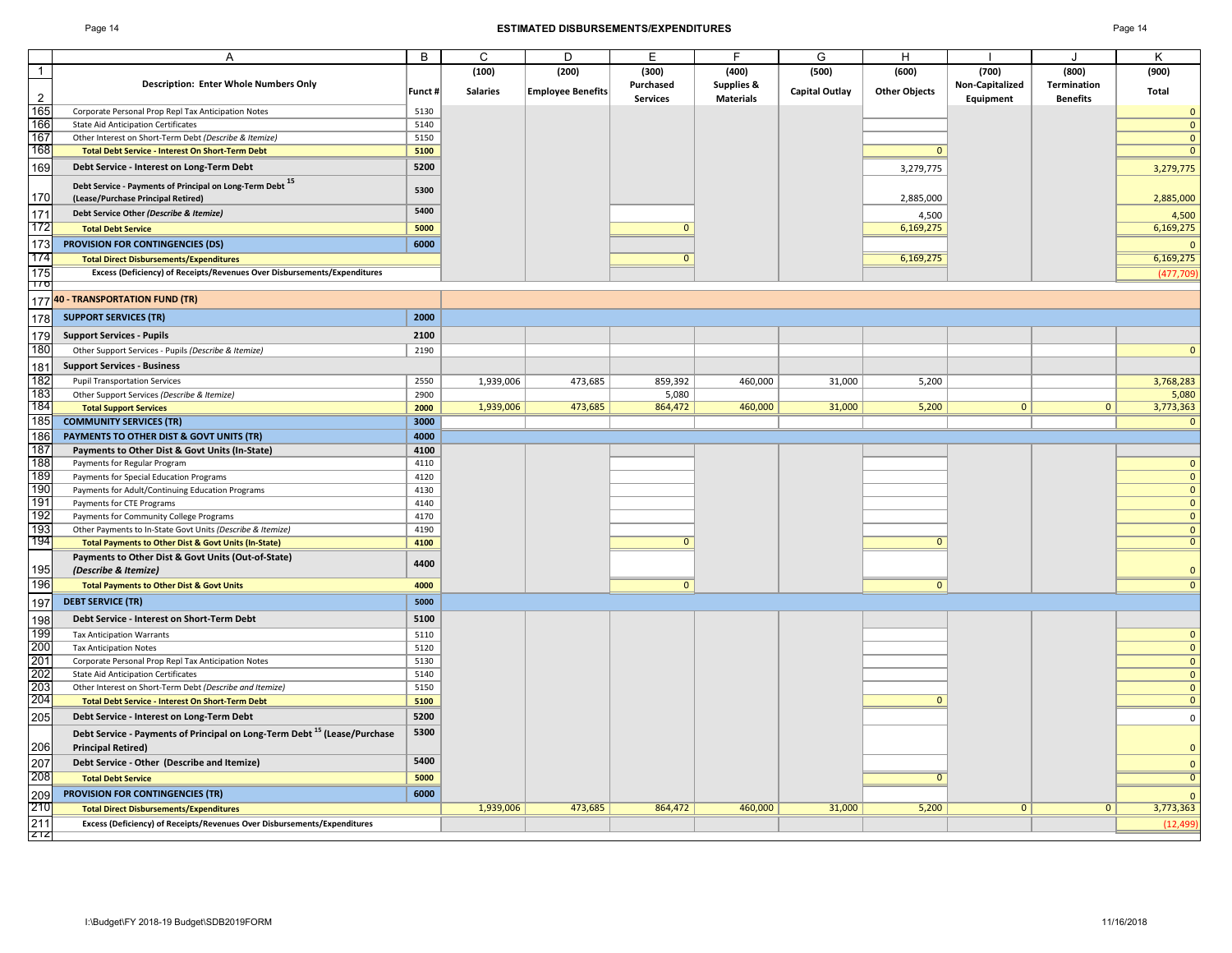### Page 15 **ESTIMATED DISBURSEMENTS/EXPENDITURES** Page 15

|                                                             | A                                                                                                          | B            | C               | D                        | Е               | F                | G                     | H                    |                 |                 | Κ                            |
|-------------------------------------------------------------|------------------------------------------------------------------------------------------------------------|--------------|-----------------|--------------------------|-----------------|------------------|-----------------------|----------------------|-----------------|-----------------|------------------------------|
| $\overline{1}$                                              |                                                                                                            |              | (100)           | (200)                    | (300)           | (400)            | (500)                 | (600)                | (700)           | (800)           | (900)                        |
|                                                             | <b>Description: Enter Whole Numbers Only</b>                                                               |              |                 |                          | Purchased       | Supplies &       |                       |                      | Non-Capitalized | Termination     |                              |
| $\overline{2}$                                              |                                                                                                            | Funct #      | <b>Salaries</b> | <b>Employee Benefits</b> | <b>Services</b> | <b>Materials</b> | <b>Capital Outlay</b> | <b>Other Objects</b> | Equipment       | <b>Benefits</b> | Total                        |
|                                                             | 213 <mark>50 - MUNICIPAL RETIREMENT/SOC SEC FUND (MR/SS)</mark>                                            |              |                 |                          |                 |                  |                       |                      |                 |                 |                              |
| 214                                                         | <b>INSTRUCTION (MR/SS)</b>                                                                                 | 1000         |                 |                          |                 |                  |                       |                      |                 |                 |                              |
| 215                                                         | Regular Program                                                                                            | 1100         |                 | 484,989                  |                 |                  |                       |                      |                 |                 | 484,989                      |
| $\overline{216}$                                            | Pre-K Programs                                                                                             | 1125         |                 | 310,426                  |                 |                  |                       |                      |                 |                 | 310,426                      |
| 217                                                         | Special Education Programs (Functions 1200-1220)                                                           | 1200         |                 | 701,653                  |                 |                  |                       |                      |                 |                 | 701,653                      |
| 218                                                         | Special Education Programs Pre-K                                                                           | 1225         |                 | 40,022                   |                 |                  |                       |                      |                 |                 | 40,022                       |
| 219                                                         | Remedial and Supplemental Programs K-12                                                                    | 1250         |                 | 34,805                   |                 |                  |                       |                      |                 |                 | 34,805                       |
|                                                             | Remedial and Supplemental Programs Pre-K                                                                   | 1275         |                 |                          |                 |                  |                       |                      |                 |                 | 0                            |
|                                                             | Adult/Continuing Education Programs                                                                        | 1300         |                 |                          |                 |                  |                       |                      |                 |                 | $\Omega$                     |
| 220<br>221<br>222<br>223<br>224<br>224                      | <b>CTE Programs</b>                                                                                        | 1400         |                 | 5,885                    |                 |                  |                       |                      |                 |                 | 5,885                        |
|                                                             | Interscholastic Programs                                                                                   | 1500         |                 | 17,998                   |                 |                  |                       |                      |                 |                 | 17,998                       |
|                                                             | Summer School Programs                                                                                     | 1600         |                 | 6,254                    |                 |                  |                       |                      |                 |                 | 6,254                        |
|                                                             | <b>Gifted Programs</b>                                                                                     | 1650         |                 |                          |                 |                  |                       |                      |                 |                 |                              |
| 226                                                         | <b>Driver's Education Programs</b>                                                                         | 1700         |                 | 1,397                    |                 |                  |                       |                      |                 |                 | 1,397                        |
|                                                             | <b>Bilingual Programs</b>                                                                                  | 1800         |                 | 24                       |                 |                  |                       |                      |                 |                 | 24                           |
| 227<br>228<br>229                                           | Truant Alternative & Optional Programs                                                                     | 1900<br>1000 |                 | 13,302                   |                 |                  |                       |                      |                 |                 | 13,302                       |
|                                                             | <b>Total Instruction</b>                                                                                   |              |                 | 1,616,755                |                 |                  |                       |                      |                 |                 | 1,616,755                    |
| 230                                                         | <b>SUPPORT SERVICES (MR/SS)</b>                                                                            | 2000         |                 |                          |                 |                  |                       |                      |                 |                 |                              |
| 231<br>232<br>232<br>234<br>235<br>235                      | <b>Support Services - Pupil</b>                                                                            | 2100         |                 |                          |                 |                  |                       |                      |                 |                 |                              |
|                                                             | Attendance & Social Work Services                                                                          | 2110         |                 | 118,356                  |                 |                  |                       |                      |                 |                 | 118,356                      |
|                                                             | <b>Guidance Services</b>                                                                                   | 2120         |                 | 34,659                   |                 |                  |                       |                      |                 |                 | 34,659                       |
|                                                             | <b>Health Services</b>                                                                                     | 2130         |                 | 155,146                  |                 |                  |                       |                      |                 |                 | 155,146                      |
|                                                             | <b>Psychological Services</b>                                                                              | 2140         |                 | 8,929                    |                 |                  |                       |                      |                 |                 | 8,929                        |
|                                                             | Speech Pathology & Audiology Services                                                                      | 2150         |                 | 28,759                   |                 |                  |                       |                      |                 |                 | 28,759                       |
| 237<br>238                                                  | Other Support Services - Pupils (Describe & Itemize)                                                       | 2190         |                 | 22,638<br>368,487        |                 |                  |                       |                      |                 |                 | 22,638<br>368,487            |
|                                                             | <b>Total Support Services - Pupil</b>                                                                      | 2100         |                 |                          |                 |                  |                       |                      |                 |                 |                              |
| 239                                                         | <b>Support Services - Instructional Staff</b>                                                              | 2200         |                 |                          |                 |                  |                       |                      |                 |                 |                              |
| 240                                                         | Improvement of Instruction Services                                                                        | 2210         |                 | 54,710                   |                 |                  |                       |                      |                 |                 | 54,710                       |
|                                                             | <b>Educational Media Services</b>                                                                          | 2220         |                 | 13,918                   |                 |                  |                       |                      |                 |                 | 13,918                       |
| 241<br>242<br>243                                           | <b>Assessment &amp; Testing</b>                                                                            | 2230<br>2200 |                 | 68,628                   |                 |                  |                       |                      |                 |                 | 68,628                       |
|                                                             | <b>Total Support Services - Instructional Staff</b>                                                        |              |                 |                          |                 |                  |                       |                      |                 |                 |                              |
| 244                                                         | <b>Support Services - General Administration</b>                                                           | 2300         |                 |                          |                 |                  |                       |                      |                 |                 |                              |
| 245                                                         | Board of Education Services                                                                                | 2310         |                 | 408                      |                 |                  |                       |                      |                 |                 | 408                          |
| 246                                                         | <b>Executive Administration Services</b>                                                                   | 2320         |                 | 5,560                    |                 |                  |                       |                      |                 |                 | 5,560                        |
| 247<br>248                                                  | Special Area Administrative Services                                                                       | 2330         |                 | 68,334                   |                 |                  |                       |                      |                 |                 | 68,334                       |
| 249                                                         | Claims Paid from Self Insurance Fund<br>Workers' Compensation or Workers' Occupation Disease Acts Payments | 2361<br>2362 |                 |                          |                 |                  |                       |                      |                 |                 | $\mathbf{0}$<br>$\mathbf{0}$ |
| 250                                                         | Unemployment Insurance Payments                                                                            | 2363         |                 |                          |                 |                  |                       |                      |                 |                 | 0                            |
| <u>251</u>                                                  | Insurance Payments (regular or self-insurance)                                                             | 2364         |                 |                          |                 |                  |                       |                      |                 |                 | $\mathbf{0}$                 |
| 252                                                         | Risk Management and Claims Services Payments                                                               | 2365         |                 |                          |                 |                  |                       |                      |                 |                 | $\mathbf{0}$                 |
|                                                             | <b>Judgment and Settlements</b>                                                                            | 2366         |                 |                          |                 |                  |                       |                      |                 |                 |                              |
| 253<br>254<br>255                                           | Educatl, Inspectl, Supervisory Serv. Related to Loss Prevention or Reduction                               | 2367         |                 | 464,288                  |                 |                  |                       |                      |                 |                 | 464,288                      |
|                                                             | Reciprocal Insurance Payments                                                                              | 2368         |                 |                          |                 |                  |                       |                      |                 |                 |                              |
| 256                                                         | Legal Service                                                                                              | 2369         |                 |                          |                 |                  |                       |                      |                 |                 |                              |
| 257                                                         | <b>Total Support Services - General Administration</b>                                                     | 2300         |                 | 538,590                  |                 |                  |                       |                      |                 |                 | 538,590                      |
| 258                                                         | <b>Support Services - School Administration</b>                                                            | 2400         |                 |                          |                 |                  |                       |                      |                 |                 |                              |
|                                                             | Office of the Principal Services                                                                           | 2410         |                 | 247,965                  |                 |                  |                       |                      |                 |                 | 247,965                      |
|                                                             | Other Support Services - School Administration (Describe & Itemize)                                        | 2490         |                 | 9,536                    |                 |                  |                       |                      |                 |                 | 9,536                        |
| 259<br>260<br>261                                           | <b>Total Support Services - School Administration</b>                                                      | 2400         |                 | 257,501                  |                 |                  |                       |                      |                 |                 | 257,501                      |
|                                                             | <b>Support Services - Business</b>                                                                         | 2500         |                 |                          |                 |                  |                       |                      |                 |                 |                              |
| 262<br>263<br>263<br>264<br>265<br>268<br>269<br>269<br>270 | Direction of Business Support Services                                                                     | 2510         |                 | 19,996                   |                 |                  |                       |                      |                 |                 | 19,996                       |
|                                                             | <b>Fiscal Services</b>                                                                                     | 2520         |                 | 6,291                    |                 |                  |                       |                      |                 |                 | 6,291                        |
|                                                             | Facilities Acquisition & Construction Services                                                             | 2530         |                 | 31,671                   |                 |                  |                       |                      |                 |                 | 31,671                       |
|                                                             | Operation & Maintenance of Plant Service                                                                   | 2540         |                 | 217,553                  |                 |                  |                       |                      |                 |                 | 217,553                      |
|                                                             | <b>Pupil Transportation Services</b>                                                                       | 2550         |                 | 95,500                   |                 |                  |                       |                      |                 |                 | 95,500                       |
|                                                             | <b>Food Services</b>                                                                                       | 2560         |                 | 228,337                  |                 |                  |                       |                      |                 |                 | 228,337                      |
|                                                             | <b>Internal Services</b>                                                                                   | 2570         |                 |                          |                 |                  |                       |                      |                 |                 | 0                            |
|                                                             | <b>Total Support Services - Business</b>                                                                   | 2500         |                 | 599,348                  |                 |                  |                       |                      |                 |                 | 599,348                      |

I:\Budget\FY 2018-19 Budget\SDB2019FORM 11/16/2018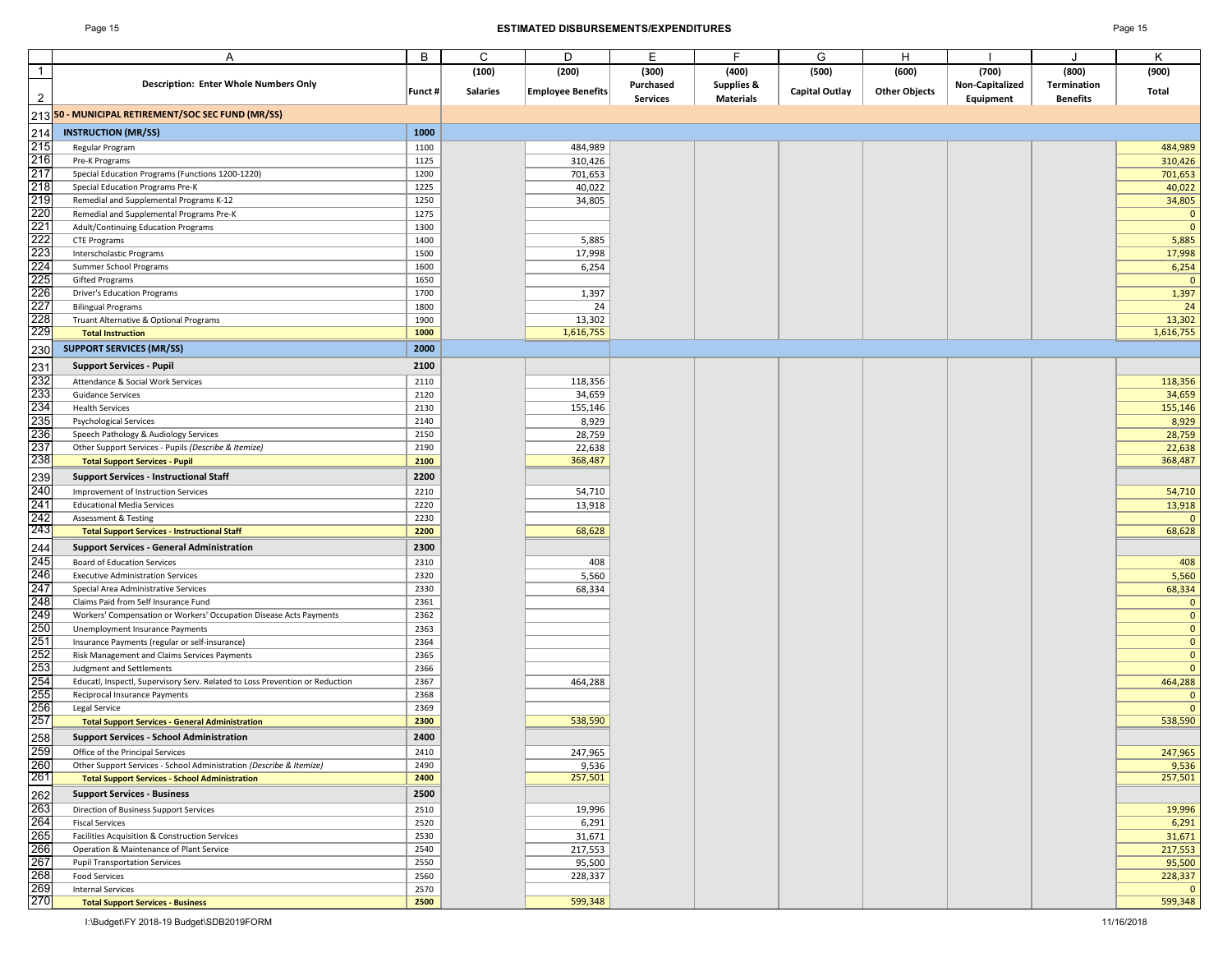### Page 16 **ESTIMATED DISBURSEMENTS/EXPENDITURES** Page 16

| ade. |  |
|------|--|
|------|--|

|                | A                                                                        | B       | C               | D                        | Е               | F                | G              | н                    |                 | J                  | κ                       |
|----------------|--------------------------------------------------------------------------|---------|-----------------|--------------------------|-----------------|------------------|----------------|----------------------|-----------------|--------------------|-------------------------|
| $\mathbf{1}$   |                                                                          |         | (100)           | (200)                    | (300)           | (400)            | (500)          | (600)                | (700)           | (800)              | (900)                   |
|                | <b>Description: Enter Whole Numbers Only</b>                             | Funct # | <b>Salaries</b> | <b>Employee Benefits</b> | Purchased       | Supplies &       | Capital Outlay | <b>Other Objects</b> | Non-Capitalized | <b>Termination</b> | Total                   |
| $\overline{2}$ |                                                                          |         |                 |                          | <b>Services</b> | <b>Materials</b> |                |                      | Equipment       | <b>Benefits</b>    |                         |
| 271            | <b>Support Services - Central</b>                                        | 2600    |                 |                          |                 |                  |                |                      |                 |                    |                         |
| 272            | Direction of Central Support Services                                    | 2610    |                 | 602                      |                 |                  |                |                      |                 |                    | 602                     |
| 273            | Planning, Research, Development & Evaluation Services                    | 2620    |                 | 80                       |                 |                  |                |                      |                 |                    | 80                      |
| 274            | <b>Information Services</b>                                              | 2630    |                 | 9,021                    |                 |                  |                |                      |                 |                    | 9,021                   |
| 275            |                                                                          | 2640    |                 | 25,853                   |                 |                  |                |                      |                 |                    | 25,853                  |
| 276            | <b>Staff Services</b>                                                    |         |                 |                          |                 |                  |                |                      |                 |                    |                         |
| 277            | <b>Data Processing Services</b>                                          | 2660    |                 | 8,513                    |                 |                  |                |                      |                 |                    | 8,513                   |
|                | <b>Total Support Services - Central</b>                                  | 2600    |                 | 44,069                   |                 |                  |                |                      |                 |                    | 44,069                  |
| 278            | Other Support Services (Describe & Itemize)                              | 2900    |                 | 30,903                   |                 |                  |                |                      |                 |                    | 30,903                  |
| 279            | <b>Total Support Services</b>                                            | 2000    |                 | 1,907,526                |                 |                  |                |                      |                 |                    | 1,907,526               |
| 280            | <b>COMMUNITY SERVICES (MR/SS)</b>                                        | 3000    |                 | 38,872                   |                 |                  |                |                      |                 |                    | 38,872                  |
|                |                                                                          |         |                 |                          |                 |                  |                |                      |                 |                    |                         |
| 281            | PAYMENTS TO OTHER DIST & GOVT UNITS (MR/SS)                              | 4000    |                 |                          |                 |                  |                |                      |                 |                    |                         |
| 282            | Payments for Regular Programs                                            | 4110    |                 |                          |                 |                  |                |                      |                 |                    | $\mathbf 0$             |
| 283            | Payments for Special Education Programs                                  | 4120    |                 |                          |                 |                  |                |                      |                 |                    | $\overline{\mathbf{0}}$ |
| 284            | Payments for CTE Programs                                                | 4140    |                 |                          |                 |                  |                |                      |                 |                    | $\mathbf 0$             |
| 285            | <b>Total Payments to Other Dist &amp; Govt Units</b>                     | 4000    |                 | $\mathbf{0}$             |                 |                  |                |                      |                 |                    | $\mathbf{0}$            |
| 286            | <b>DEBT SERVICE (MR/SS)</b>                                              | 5000    |                 |                          |                 |                  |                |                      |                 |                    |                         |
| 287            | Debt Service - Interest on Short-Term Debt                               | 5100    |                 |                          |                 |                  |                |                      |                 |                    |                         |
| 288            | <b>Tax Anticipation Warrants</b>                                         | 5110    |                 |                          |                 |                  |                |                      |                 |                    | $\mathbf{0}$            |
| 289            | <b>Tax Anticipation Notes</b>                                            | 5120    |                 |                          |                 |                  |                |                      |                 |                    | $\mathbf 0$             |
| 290            |                                                                          | 5130    |                 |                          |                 |                  |                |                      |                 |                    | $\overline{\mathbf{0}}$ |
| 291            | Corporate Personal Prop Repl Tax Anticipation Notes                      |         |                 |                          |                 |                  |                |                      |                 |                    |                         |
|                | <b>State Aid Anticipation Certificates</b>                               | 5140    |                 |                          |                 |                  |                |                      |                 |                    | $\mathbf 0$             |
| 292<br>293     | Other (Describe & Itemize)                                               | 5150    |                 |                          |                 |                  |                | $\Omega$             |                 |                    | $\mathbf 0$             |
|                | <b>Total Debt Service</b>                                                | 5000    |                 |                          |                 |                  |                |                      |                 |                    | $\overline{0}$          |
| 294            | PROVISION FOR CONTINGENCIES (MR/SS)                                      | 6000    |                 |                          |                 |                  |                |                      |                 |                    | $\mathbf{0}$            |
| 295            | <b>Total Direct Disbursements/Expenditures</b>                           |         |                 | 3,563,153                |                 |                  |                | $\overline{0}$       |                 |                    | 3,563,153               |
| 296            | Excess (Deficiency) of Receipts/Revenues Over Disbursements/Expenditures |         |                 |                          |                 |                  |                |                      |                 |                    | 111,294                 |
| 201            |                                                                          |         |                 |                          |                 |                  |                |                      |                 |                    |                         |
|                | 298 60 - CAPITAL PROJECTS (CP)                                           |         |                 |                          |                 |                  |                |                      |                 |                    |                         |
| 299            | <b>SUPPORT SERVICES (CP)</b>                                             | 2000    |                 |                          |                 |                  |                |                      |                 |                    |                         |
| 300            | <b>Support Services - Business</b>                                       |         |                 |                          |                 |                  |                |                      |                 |                    |                         |
| 301            | Facilities Acquisition & Construction Services                           | 2530    | 75,770          |                          | 5,500           |                  | 26,655,586     |                      |                 |                    | 26,736,856              |
| 302            | Other Support Services (Describe & Itemize)                              | 2900    |                 |                          |                 |                  |                |                      |                 |                    | $\Omega$                |
| 303            | <b>Total Support Services</b>                                            | 2000    | 75,770          | $\mathbf{0}$             | 5,500           | 0                | 26,655,586     | $\mathbf{0}$         | $\mathbf{0}$    |                    | 26,736,856              |
|                | 304 PAYMENTS TO OTHER DIST & GOVT UNITS (CP)                             | 4000    |                 |                          |                 |                  |                |                      |                 |                    |                         |
|                |                                                                          |         |                 |                          |                 |                  |                |                      |                 |                    |                         |
| 305            | Payments to Other Dist & Govt Units (In-State)                           | 4100    |                 |                          |                 |                  |                |                      |                 |                    |                         |
| 306            | Payments to Regular Programs                                             | 4110    |                 |                          |                 |                  |                |                      |                 |                    | $\mathbf 0$             |
| 307            | Payment for Special Education Programs                                   | 4120    |                 |                          |                 |                  |                |                      |                 |                    | $\mathbf 0$             |
| 308            | Payment for CTE Programs                                                 | 4140    |                 |                          |                 |                  |                |                      |                 |                    | $\overline{\mathbf{0}}$ |
| 309            | Payments to Other Govt Units (In-State) (Describe & Itemize)             | 4190    |                 |                          |                 |                  |                |                      |                 |                    | $\mathbf 0$             |
| 310            | <b>Total Payments to Other Districts &amp; Govt Units</b>                | 4000    |                 |                          | $\Omega$        |                  |                | $\mathbf{0}$         |                 |                    | $\overline{0}$          |
| 311            | <b>PROVISION FOR CONTINGENCIES (CP)</b>                                  | 6000    |                 |                          |                 |                  |                |                      |                 |                    | $\Omega$                |
| 312            | <b>Total Direct Disbursements/Expenditures</b>                           |         | 75,770          | $\mathbf{0}$             | 5,500           | 0                | 26,655,586     | $\overline{0}$       | $\mathbf{0}$    |                    | 26,736,856              |
| 313            | Excess (Deficiency) of Receipts/Revenues Over Disbursements/Expenditures |         |                 |                          |                 |                  |                |                      |                 |                    | (26,561,856             |
| ᠳ              | 315 70 WORKING CASH FUND (WC)                                            |         |                 |                          |                 |                  |                |                      |                 |                    |                         |
|                |                                                                          |         |                 |                          |                 |                  |                |                      |                 |                    |                         |
|                | 317 80 - TORT FUND (TF)                                                  |         |                 |                          |                 |                  |                |                      |                 |                    |                         |
| 318            | SUPPORT SERVICES - GENERAL ADMINISTRATION                                | 2000    |                 |                          |                 |                  |                |                      |                 |                    |                         |
| 319            | Claims Paid from Self Insurance Fund                                     | 2361    |                 |                          |                 |                  |                |                      |                 |                    | $\mathbf{0}$            |
| 320            | Workers' Compensation or Workers' Occupational Disease Act Payments      | 2362    |                 |                          | 524,873         |                  |                |                      |                 |                    | 524,873                 |
| 321            | Unemployment Insurance Payments                                          | 2363    |                 |                          | 3,000           |                  |                |                      |                 |                    | 3,000                   |
| 322            | Insurance Payments (regular or self-insurance)                           | 2364    |                 |                          | 261,417         |                  |                |                      |                 |                    | 261,417                 |
| 323            | Risk Management and Claims Services Payments                             | 2365    |                 |                          | 9,575           | 16,750           |                |                      |                 |                    | 26,325                  |
| 324            | Judgment and Settlements                                                 | 2366    |                 |                          |                 |                  |                | 15,000               |                 |                    | 15,000                  |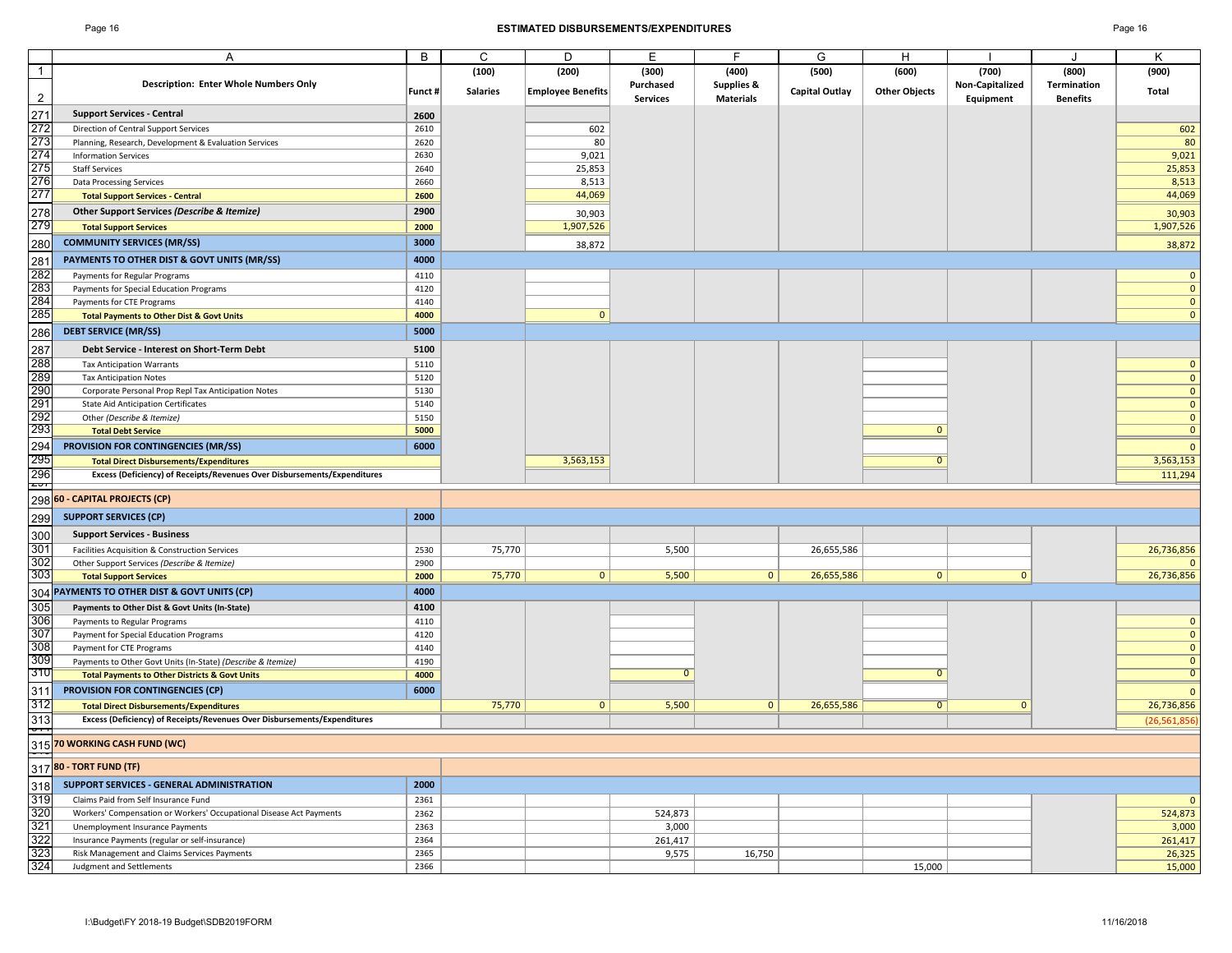### Page 17 **ESTIMATED DISBURSEMENTS/EXPENDITURES** Page 17

|                 | A                                                                                    | B       | $\mathsf{C}$    | D                        | E               | F                | G              | H                    |                 |                    | K              |
|-----------------|--------------------------------------------------------------------------------------|---------|-----------------|--------------------------|-----------------|------------------|----------------|----------------------|-----------------|--------------------|----------------|
| $\overline{1}$  |                                                                                      |         | (100)           | (200)                    | (300)           | (400)            | (500)          | (600)                | (700)           | (800)              | (900)          |
|                 | Description: Enter Whole Numbers Only                                                |         |                 |                          | Purchased       | Supplies &       |                |                      | Non-Capitalized | <b>Termination</b> |                |
| $\overline{2}$  |                                                                                      | Funct # | <b>Salaries</b> | <b>Employee Benefits</b> | <b>Services</b> | <b>Materials</b> | Capital Outlay | <b>Other Objects</b> | Equipment       | <b>Benefits</b>    | <b>Total</b>   |
| 325             | Educatl, Inspectl, Supervisory Serv Related to Loss Prevention or Reduction          | 2367    | 939,074         | 250,545                  | 327,000         | 14,250           | 63,445         | 650                  |                 |                    | 1,594,964      |
| 326             | Reciprocal Insurance Payments                                                        | 2368    |                 |                          |                 |                  |                |                      |                 |                    | $\mathbf{0}$   |
| 327             | Legal Service                                                                        | 2369    |                 |                          |                 |                  |                |                      |                 |                    | $\mathbf{0}$   |
| $rac{1}{328}$   | Property Insurance (Building & Grounds)                                              | 2371    |                 |                          |                 |                  |                |                      |                 |                    | $\mathbf{0}$   |
| 329             | Vehicle Insurance (Transportation)                                                   | 2372    |                 |                          |                 |                  |                |                      |                 |                    | $\mathbf{0}$   |
| 330             | <b>Total Support Services - General Administration</b>                               | 2000    | 939,074         | 250,545                  | 1,125,865       | 31,000           | 63,445         | 15,650               | $\Omega$        |                    | 2,425,579      |
| 331             | PAYMENTS TO OTHER DIST & GOVT UNITS (TF)                                             | 4000    |                 |                          |                 |                  |                |                      |                 |                    |                |
| 332             | Payments for Regular Programs                                                        | 4110    |                 |                          |                 |                  |                |                      |                 |                    | $\mathbf{0}$   |
| 333             | Payments for Special Education Programs                                              | 4120    |                 |                          |                 |                  |                |                      |                 |                    | $\mathbf{0}$   |
| 334             | <b>Total Payments to Other Dist &amp; Govt Units</b>                                 | 4000    |                 |                          |                 |                  |                | $\overline{0}$       |                 |                    | $\mathbf{0}$   |
| 335             | <b>DEBT SERVICE (TF)</b>                                                             | 5000    |                 |                          |                 |                  |                |                      |                 |                    |                |
| 336             | Debt Service - Interest on Short-Term Debt                                           |         |                 |                          |                 |                  |                |                      |                 |                    |                |
| 337             | <b>Tax Anticipation Warrants</b>                                                     | 5110    |                 |                          |                 |                  |                |                      |                 |                    | $\mathbf{0}$   |
| 338             | Corporate Personal Property Replacement Tax Anticipation Notes                       | 5130    |                 |                          |                 |                  |                |                      |                 |                    | $\mathbf{0}$   |
| 339             | Other Interest or Short-Term Debt (Describe & Itemize)                               | 5150    |                 |                          |                 |                  |                |                      |                 |                    | $\mathbf{0}$   |
| 340             | <b>Total Debt Service</b>                                                            | 5000    |                 |                          |                 |                  |                | $\Omega$             |                 |                    | $\mathbf{0}$   |
| 341             | PROVISION FOR CONTINGENCIES (TF)                                                     | 6000    |                 |                          |                 |                  |                |                      |                 |                    | $\mathbf{0}$   |
| 342             | <b>Total Direct Disbursements/Expenditures</b>                                       |         | 939,074         | 250,545                  | 1,125,865       | 31,000           | 63,445         | 15,650               | $\mathbf{0}$    |                    | 2,425,579      |
| 343             | Excess (Deficiency) of Receipts/Revenues Over Disbursements/Expenditures             |         |                 |                          |                 |                  |                |                      |                 |                    | (158,006)      |
| 344             |                                                                                      |         |                 |                          |                 |                  |                |                      |                 |                    |                |
| 345             | 90 - FIRE PREVENTION & SAFETY FUND (FP&S)                                            |         |                 |                          |                 |                  |                |                      |                 |                    |                |
| 346             | <b>SUPPORT SERVICES (FP&amp;S)</b>                                                   | 2000    |                 |                          |                 |                  |                |                      |                 |                    |                |
| 347             | <b>Support Services - Business</b>                                                   | 2500    |                 |                          |                 |                  |                |                      |                 |                    |                |
| 348             | Facilities Acquisition & Construction Services                                       | 2530    |                 |                          | 18,500          |                  | 3,856,950      |                      |                 |                    | 3,875,450      |
| 349             | Operation & Maintenance of Plant Service                                             | 2540    |                 |                          |                 |                  |                |                      |                 |                    | $\mathbf{0}$   |
| $\frac{1}{350}$ | <b>Total Support Services - Business</b>                                             | 2500    | $\mathbf{0}$    | 0                        | 18,500          | $\mathbf{0}$     | 3,856,950      | $\mathbf{0}$         | $\mathbf{0}$    |                    | 3,875,450      |
| 351             | Other Support Services (Describe & Itemize)                                          | 2900    |                 |                          |                 |                  |                |                      |                 |                    |                |
| 352             | <b>Total Support Services</b>                                                        | 2000    | $\mathbf{0}$    | 0                        | 18,500          | $\mathbf{0}$     | 3,856,950      | 0                    | $\mathbf{0}$    |                    | 3,875,450      |
|                 | 353 PAYMENTS TO OTHER DISTRICTS & GOVT UNITS (FP&S)                                  | 4000    |                 |                          |                 |                  |                |                      |                 |                    |                |
| 354             | Payments to Regular Programs                                                         | 4110    |                 |                          |                 |                  |                |                      |                 |                    | $\mathbf{0}$   |
| 355             | Payments to Special Education Programs                                               | 4120    |                 |                          |                 |                  |                |                      |                 |                    | $\mathbf{0}$   |
| 356             | Other Payments to In-State Govt Units (Describe & Itemize)                           | 4190    |                 |                          |                 |                  |                |                      |                 |                    | $\mathbf{0}$   |
| 357             | <b>Total Payments to Other Districts &amp; Govt Units (FPS)</b>                      | 4000    |                 |                          |                 |                  |                | $\mathbf{0}$         |                 |                    | $\Omega$       |
| 358             | <b>DEBT SERVICE (FP&amp;S)</b>                                                       | 5000    |                 |                          |                 |                  |                |                      |                 |                    |                |
| 359             | Debt Service - Interest on Short-Term Debt                                           | 5100    |                 |                          |                 |                  |                |                      |                 |                    |                |
| 360             | <b>Tax Anticipation Warrants</b>                                                     | 5110    |                 |                          |                 |                  |                |                      |                 |                    | $\mathbf{0}$   |
| 361             | Other Interest on Short-Term Debt (Describe & Itemize)                               | 5150    |                 |                          |                 |                  |                |                      |                 |                    | $\mathbf{0}$   |
| 362             | <b>Total Debt Service - Interest on Short-Term Debt</b>                              | 5100    |                 |                          |                 |                  |                | $\mathbf{0}$         |                 |                    | $\mathbf{0}$   |
| 363             | Debt Service - Interest on Long-Term Debt                                            | 5200    |                 |                          |                 |                  |                |                      |                 |                    | $\mathbf{0}$   |
|                 | Debt Service - Payments of Principal on Long-Term Debt <sup>15</sup> (Lease/Purchase | 5300    |                 |                          |                 |                  |                |                      |                 |                    |                |
| 364             | <b>Principal Retired)</b>                                                            |         |                 |                          |                 |                  |                |                      |                 |                    | $\mathbf{0}$   |
| 365             | <b>Total Debt Service</b>                                                            | 5000    |                 |                          |                 |                  |                | $\mathbf{0}$         |                 |                    | $\overline{0}$ |
| 366             | PROVISIONS FOR CONTINGENCIES (FP&S)                                                  | 6000    |                 |                          |                 |                  |                |                      |                 |                    | $\mathbf{0}$   |
| 367             | <b>Total Direct Disbursements/Expenditures</b>                                       |         | 0               | 0                        | 18,500          | $\mathbf{0}$     | 3,856,950      | $\overline{0}$       | $\Omega$        |                    | 3,875,450      |
| 368             | Excess (Deficiency) of Receipts/Revenues Over Disbursements/Expenditures             |         |                 |                          |                 |                  |                |                      |                 |                    | (3,405,505)    |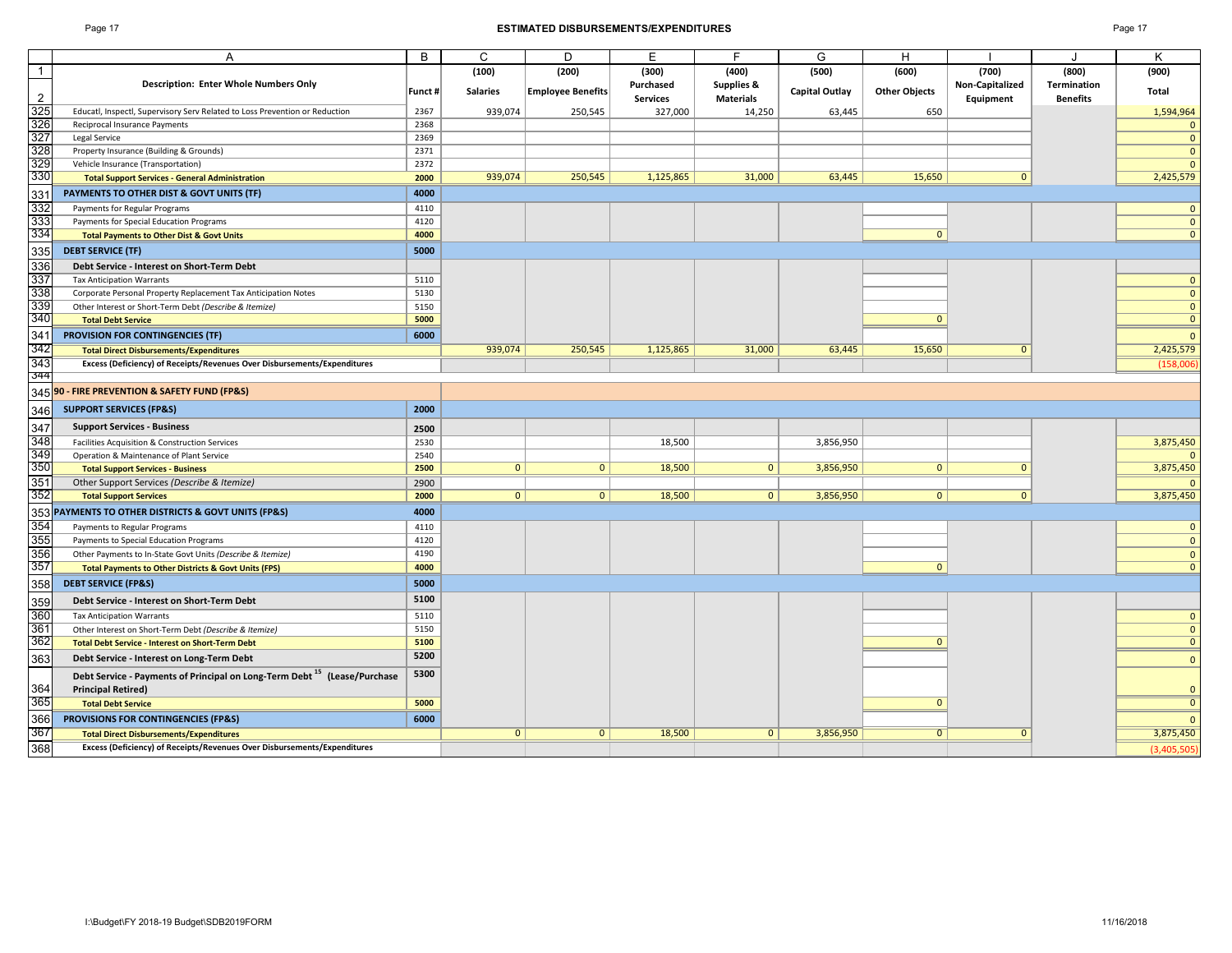## **This page is provided for detailed itemizations as requested within the body of the Report.**

1.

- 2.
- 3.
- 4.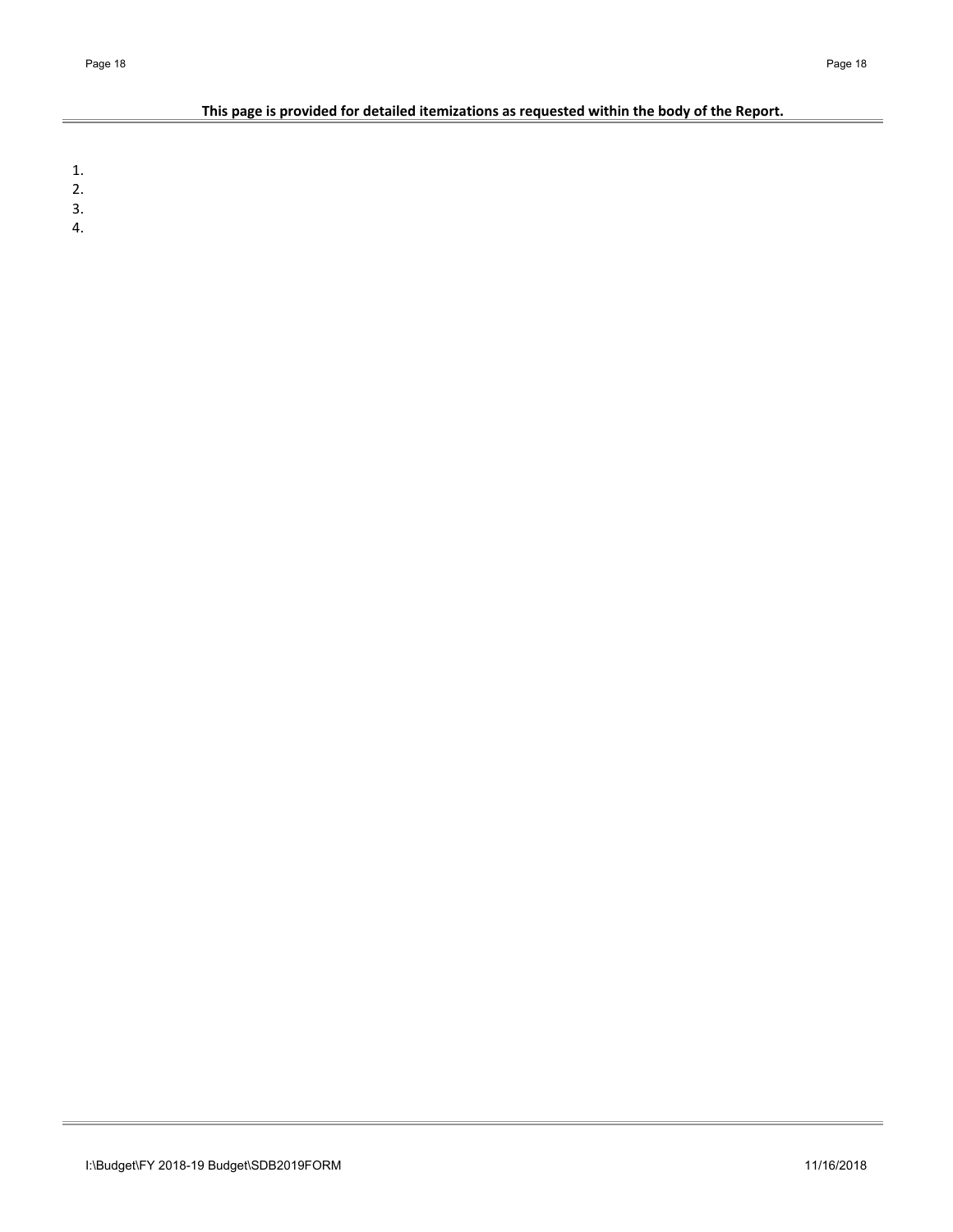|                                                                                             | A                                                                                                                                                                                                                                                                                                                                                      | B                                                                  | C.                                                               | D                                                       | Е       | F     |  |  |  |  |  |  |  |
|---------------------------------------------------------------------------------------------|--------------------------------------------------------------------------------------------------------------------------------------------------------------------------------------------------------------------------------------------------------------------------------------------------------------------------------------------------------|--------------------------------------------------------------------|------------------------------------------------------------------|---------------------------------------------------------|---------|-------|--|--|--|--|--|--|--|
|                                                                                             |                                                                                                                                                                                                                                                                                                                                                        |                                                                    | <b>DEFICIT BUDGET SUMMARY INFORMATION - Operating Funds Only</b> |                                                         |         |       |  |  |  |  |  |  |  |
|                                                                                             | <b>Description</b>                                                                                                                                                                                                                                                                                                                                     | <b>TRANSPORTATION FUND</b><br><b>MAINTENANCE FUND (20)</b><br>(40) | <b>WORKING CASH FUND</b><br>(70)                                 | <b>TOTAL</b>                                            |         |       |  |  |  |  |  |  |  |
| 3                                                                                           | 52,026,857<br>484,945<br><b>Direct Revenues</b><br>5,424,827<br>3,760,864<br>61,697,493                                                                                                                                                                                                                                                                |                                                                    |                                                                  |                                                         |         |       |  |  |  |  |  |  |  |
| 4                                                                                           | 52,414,795<br><b>Direct Expenditures</b><br>61,690,456<br>5,502,298<br>3,773,363                                                                                                                                                                                                                                                                       |                                                                    |                                                                  |                                                         |         |       |  |  |  |  |  |  |  |
| 5                                                                                           | <b>Difference</b>                                                                                                                                                                                                                                                                                                                                      | (387, 938)                                                         | (77, 471)                                                        | (12, 499)                                               | 484,945 | 7,037 |  |  |  |  |  |  |  |
| 6<br>Estimated Fund Balance - June 30, 2019<br>3,452,261<br>415,838<br>395,675<br>4,537,922 |                                                                                                                                                                                                                                                                                                                                                        |                                                                    |                                                                  |                                                         |         |       |  |  |  |  |  |  |  |
|                                                                                             |                                                                                                                                                                                                                                                                                                                                                        |                                                                    |                                                                  | Balanced budget, no deficit reduction plan is required. |         |       |  |  |  |  |  |  |  |
| 8                                                                                           | A deficit reduction plan is required if the local board of education adopts (or amends) the 2018-19 school district budget in which the "operating funds" listed above<br>result in direct revenues (line 9) being less than direct expenditures (line 19) by an amount equal to or greater than one-third (1/3) of the ending fund balance (line 81). |                                                                    |                                                                  |                                                         |         |       |  |  |  |  |  |  |  |
| 10                                                                                          | Note: The balance is determined using only the four funds listed above. That is, if the estimated ending fund balance is less than three times the deficit spending, the<br>district must adopt and file with ISBE a deficit reduction plan to balance the shortfall within three years.                                                               |                                                                    |                                                                  |                                                         |         |       |  |  |  |  |  |  |  |
| 12                                                                                          | The School Code, Section 17-1 (105 ILCS 5/17-1) - If the 2017-2018 Annual Financial Report (AFR) reflects a deficit as defined above (page 36), then the school district<br>shall adopt and submit a deficit reduction plan (found here on page 20-24) to ISBE within 30 days after acceptance of the AFR.                                             |                                                                    |                                                                  |                                                         |         |       |  |  |  |  |  |  |  |
| 13                                                                                          | The deficit reduction plan, if required, is developed using ISBE guidelines and format.                                                                                                                                                                                                                                                                |                                                                    |                                                                  |                                                         |         |       |  |  |  |  |  |  |  |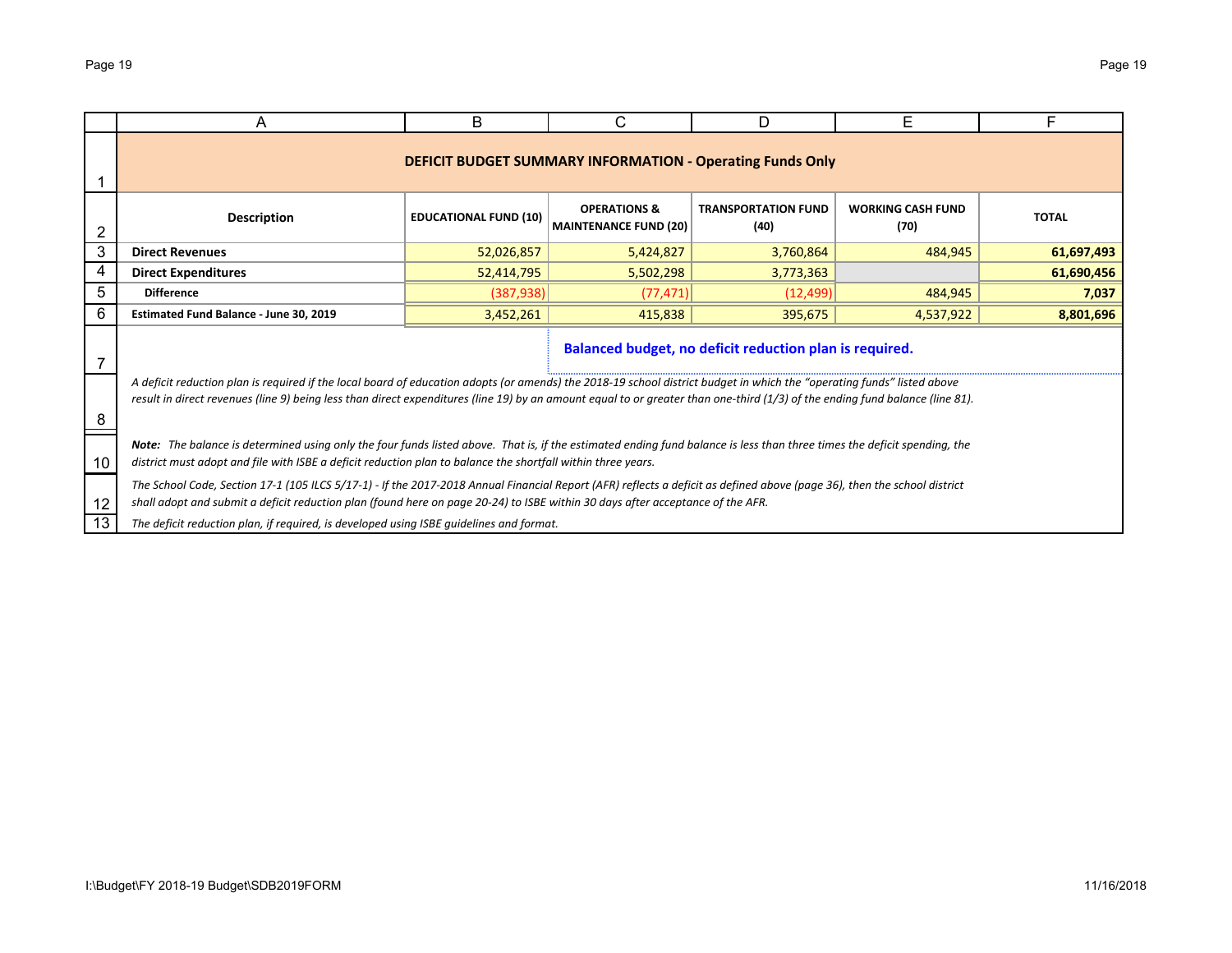## Page 20 **ILLINOIS STATE BOARD OF EDUCATION School Business Services Division**

|                 | A                                                                  | B       | $\mathsf{C}$                  | D                       | E                          | F                        | G            |  |  |  |  |
|-----------------|--------------------------------------------------------------------|---------|-------------------------------|-------------------------|----------------------------|--------------------------|--------------|--|--|--|--|
| 1               |                                                                    |         | <b>DEFICIT REDUCTION PLAN</b> |                         |                            |                          |              |  |  |  |  |
| $\overline{2}$  |                                                                    |         | <b>ESTIMATED BUDGET</b>       |                         |                            |                          |              |  |  |  |  |
| 3               | 1.00117E+13                                                        |         | FY2018-2019                   |                         |                            |                          |              |  |  |  |  |
| 4               | <b>District Number</b>                                             |         |                               |                         |                            |                          |              |  |  |  |  |
| 5               | <b>Quincy Public School District #172</b>                          |         |                               |                         |                            |                          |              |  |  |  |  |
|                 | <b>District Name</b>                                               |         |                               | <b>Operations &amp;</b> |                            |                          |              |  |  |  |  |
| 6               |                                                                    |         | <b>Educational Fund</b>       | <b>Maintenance Fund</b> | <b>Transportation Fund</b> | <b>Working Cash Fund</b> | Total        |  |  |  |  |
|                 | <b>ESTIMATED BEGINNING FUND BALANCE</b>                            |         |                               |                         |                            |                          |              |  |  |  |  |
| 7               | (must equal prior Ending Fund Balance)                             |         | 3,386,054                     | 493,309                 | 408,174                    | 4,507,122                | 8,794,659    |  |  |  |  |
| 8               | <b>RECEIPTS/REVENUES</b>                                           | Acct #  |                               |                         |                            |                          |              |  |  |  |  |
| 9               | <b>LOCAL SOURCES</b>                                               | 1000    | 24,143,583                    | 5,224,827               | 2,247,781                  | 484,945                  | 32,101,136   |  |  |  |  |
|                 | FLOW-THROUGH RECEIPTS/REVENUES FROM ONE DISTRICT TO                | 2000    |                               |                         |                            |                          |              |  |  |  |  |
|                 | <b>10 ANOTHER DISTRICT</b>                                         |         | 0                             | $\mathbf 0$             | $\mathbf{0}$               |                          | $\mathbf{0}$ |  |  |  |  |
|                 | 11 STATE SOURCES                                                   | 3000    | 18,424,725                    | 200,000                 | 1,513,083                  | $\mathbf{0}$             | 20,137,808   |  |  |  |  |
| 12              | <b>FEDERAL SOURCES</b>                                             | 4000    | 9,458,549                     | 0                       | $\Omega$                   | $\mathbf{0}$             | 9,458,549    |  |  |  |  |
| 13              | <b>Total Receipts/Revenues</b>                                     |         | 52,026,857                    | 5,424,827               | 3,760,864                  | 484,945                  | 61,697,493   |  |  |  |  |
| 14              | <b>DISBURSEMENTS/EXPENDITURES</b>                                  | Funct # |                               |                         |                            |                          |              |  |  |  |  |
|                 | 15 INSTRUCTION                                                     | 1000    | 34,433,584                    |                         |                            |                          | 34,433,584   |  |  |  |  |
| 16              | <b>SUPPORT SERVICES</b>                                            | 2000    | 16,850,059                    | 5,502,298               | 3,773,363                  |                          | 26,125,720   |  |  |  |  |
| 17              | <b>COMMUNITY SERVICES</b>                                          | 3000    | 576,848                       | $\mathbf{0}$            | 0                          |                          | 576,848      |  |  |  |  |
| 18              | PAYMENTS TO OTHER DISTRICTS & GOVT. UNITS                          | 4000    | 554,304                       | $\mathbf 0$             | 0                          |                          | 554,304      |  |  |  |  |
|                 | 19 DEBT SERVICES                                                   | 5000    | 0                             | $\mathbf 0$             | $\Omega$                   |                          | $\mathbf 0$  |  |  |  |  |
| 20              | <b>PROVISION FOR CONTINGENCIES</b>                                 | 6000    | 0                             | $\mathbf 0$             | $\Omega$                   |                          | $\Omega$     |  |  |  |  |
| $\overline{21}$ | <b>Total Disbursements/Expenditures</b>                            |         | 52,414,795                    | 5,502,298               | 3,773,363                  |                          | 61,690,456   |  |  |  |  |
| 22              | Excess of Receipts/Revenue Over/(Under) Disbursements/Expenditures |         | (387, 938)                    | (77, 471)               | (12, 499)                  | 484,945                  | 7,037        |  |  |  |  |
| 23              | <b>OTHER SOURCES/USES OF FUNDS</b>                                 |         |                               |                         |                            |                          |              |  |  |  |  |
| 24              | <b>OTHER SOURCES OF FUNDS (7000)</b>                               |         | 454,145                       | $\mathbf{0}$            | $\mathbf{0}$               | $\mathbf{0}$             | 454,145      |  |  |  |  |
| 25              | OTHER USES OF FUNDS (8000)                                         |         | 0                             | $\mathbf{0}$            | $\mathbf{0}$               | 454,145                  | 454,145      |  |  |  |  |
| 26              | <b>TOTAL OTHER SOURCES/USES OF FUNDS</b>                           |         | 454,145                       | $\mathbf{0}$            | $\mathbf{0}$               | (454, 145)               | $\Omega$     |  |  |  |  |
| 27              | <b>ESTIMATED ENDING FUND BALANCE</b>                               |         | 3,452,261                     | 415,838                 | 395,675                    | 4,537,922                | 8,801,696    |  |  |  |  |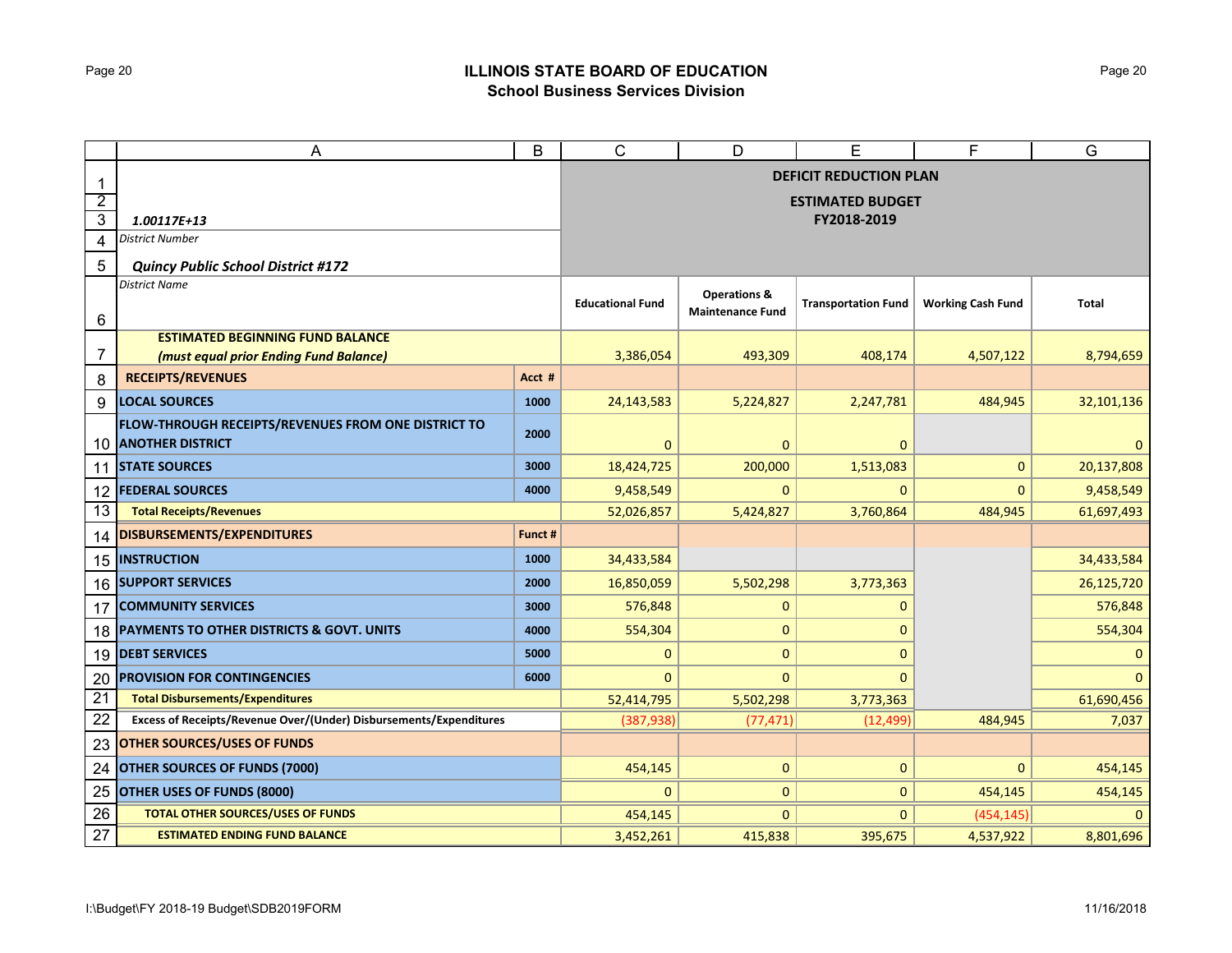## Page 21 **ILLINOIS STATE BOARD OF EDUCATION School Business Services Division**

|                                                           | A                                                                                 | B                                      | H                                                  |                            | J                        | K            |              |
|-----------------------------------------------------------|-----------------------------------------------------------------------------------|----------------------------------------|----------------------------------------------------|----------------------------|--------------------------|--------------|--------------|
| $\mathbf 1$<br>$\overline{2}$<br>$\overline{3}$<br>4<br>5 | 1.00117E+13<br>District Number                                                    | <b>ESTIMATED BUDGET</b><br>FY2019-2020 |                                                    |                            |                          |              |              |
|                                                           | <b>Quincy Public School District #172</b><br><b>District Name</b>                 | <b>Educational Fund</b>                | <b>Operations &amp;</b><br><b>Maintenance Fund</b> | <b>Transportation Fund</b> | <b>Working Cash Fund</b> | <b>Total</b> |              |
| 6<br>7                                                    | <b>ESTIMATED BEGINNING FUND BALANCE</b><br>(must equal prior Ending Fund Balance) |                                        | 3,452,261                                          | 415,838                    | 395,675                  | 4,537,922    | 8,801,696    |
| 8                                                         | <b>RECEIPTS/REVENUES</b>                                                          | Acct #                                 |                                                    |                            |                          |              |              |
| 9                                                         | <b>LOCAL SOURCES</b>                                                              | 1000                                   |                                                    |                            |                          |              | $\mathbf 0$  |
| 10                                                        | FLOW-THROUGH RECEIPTS/REVENUES FROM ONE DISTRICT TO<br><b>ANOTHER DISTRICT</b>    | 2000                                   |                                                    |                            |                          |              | $\mathbf 0$  |
| 11                                                        | <b>STATE SOURCES</b>                                                              | 3000                                   |                                                    |                            |                          |              | $\pmb{0}$    |
| 12                                                        | <b>FEDERAL SOURCES</b>                                                            | 4000                                   |                                                    |                            |                          |              | $\pmb{0}$    |
| 13                                                        | <b>Total Receipts/Revenues</b>                                                    |                                        | $\mathbf{0}$                                       | $\mathbf{0}$               | $\mathbf{0}$             | $\mathbf{0}$ | $\mathbf{0}$ |
| 14                                                        | DISBURSEMENTS/EXPENDITURES                                                        | Funct #                                |                                                    |                            |                          |              |              |
| 15                                                        | <b>INSTRUCTION</b>                                                                | 1000                                   |                                                    |                            |                          |              | $\mathbf 0$  |
| 16                                                        | <b>SUPPORT SERVICES</b>                                                           | 2000                                   |                                                    |                            |                          |              | $\mathbf{0}$ |
| 17                                                        | <b>COMMUNITY SERVICES</b>                                                         | 3000                                   |                                                    |                            |                          |              | $\pmb{0}$    |
| 18                                                        | PAYMENTS TO OTHER DISTRICTS & GOVT. UNITS                                         | 4000                                   |                                                    |                            |                          |              | $\mathbf 0$  |
| 19                                                        | <b>DEBT SERVICES</b>                                                              | 5000                                   |                                                    |                            |                          |              | $\mathbf 0$  |
| 20                                                        | <b>PROVISION FOR CONTINGENCIES</b>                                                | 6000                                   |                                                    |                            |                          |              | $\mathbf 0$  |
| $\overline{21}$                                           | <b>Total Disbursements/Expenditures</b>                                           |                                        | 0                                                  | $\mathbf{0}$               | $\mathbf{0}$             |              | $\mathbf{0}$ |
| 22                                                        | Excess of Receipts/Revenue Over/(Under) Disbursements/Expenditures                |                                        | $\mathbf{0}$                                       | $\mathbf{0}$               | $\mathbf{0}$             | $\mathbf{0}$ | $\mathbf{0}$ |
| 23                                                        | <b>OTHER SOURCES/USES OF FUNDS</b>                                                |                                        |                                                    |                            |                          |              |              |
| 24                                                        | <b>OTHER SOURCES OF FUNDS (7000)</b>                                              |                                        |                                                    |                            |                          |              | $\mathbf{0}$ |
| 25                                                        | <b>OTHER USES OF FUNDS (8000)</b>                                                 |                                        |                                                    |                            |                          |              | $\mathbf 0$  |
| 26                                                        | <b>TOTAL OTHER SOURCES/USES OF FUNDS</b>                                          |                                        | $\mathbf{0}$                                       | $\mathbf{0}$               | $\mathbf{0}$             | $\Omega$     | $\mathbf{0}$ |
| 27                                                        | <b>ESTIMATED ENDING FUND BALANCE</b>                                              |                                        | 3,452,261                                          | 415,838                    | 395,675                  | 4,537,922    | 8,801,696    |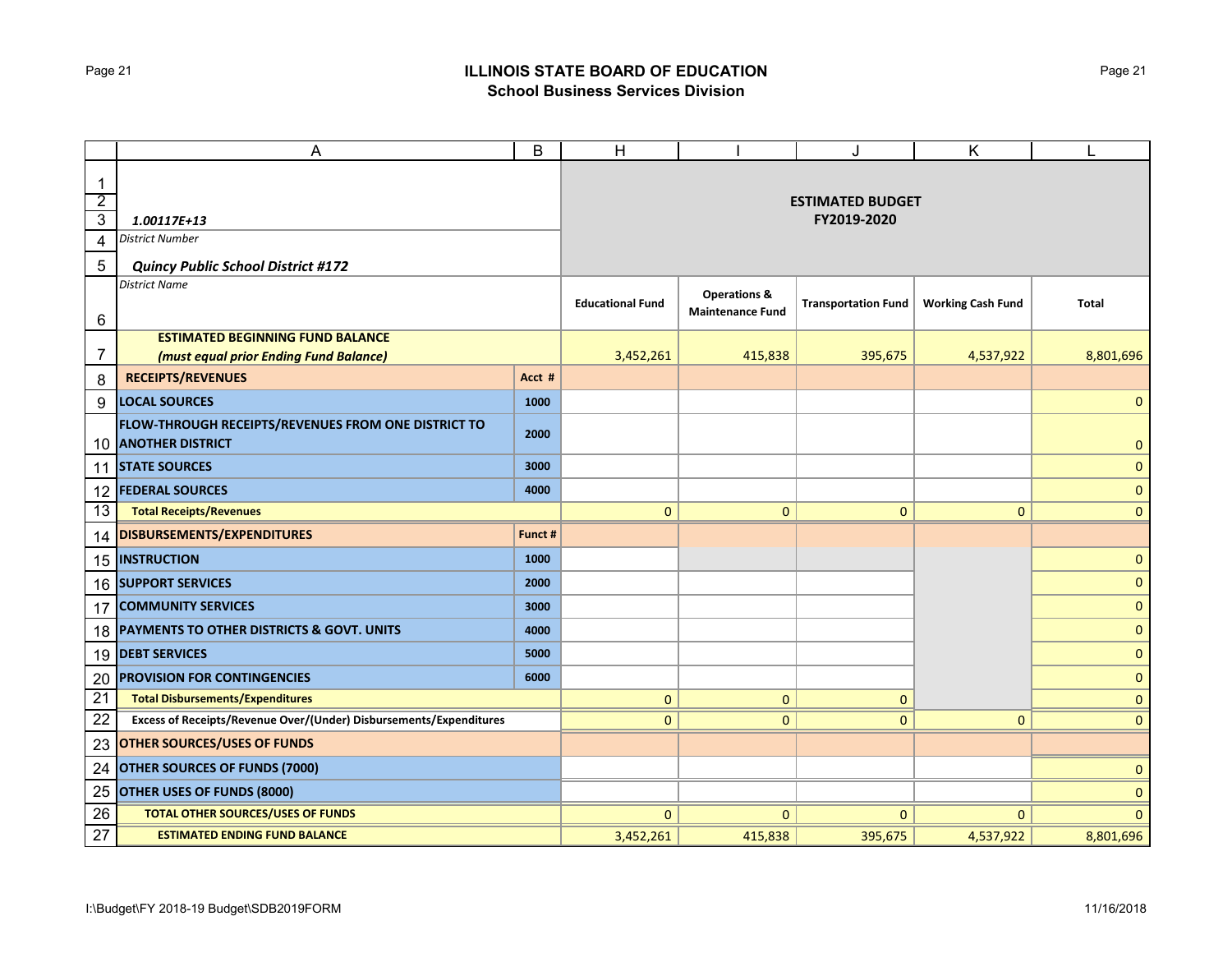## Page 22 **ILLINOIS STATE BOARD OF EDUCATION School Business Services Division**

|                               | Α                                                                              | B                       | M                       | $\mathsf{N}$                                       | O                      | P                        | Q            |
|-------------------------------|--------------------------------------------------------------------------------|-------------------------|-------------------------|----------------------------------------------------|------------------------|--------------------------|--------------|
| $\mathbf 1$<br>$\overline{2}$ |                                                                                | <b>ESTIMATED BUDGET</b> |                         |                                                    |                        |                          |              |
| $\overline{3}$                | 1.00117E+13                                                                    |                         |                         | FY2020-2021                                        |                        |                          |              |
| 4                             | District Number                                                                |                         |                         |                                                    |                        |                          |              |
| 5                             | <b>Quincy Public School District #172</b>                                      |                         |                         |                                                    |                        |                          |              |
| 6                             | <b>District Name</b>                                                           |                         | <b>Educational Fund</b> | <b>Operations &amp;</b><br><b>Maintenance Fund</b> | Transportation<br>Fund | <b>Working Cash Fund</b> | Total        |
|                               | <b>ESTIMATED BEGINNING FUND BALANCE</b>                                        |                         |                         |                                                    |                        |                          |              |
| 7                             | (must equal prior Ending Fund Balance)                                         |                         | 3,452,261               | 415,838                                            | 395,675                | 4,537,922                | 8,801,696    |
| 8                             | <b>RECEIPTS/REVENUES</b>                                                       | Acct #                  |                         |                                                    |                        |                          |              |
| 9                             | <b>LOCAL SOURCES</b>                                                           | 1000                    |                         |                                                    |                        |                          | $\mathbf 0$  |
| 10                            | FLOW-THROUGH RECEIPTS/REVENUES FROM ONE DISTRICT TO<br><b>ANOTHER DISTRICT</b> | 2000                    |                         |                                                    |                        |                          | $\pmb{0}$    |
|                               | 11 STATE SOURCES                                                               | 3000                    |                         |                                                    |                        |                          | $\pmb{0}$    |
| 12                            | <b>FEDERAL SOURCES</b>                                                         | 4000                    |                         |                                                    |                        |                          | $\pmb{0}$    |
| 13                            | <b>Total Receipts/Revenues</b>                                                 |                         | 0                       | $\mathbf{0}$                                       | $\mathbf 0$            | $\overline{0}$           | $\mathbf{0}$ |
| 14                            | DISBURSEMENTS/EXPENDITURES                                                     | Funct #                 |                         |                                                    |                        |                          |              |
|                               | 15   INSTRUCTION                                                               | 1000                    |                         |                                                    |                        |                          | $\mathbf 0$  |
|                               | <b>16 SUPPORT SERVICES</b>                                                     | 2000                    |                         |                                                    |                        |                          | $\mathbf{0}$ |
| 17                            | <b>COMMUNITY SERVICES</b>                                                      | 3000                    |                         |                                                    |                        |                          | $\mathbf 0$  |
|                               | 18 PAYMENTS TO OTHER DISTRICTS & GOVT. UNITS                                   | 4000                    |                         |                                                    |                        |                          | $\pmb{0}$    |
|                               | 19 DEBT SERVICES                                                               | 5000                    |                         |                                                    |                        |                          | $\mathbf{0}$ |
| 20                            | <b>PROVISION FOR CONTINGENCIES</b>                                             | 6000                    |                         |                                                    |                        |                          | $\mathbf 0$  |
| $\overline{21}$               | <b>Total Disbursements/Expenditures</b>                                        |                         | 0                       | $\mathbf{0}$                                       | $\mathbf{0}$           |                          | $\mathbf{0}$ |
| 22                            | Excess of Receipts/Revenue Over/(Under) Disbursements/Expenditures             |                         | $\mathbf{0}$            | $\mathbf{0}$                                       | $\overline{0}$         | $\Omega$                 | $\mathbf{0}$ |
| 23                            | <b>OTHER SOURCES/USES OF FUNDS</b>                                             |                         |                         |                                                    |                        |                          |              |
| 24                            | <b>OTHER SOURCES OF FUNDS (7000)</b>                                           |                         |                         |                                                    |                        |                          | $\mathbf 0$  |
| 25                            | <b>OTHER USES OF FUNDS (8000)</b>                                              |                         |                         |                                                    |                        |                          | $\mathbf 0$  |
| 26                            | <b>TOTAL OTHER SOURCES/USES OF FUNDS</b>                                       |                         | $\mathbf{0}$            | $\mathbf{0}$                                       | $\mathbf{0}$           | $\Omega$                 | $\mathbf{0}$ |
| $\overline{27}$               | <b>ESTIMATED ENDING FUND BALANCE</b>                                           |                         | 3,452,261               | 415,838                                            | 395,675                | 4,537,922                | 8,801,696    |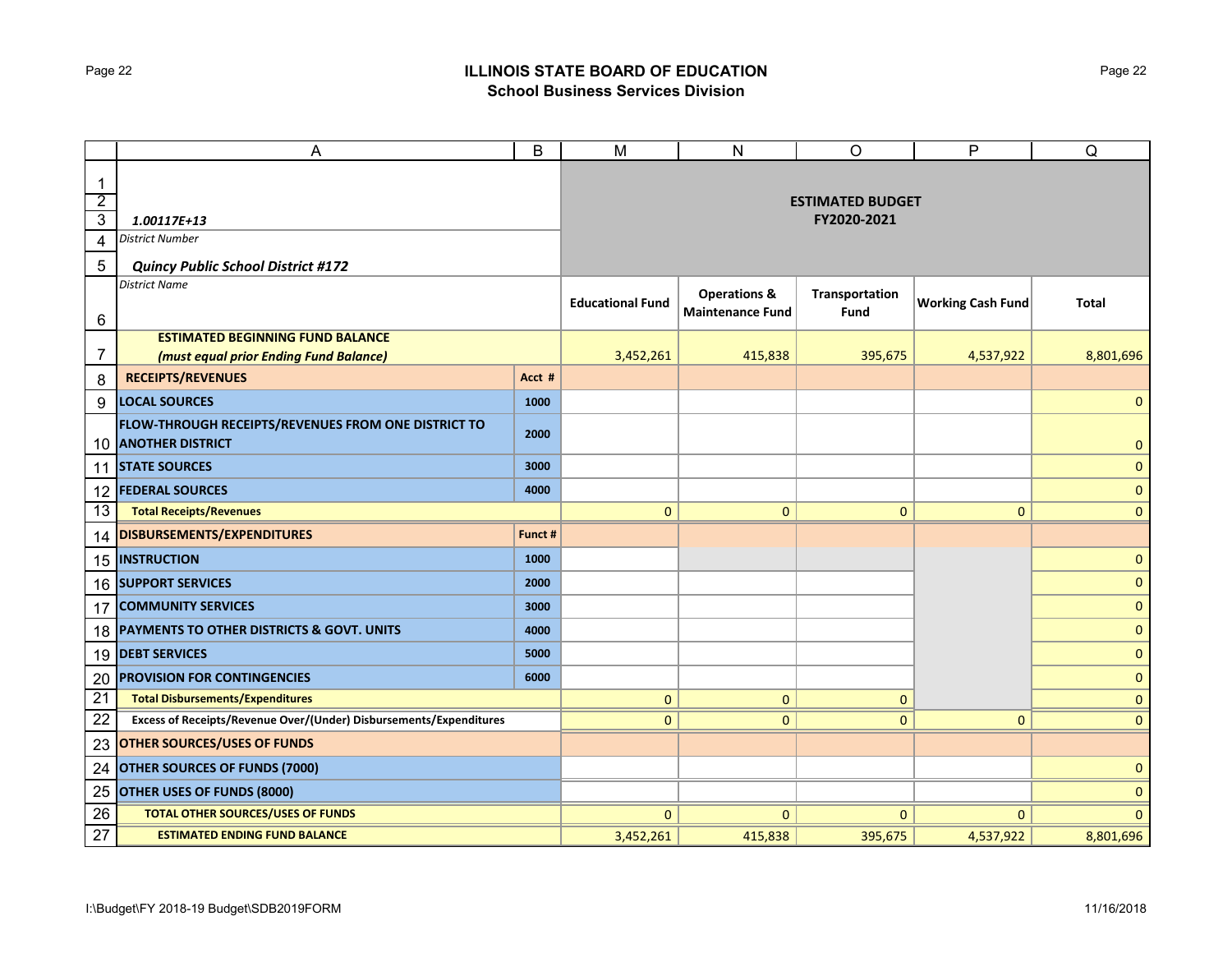## Page 23 **ILLINOIS STATE BOARD OF EDUCATION School Business Services Division**

|                                                 | Α                                                                              | B                                      | $\mathsf{R}$            | S                       | т              | U                        | $\vee$       |
|-------------------------------------------------|--------------------------------------------------------------------------------|----------------------------------------|-------------------------|-------------------------|----------------|--------------------------|--------------|
| $\mathbf 1$<br>$\overline{2}$<br>$\overline{3}$ | 1.00117E+13                                                                    | <b>ESTIMATED BUDGET</b><br>FY2021-2022 |                         |                         |                |                          |              |
| 4                                               | District Number                                                                |                                        |                         |                         |                |                          |              |
| 5                                               | <b>Quincy Public School District #172</b>                                      |                                        |                         |                         |                |                          |              |
|                                                 | <b>District Name</b>                                                           |                                        |                         | <b>Operations &amp;</b> | Transportation |                          |              |
| 6                                               |                                                                                |                                        | <b>Educational Fund</b> | <b>Maintenance Fund</b> | Fund           | <b>Working Cash Fund</b> | Total        |
|                                                 | <b>ESTIMATED BEGINNING FUND BALANCE</b>                                        |                                        |                         |                         |                |                          |              |
| 7                                               | (must equal prior Ending Fund Balance)                                         |                                        | 3,452,261               | 415,838                 | 395,675        | 4,537,922                | 8,801,696    |
| 8                                               | <b>RECEIPTS/REVENUES</b>                                                       | Acct #                                 |                         |                         |                |                          |              |
| 9                                               | <b>LOCAL SOURCES</b>                                                           | 1000                                   |                         |                         |                |                          | $\mathbf 0$  |
| 10                                              | FLOW-THROUGH RECEIPTS/REVENUES FROM ONE DISTRICT TO<br><b>ANOTHER DISTRICT</b> | 2000                                   |                         |                         |                |                          | $\pmb{0}$    |
|                                                 | 11 STATE SOURCES                                                               | 3000                                   |                         |                         |                |                          | $\pmb{0}$    |
| 12                                              | <b>FEDERAL SOURCES</b>                                                         | 4000                                   |                         |                         |                |                          | $\pmb{0}$    |
| 13                                              | <b>Total Receipts/Revenues</b>                                                 |                                        | 0                       | $\mathbf{0}$            | 0              | $\overline{0}$           | $\mathbf{0}$ |
| 14                                              | DISBURSEMENTS/EXPENDITURES                                                     | Funct #                                |                         |                         |                |                          |              |
|                                                 | 15   INSTRUCTION                                                               | 1000                                   |                         |                         |                |                          | $\mathbf 0$  |
|                                                 | <b>16 SUPPORT SERVICES</b>                                                     | 2000                                   |                         |                         |                |                          | $\mathbf{0}$ |
| 17                                              | <b>COMMUNITY SERVICES</b>                                                      | 3000                                   |                         |                         |                |                          | $\mathbf 0$  |
|                                                 | 18 PAYMENTS TO OTHER DISTRICTS & GOVT. UNITS                                   | 4000                                   |                         |                         |                |                          | $\pmb{0}$    |
|                                                 | 19 DEBT SERVICES                                                               | 5000                                   |                         |                         |                |                          | $\mathbf{0}$ |
| 20                                              | <b>PROVISION FOR CONTINGENCIES</b>                                             | 6000                                   |                         |                         |                |                          | $\mathbf 0$  |
| $\overline{21}$                                 | <b>Total Disbursements/Expenditures</b>                                        |                                        | 0                       | $\mathbf{0}$            | $\mathbf{0}$   |                          | $\mathbf{0}$ |
| 22                                              | Excess of Receipts/Revenue Over/(Under) Disbursements/Expenditures             |                                        | $\mathbf{0}$            | $\mathbf{0}$            | $\overline{0}$ | $\Omega$                 | $\mathbf{0}$ |
| 23                                              | <b>OTHER SOURCES/USES OF FUNDS</b>                                             |                                        |                         |                         |                |                          |              |
| 24                                              | <b>OTHER SOURCES OF FUNDS (7000)</b>                                           |                                        |                         |                         |                |                          | $\mathbf 0$  |
| 25                                              | <b>OTHER USES OF FUNDS (8000)</b>                                              |                                        |                         |                         |                |                          | $\mathbf 0$  |
| 26                                              | <b>TOTAL OTHER SOURCES/USES OF FUNDS</b>                                       |                                        | $\mathbf{0}$            | $\mathbf{0}$            | $\mathbf{0}$   | $\Omega$                 | $\mathbf{0}$ |
| $\overline{27}$                                 | <b>ESTIMATED ENDING FUND BALANCE</b>                                           |                                        | 3,452,261               | 415,838                 | 395,675        | 4,537,922                | 8,801,696    |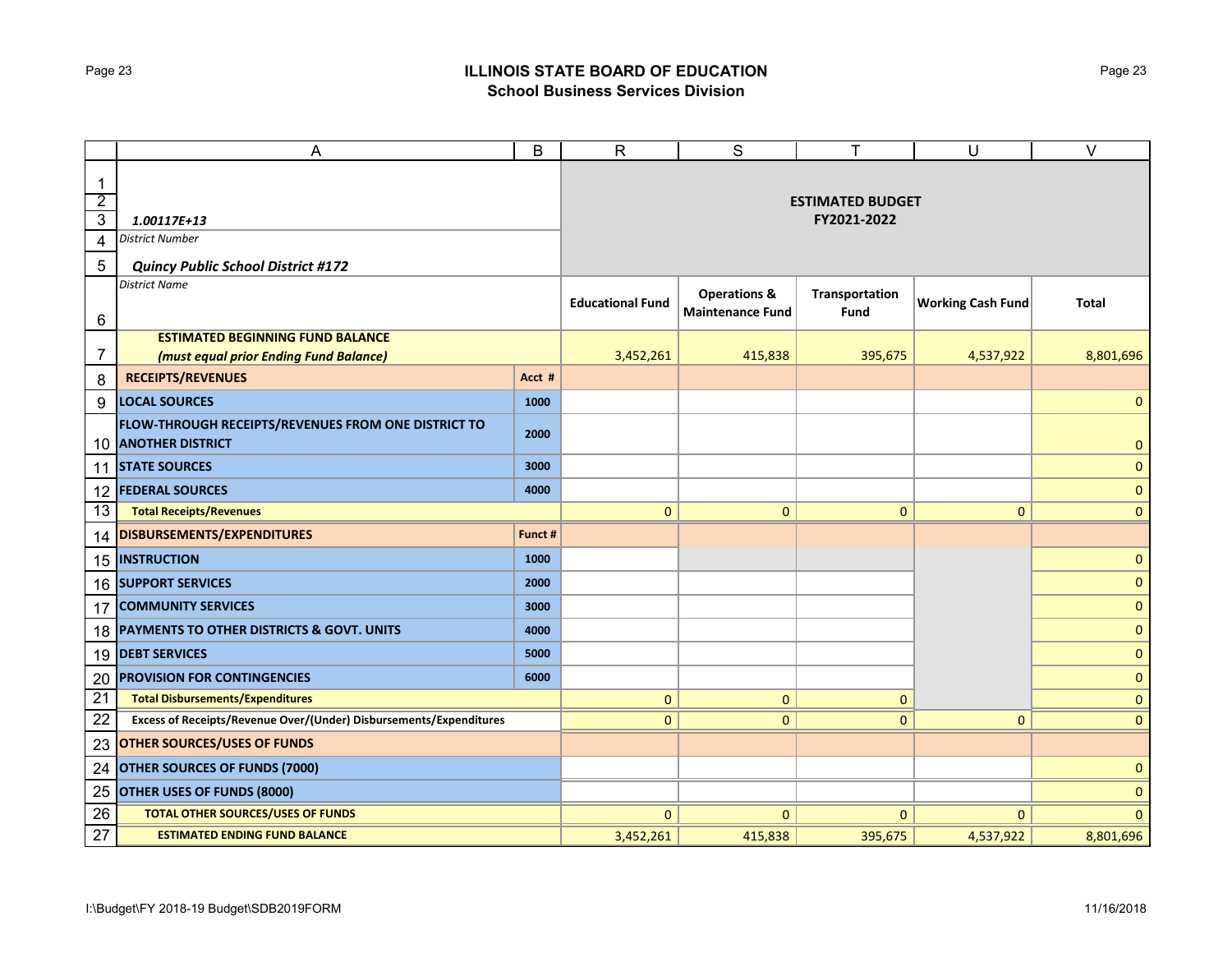## Page 24 **ILLINOIS STATE BOARD OF EDUCATION School Business Services Division**

|                | B<br>A                                                                            |             | W                                                                          | X            | Y            | Z            |  |  |
|----------------|-----------------------------------------------------------------------------------|-------------|----------------------------------------------------------------------------|--------------|--------------|--------------|--|--|
| 1              |                                                                                   |             | <b>SUMMARY</b>                                                             |              |              |              |  |  |
| $\overline{2}$ |                                                                                   |             | <b>BUDGET ADDENDUM - DEFICIT REDUCTION PLAN</b><br><b>ESTIMATED BUDGET</b> |              |              |              |  |  |
| 3              | 1.00117E+13                                                                       |             |                                                                            |              |              |              |  |  |
| 4              | District Number                                                                   |             | Date of Adoption:                                                          |              |              |              |  |  |
| 5              | <b>Quincy Public School District #172</b>                                         |             | (Enter as MM/DD/YY)                                                        |              |              |              |  |  |
|                | <b>District Name</b>                                                              | FY2018-2019 | FY2019-2020                                                                | FY2020-2021  | FY2021-2022  |              |  |  |
| 6              |                                                                                   |             |                                                                            |              |              |              |  |  |
|                | <b>ESTIMATED BEGINNING FUND BALANCE</b>                                           |             |                                                                            |              |              |              |  |  |
| 7              | (must equal prior Ending Fund Balance)                                            |             | 8,794,659                                                                  | 8,801,696    | 8,801,696    | 8,801,696    |  |  |
| 8              | <b>RECEIPTS/REVENUES</b>                                                          | Acct #      |                                                                            |              |              |              |  |  |
| 9              | <b>LOCAL SOURCES</b>                                                              | 1000        | 32,101,136                                                                 | $\pmb{0}$    | 0            | $\mathbf{0}$ |  |  |
|                | FLOW-THROUGH RECEIPTS/REVENUES FROM ONE DISTRICT TO<br><b>10 ANOTHER DISTRICT</b> | 2000        | $\mathbf 0$                                                                | $\pmb{0}$    | 0            | 0            |  |  |
| 11             | <b>STATE SOURCES</b>                                                              | 3000        | 20,137,808                                                                 | $\pmb{0}$    | 0            | 0            |  |  |
|                | 12 FEDERAL SOURCES                                                                | 4000        | 9,458,549                                                                  | 0            | 0            | 0            |  |  |
| 13             | <b>Total Receipts/Revenues</b>                                                    |             | 61,697,493                                                                 | $\mathbf 0$  | 0            | $\mathbf{0}$ |  |  |
| 14             | <b>DISBURSEMENTS/EXPENDITURES</b>                                                 | Funct #     |                                                                            |              |              |              |  |  |
| 15             | <b>INSTRUCTION</b>                                                                | 1000        | 34,433,584                                                                 | 0            | 0            | 0            |  |  |
|                | 16 SUPPORT SERVICES                                                               | 2000        | 26,125,720                                                                 | $\mathbf 0$  | 0            | $\mathbf{0}$ |  |  |
| 17             | <b>COMMUNITY SERVICES</b>                                                         | 3000        | 576,848                                                                    | 0            | 0            | 0            |  |  |
| 18             | PAYMENTS TO OTHER DISTRICTS & GOVT. UNITS                                         | 4000        | 554,304                                                                    | $\pmb{0}$    | 0            | 0            |  |  |
| 19             | <b>DEBT SERVICES</b>                                                              | 5000        | 0                                                                          | $\pmb{0}$    | 0            | 0            |  |  |
| 20             | <b>PROVISION FOR CONTINGENCIES</b>                                                | 6000        | $\Omega$                                                                   | $\mathbf 0$  | 0            | $\mathbf{0}$ |  |  |
| 21             | <b>Total Disbursements/Expenditures</b>                                           | 61,690,456  | $\mathbf 0$                                                                | $\mathbf{0}$ | 0            |              |  |  |
| 22             | Excess of Receipts/Revenue Over/(Under) Disbursements/Expenditures                | 7,037       | $\pmb{0}$                                                                  | $\mathbf{0}$ | 0            |              |  |  |
| 23             | <b>OTHER SOURCES/USES OF FUNDS</b>                                                |             |                                                                            |              |              |              |  |  |
| 24             | <b>OTHER SOURCES OF FUNDS (7000)</b>                                              | 454,145     | 0                                                                          | $\mathbf{0}$ | 0            |              |  |  |
| 25             | OTHER USES OF FUNDS (8000)                                                        | 454,145     | $\mathbf 0$                                                                | $\mathbf 0$  | $\mathbf{0}$ |              |  |  |
| 26             | <b>TOTAL OTHER SOURCES/USES OF FUNDS</b>                                          |             | $\Omega$                                                                   | $\mathbf{0}$ | 0            | $\Omega$     |  |  |
| 27             | <b>ESTIMATED ENDING FUND BALANCE</b>                                              | 8,801,696   | 8,801,696                                                                  | 8,801,696    | 8,801,696    |              |  |  |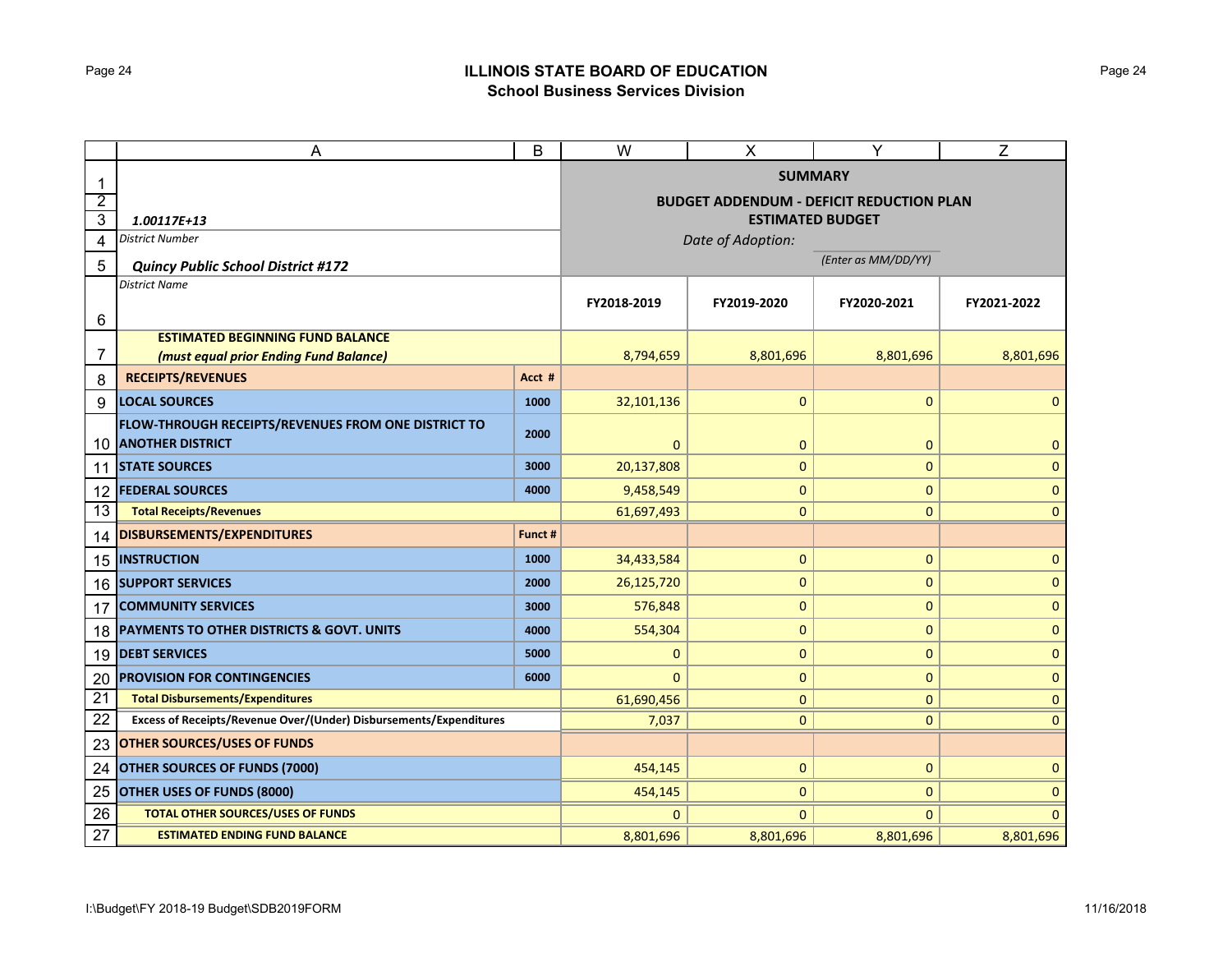# *Deficit Reduction Plan‐Background/Assumptions Fiscal Year 2018‐2019 through Fiscal Year 2021‐2022*

*Quincy Public School District #172 10011720220000*

Please complete the following schedule and include a brief description to identify any areas of the budget that will be impacted from one year to the next. If the *deficit reduction plan relies upon new local revenues, identify contingencies for further budget reductions which will be enacted in the event those new revenues are not available.* 

**1. Background and Narrative of Budget Reductions:**

**2. Assumptions Used in the Deficit Reduction Plan:**

**‐ Foundation Levels for General State Aid:**

**‐ Equal Assessed Valuation and Tax Rates:**

**‐ Employee Salaries and Benefits:**

**‐ Short and Long Term Borrowing:**

**‐ Educational Impact:**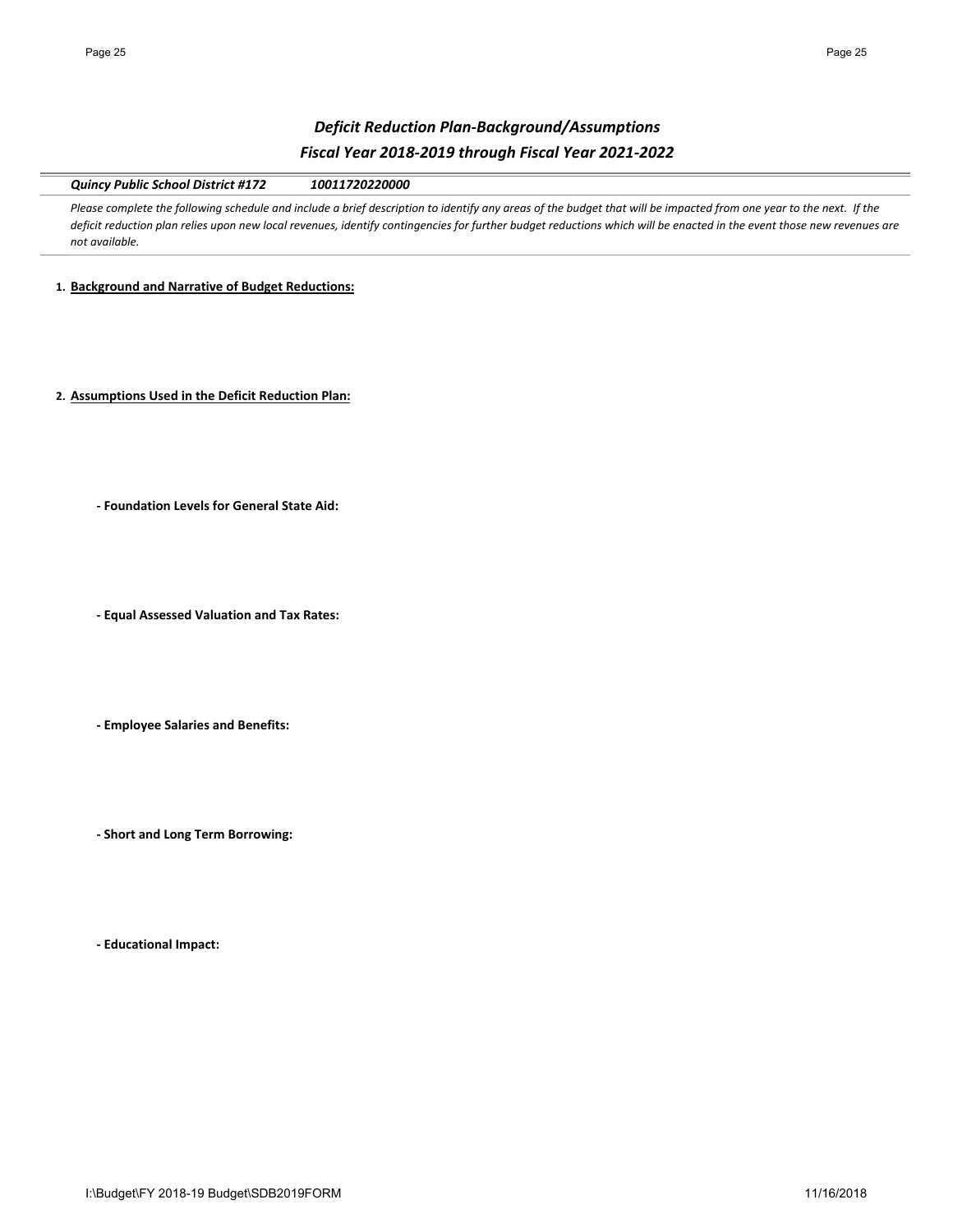**‐ Other Assumptions:**

**‐ Has the district considered shared services or outsourcing (Ex: Transportation, Insurance) If yes please explain:**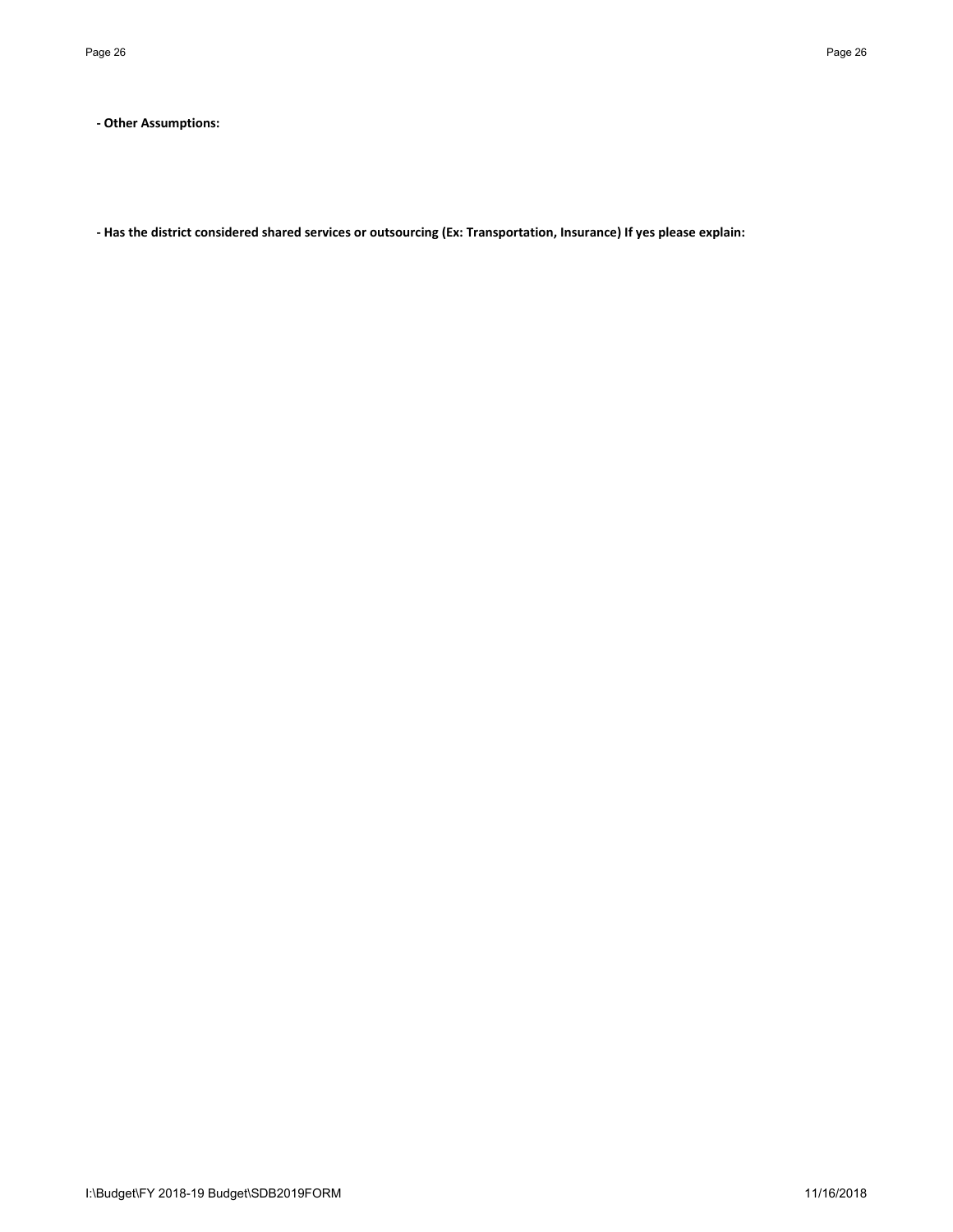## **ESTIMATED LIMITATION OF ADMINISTRATIVE COSTS**

*(For Local Use Only)*

## *This is an estimated Limitation of Administrative Costs Worksheet only and will not be accepted for Official Submission of the Limitation of Administrative Costs Worksheet .*

*The worksheet is intended for use during the budgeting process to estimate the district's percent increase of FY2019 budgeted expenditures over FY2018 actual expenditures. Budget information is copied to this page. Insert the prior year estimated actual expenditures to compute the estimated percentage increase (decrease).*

*The official Limitation of Administrative Costs Worksheet is attached to the end of the Annual Financial Report (ISBE Form 50‐35) and may be submitted in conjunction with that report.*

Limitation of Administrative Costs *An official Limitation of Administrative Costs Worksheet can also be found on the ISBE website at:*

|                                                                                                      | <b>School District Name:</b><br><b>Quincy Public School District #172</b> |                         |                                                        |             |                                                |                                                    |             |  |
|------------------------------------------------------------------------------------------------------|---------------------------------------------------------------------------|-------------------------|--------------------------------------------------------|-------------|------------------------------------------------|----------------------------------------------------|-------------|--|
| <b>ESTIMATED LIMITATION OF ADMINISTRATIVE COSTS WORKSHEET</b>                                        |                                                                           | <b>RCDT Number:</b>     | 10011-720-2200-00                                      |             |                                                |                                                    |             |  |
| (Section 17-1.5 of the School Code)                                                                  |                                                                           |                         |                                                        |             |                                                |                                                    |             |  |
|                                                                                                      |                                                                           |                         | <b>Estimated Actual Expenditures, Fiscal Year 2018</b> |             | <b>Budgeted Expenditures, Fiscal Year 2019</b> |                                                    |             |  |
|                                                                                                      |                                                                           | (10)                    | (20)                                                   |             | (10)<br>(20)                                   |                                                    |             |  |
| <b>Description</b><br>(Enter Whole Numbers Only)                                                     | Funct #                                                                   | <b>Educational Fund</b> | <b>Operations &amp;</b><br><b>Maintenance Fund</b>     | Total       | <b>Educational Fund</b>                        | <b>Operations &amp;</b><br><b>Maintenance Fund</b> | Total       |  |
| 1. Executive Administration Services                                                                 | 2320                                                                      | 127,531                 |                                                        | 127,531     | 156,928                                        |                                                    | 156,928     |  |
| 2. Special Area Administration Services                                                              | 2330                                                                      | 139,244                 |                                                        | 139,244     | 413,487                                        |                                                    | 413,487     |  |
| 3. Other Support Services - School<br>Administration                                                 | 2490                                                                      | 3,281                   |                                                        | 3,281       | 718,210                                        |                                                    | 718,210     |  |
| 4. Direction of Business Support Services                                                            | 2510                                                                      | 81,044                  |                                                        | 81,044      | 85,908                                         | $\mathbf{0}$                                       | 85,908      |  |
| 5. Internal Services                                                                                 | 2570                                                                      | 67,206                  |                                                        | 67,206      | 5,000                                          |                                                    | 5,000       |  |
| 6. Direction of Central Support Services                                                             | 2610                                                                      | 155,875                 |                                                        | 155,875     | 49,102                                         |                                                    | 49,102      |  |
| 7. Deduct - Early Retirement or other pension obligations<br>required by state law and include above |                                                                           |                         |                                                        | $\mathbf 0$ |                                                |                                                    | $\mathbf 0$ |  |
| 8.<br>Totals                                                                                         |                                                                           | 574,181                 | $\mathbf{0}$                                           | 574,181     | 1,428,635                                      | $\mathbf 0$                                        | 1,428,635   |  |
| 9. Estimated Percent Increase (Decrease) for FY2019<br>(Budgeted) over FY2018 (Actual)               |                                                                           |                         |                                                        |             |                                                |                                                    | 149%        |  |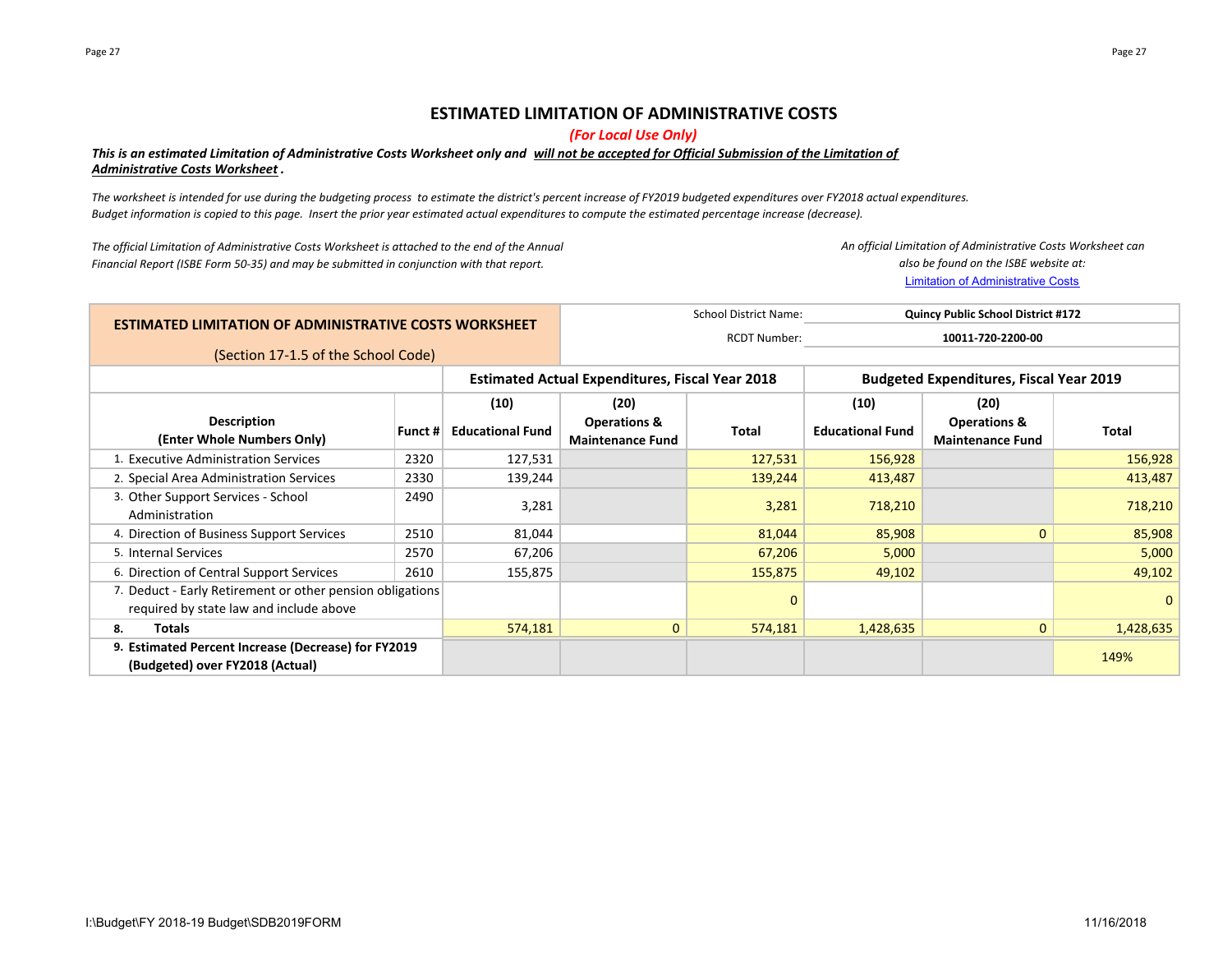## **REPORTING OF PUBLIC VENDOR CONTRACTS OF \$1,000 OR MORE**

In accordance with the School Code, Section 10-20.21, all *school districts* are required to file a report listing 'vendor contracts' as an attachment to their budget. In this context, the term "vendor contracts" refers to contracts and agreements that pertain to goods and services that were intended to generate additional revenue and other remunerations for theschool district in excess of \$1,000, including without limitation vending machine contracts, sports and other attire, class rings, and photographic services. The report is to list information regarding such contracts for the fiscal year immediately preceding the fiscal year of the budget. All such contr *executed on or after July 1, 2007 must be approved by the school board.*

 *See: School Code, Section 10‐20.21 ‐ Contracts*

*(Sheet is unprotected and can be re‐formatted as needed, but must be used for submission)*

| <b>Name of Vendor</b>      | <b>Product or Service Provided</b> | <b>Net Revenue</b> | Non-Monetary<br>Remuneration | <b>Purpose of Proceeds</b> | Distribution Method and Recipient of Non-<br><b>Monetary Remunerations Distributed</b> |
|----------------------------|------------------------------------|--------------------|------------------------------|----------------------------|----------------------------------------------------------------------------------------|
| Refreshment Services Pepsi | <b>Vending Machines</b>            | 40,000             |                              | <b>PBIS</b>                | Positive Behavior Intervention Support                                                 |
| <b>Trotter Photo</b>       | <b>School Portraits</b>            | 15,000             |                              | Supplies/Technology        | Quippi-Yearbook                                                                        |
| Alter Metal Recycle        | Recycle Scrap Metal                | 3,000              |                              | Maint/Custodial            | Custodial                                                                              |
|                            |                                    |                    |                              |                            |                                                                                        |
|                            |                                    |                    |                              |                            |                                                                                        |
|                            |                                    |                    |                              |                            |                                                                                        |
|                            |                                    |                    |                              |                            |                                                                                        |
|                            |                                    |                    |                              |                            |                                                                                        |
|                            |                                    |                    |                              |                            |                                                                                        |
|                            |                                    |                    |                              |                            |                                                                                        |
|                            |                                    |                    |                              |                            |                                                                                        |
|                            |                                    |                    |                              |                            |                                                                                        |
|                            |                                    |                    |                              |                            |                                                                                        |
|                            |                                    |                    |                              |                            |                                                                                        |
|                            |                                    |                    |                              |                            |                                                                                        |
|                            |                                    |                    |                              |                            |                                                                                        |
|                            |                                    |                    |                              |                            |                                                                                        |
|                            |                                    |                    |                              |                            |                                                                                        |
|                            |                                    |                    |                              |                            |                                                                                        |
|                            |                                    |                    |                              |                            |                                                                                        |
|                            |                                    |                    |                              |                            |                                                                                        |
|                            |                                    |                    |                              |                            |                                                                                        |
|                            |                                    |                    |                              |                            |                                                                                        |
|                            |                                    |                    |                              |                            |                                                                                        |
|                            |                                    |                    |                              |                            |                                                                                        |
|                            |                                    |                    |                              |                            |                                                                                        |